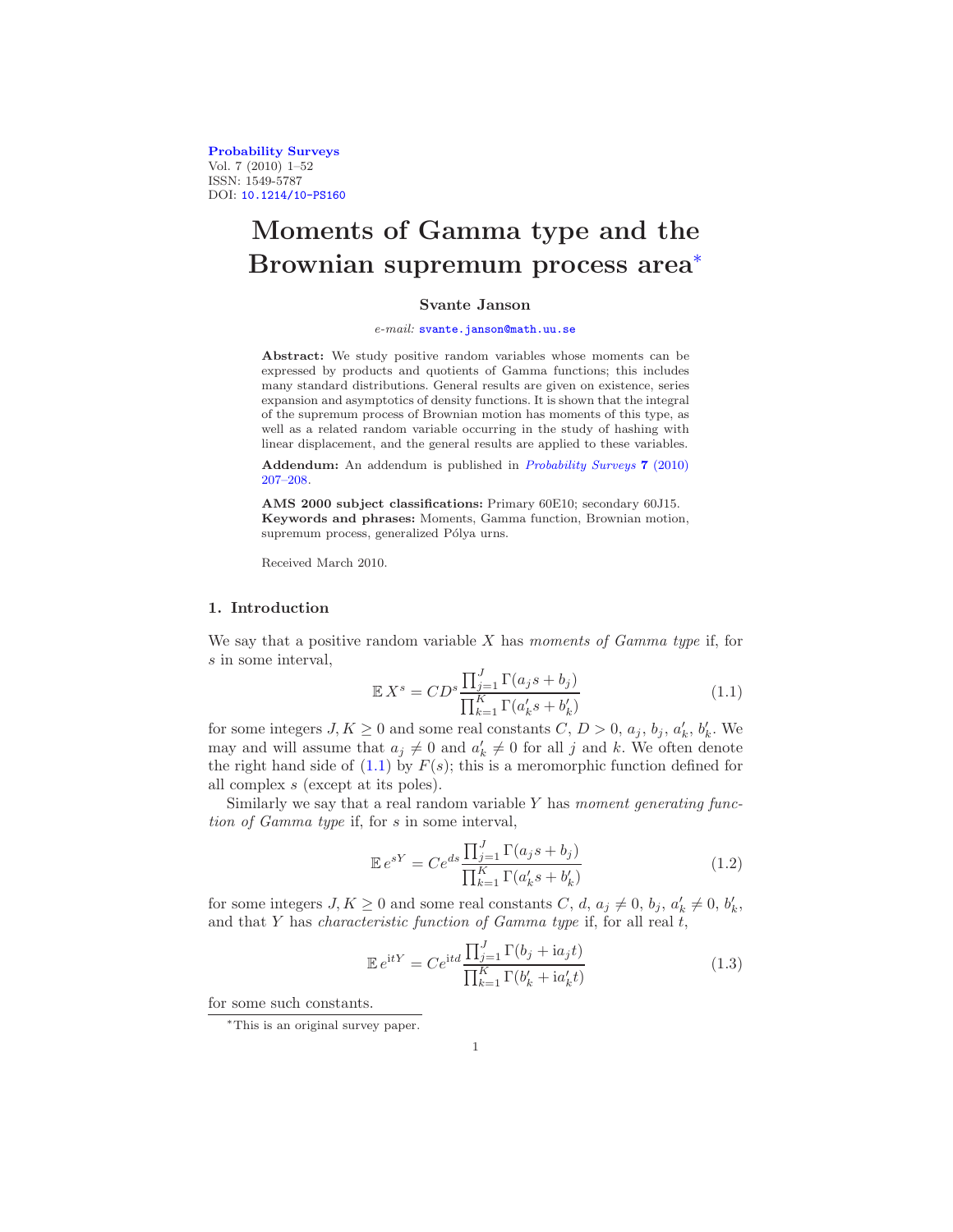Of course, [\(1.1\)](#page-0-1) and [\(1.2\)](#page-0-2) are the same if  $X = e^Y$  and  $D = e^d$ ; further, it will be shown that  $(1.2)$  and  $(1.3)$  are equivalent by analytic continuation. Moreover, we shall see that the range of validity of  $(1.1)$ , or  $(1.2)$  is always the largest possible. We amplify these simple but useful observations in Theorem [2.1](#page-6-0) below.

<span id="page-1-0"></span>**Remark 1.1.** The representations in  $(1.1)$ – $(1.3)$  are far from unique. Using the duplication formula  $(A.3)$ , or more generally the multiplication formula  $(A.5)$ , and other relations such as the functional equation  $\Gamma(z+1) = z\Gamma(z)$ , a function  $F(s)$  of this form may be rewritten in many different ways. (The rewriting can be more or less transparent; some equivalent versions may look quite different to the unaided eye.) See for example Theorems [1.6](#page-2-0) and [1.12.](#page-5-0)

<span id="page-1-2"></span>**Remark 1.2.** The constant C is determined by the relation  $F(0) = \mathbb{E} X^0 = 1$ , which shows that

$$
C = \frac{\prod_{k=1}^{K} \Gamma(b'_k)}{\prod_{j=1}^{J} \Gamma(b_j)}
$$
(1.4)

provided no  $b_j$  or  $b'_k$  is a non-positive integer. In general, C can be found by taking limits as  $s \to 0$ .

**Remark 1.3.** The constant D is just a scale factor: X satisfies  $(1.1)$  if and only if  $X/D$  satisfies the same equation with D replaced by 1 (i.e., without the factor  $D^s$ ). Similarly, Y satisfies [\(1.2\)](#page-0-2) or [\(1.3\)](#page-0-3) if and only if  $Y - d$  satisfies the same equation with d replaced by 0. Hence we might assume  $D = 1$  or  $d = 0$  if convenient (but we will not do so in general).

**Remark 1.4.** If  $r \in \mathbb{R}$ , then  $x - r = \Gamma(x - r + 1)/\Gamma(x - r)$ . Hence, any rational  $\prod_{\ell} \Gamma(x + c_{\ell})/\Gamma(x + c'_{\ell})$  with  $c_{\ell}, c'_{\ell} \in \mathbb{R}$ . Consequently we may allow such a function  $Q(x)$  with all poles and zeros real can be written as a finite product rational factor  $Q(s)$  in [\(1.1\)](#page-0-1) and [\(1.2\)](#page-0-2), or  $Q(it)$  in [\(1.3\)](#page-0-3), without changing the class of distributions.

<span id="page-1-1"></span>**Remark 1.5.** If X has moments of Gamma type and  $\alpha$  is a real number, then  $X^{\alpha}$  has moments of Gamma type. (Just substitute  $\alpha s$  for s in [\(1.1\)](#page-0-1).) Similarly, if  $X_1$  and  $X_2$  are independent and both have moments of of Gamma type, then  $X_1X_2$  has too. (Just use  $\mathbb{E}(X_1X_2)^s = \mathbb{E} X_1^s \mathbb{E} X_2^s$ .)

Several well-known distributions have moments or moment generating functions of Gamma type. We give a number of examples in Section [3.](#page-10-0)

The main motivation for the present paper is that also several less well-known distributions have moments of Gamma type. It is then straightforward to use Mellin transform techniques to obtain expansions or asymptotics of the density function, and it seems advantageous to do so, and to study other properties, in general for this class of distributions. We give some basic results in Section [2,](#page-6-1) and further results on poles and zeros in Section [4.](#page-18-0) Asymptotics of the moments are studied in Section [5,](#page-23-0) and asymptotics and series expansions of the density function are given in Section [6.](#page-28-0)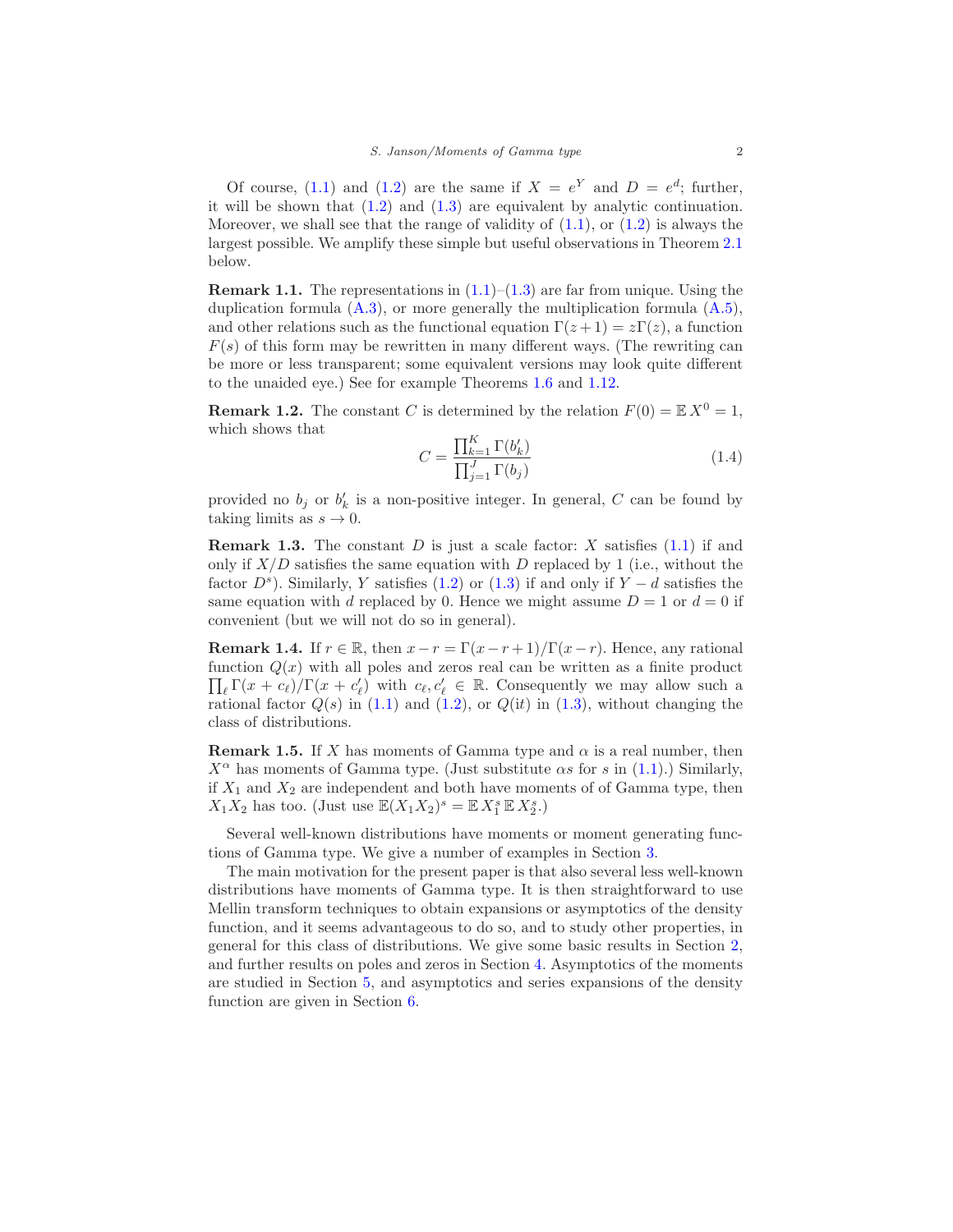This paper thus was inspired by the realization that some recently studied random variables have moments of Gamma type; we treat these in Sections [7–](#page-38-0)[9.](#page-43-0) The first example is the integral of the supremum process of a Brownian motion, i.e., the area under the supremum process (up to some fixed time  $T$ ). Let  $B(t)$ ,  $t \geq 0$ , be a standard Brownian motion. Consider the supremum process  $S(t) := \max_{0 \leq s \leq t} B(t)$ , and its integral

<span id="page-2-2"></span>
$$
\mathcal{A}(T) := \int_0^T S(t) dt.
$$
\n(1.5)

We further let  $A := A(1)$ . For any given  $T > 0$ , the usual Brownian scaling  ${B(Tt)}_{t\geq0} \stackrel{\text{d}}{=} {T^{1/2}B(t)}_{t\geq0}$  implies the corresponding scaling for the supremum process  $\{S(Tt)\}_{t\geq 0} \stackrel{\text{d}}{=} \{T^{1/2}S(t)\}_{t\geq 0}$ , and thus

$$
\mathcal{A}(T) = T \int_0^1 S(Tt) dt \stackrel{d}{=} T^{3/2} \mathcal{A}.
$$
 (1.6)

.

In particular,  $\mathbb{E} \mathcal{A}(T)^s = T^{3s/2} \mathbb{E} \mathcal{A}^s$  and it is enough to study  $\mathcal{A}$ .

The random area  $A$  was studied by Janson and Petersson [\[19\]](#page-50-0), and using their results we will in Section [7](#page-38-0) prove the following formula, showing that A has moments of Gamma type. (The result for the integer moments  $\mathbb{E} \mathcal{A}^n$ ,  $n \in \mathbb{N}$ , was given in [\[19](#page-50-0)].) We give several different, but equivalent, formulas of the type  $(1.1)$  for  $\mathbb{E} \mathcal{A}^s$ , which exemplifies Remark [1.1.](#page-1-0) The third version, with only two non-constant Gamma factors is perhaps the simplest. The last, where all Gamma factors are of the type  $\Gamma(s/2 + b)$  with  $0 < b \le 1$  is of a canonical type where there are no cancellations of poles, and it is thus easy to see the poles and zeros, cf. Remark [4.5.](#page-22-0)

<span id="page-2-0"></span>**Theorem 1.6.** The moments of A are given by, for  $\text{Re } s > -1$ ,

$$
\mathbb{E} \mathcal{A}^{s} = \frac{\Gamma(s+1)\Gamma(s+2/3)}{\Gamma(2/3)\Gamma(3s/2+1)} \cdot \left(\frac{3}{\sqrt{8}}\right)^{s}
$$
  
\n
$$
= \frac{\Gamma(s+1)\Gamma(s+5/3)}{\Gamma(5/3)\Gamma(3s/2+2)} \cdot \left(\frac{3}{\sqrt{8}}\right)^{s}
$$
  
\n
$$
= \frac{2\Gamma(1/3)}{3\sqrt{\pi}} \cdot \frac{\Gamma(3s/2+3/2)}{\Gamma(s+4/3)} \cdot \left(\frac{\sqrt{8}}{9}\right)^{s}
$$
  
\n
$$
= \frac{\Gamma(1/3)}{2^{1/3}\pi} \cdot \frac{\Gamma(s/2+1/2)\Gamma(s/2+5/6)}{\Gamma(s/2+2/3)} \cdot \left(\frac{2}{3}\right)^{s/2}
$$

Further,  $\mathbb{E} \mathcal{A}^s = \infty$  for real  $s \leq -1$ .

<span id="page-2-1"></span>Remark 1.7. Several related Brownian areas are studied in Janson [\[17\]](#page-50-1), for example the integral of  $|B(t)|$  or the integral of a normalized Brownian excursion. These areas do not have moments of Gamma type. In fact, most of the Brownian areas studied there have entire functions  $\mathbb{E}[X^s]$  [\[17](#page-50-1), §29], which is impossible for moments of Gamma type, see Theorem [4.1](#page-20-0)[\(iv\).](#page-20-1) (For the remaining two areas in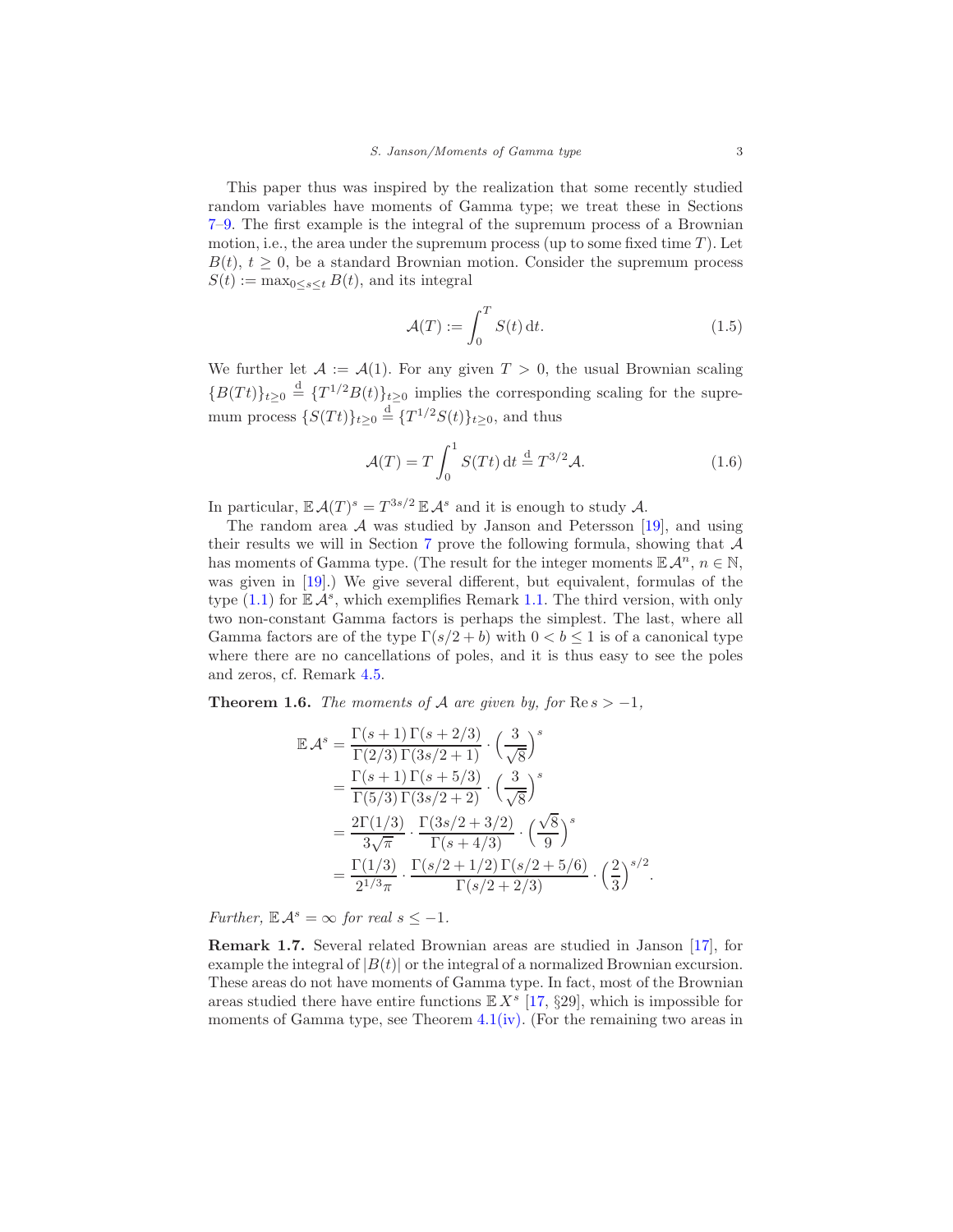[\[17\]](#page-50-1), we have no formal proof that they do not have moments of Gamma type, but it seems very unlikely since the integer moments satisfy more complicated recursion formulas [\[17\]](#page-50-1).)

As a consequence of Theorem [1.6](#page-2-0) and our general results in Section [6,](#page-28-0) we can express the density function of  $A$  using the confluent hypergeometric function  $_1F_1$  (denoted M in [\[1\]](#page-49-0) and  $\Phi$  in [\[20\]](#page-50-2)) or the confluent hypergeometric function of the second kind U [\[1](#page-49-0)] (also denoted  $\Psi$  [\[20\]](#page-50-2)). (Also the proofs of the next two theorems are given in Section [7.](#page-38-0))

<span id="page-3-0"></span>**Theorem 1.8.** A has a density function  $f_A(x)$  given by, for  $x > 0$ ,

$$
f_{\mathcal{A}}(x) = \frac{2^{2/3} \Gamma(1/3)}{3^{1/2} \pi} \sum_{n=0}^{\infty} (-1)^n \frac{\Gamma(n+5/6)}{n! \Gamma(n+2/3)} \cdot \left(\frac{3}{2}\right)^{n+1/2} x^{2n}
$$
  
+ 
$$
\frac{2^{2/3} \Gamma(1/3)}{3^{1/2} \pi} \sum_{n=0}^{\infty} (-1)^n \frac{\Gamma(n+7/6)}{n! \Gamma(n+4/3)} \cdot \left(\frac{3}{2}\right)^{n+5/6} x^{2n+2/3}
$$
  
= 
$$
\frac{2^{1/2}}{\pi^{1/2}} {}_1F_1\left(\frac{5}{6}; \frac{2}{3}; -\frac{3}{2}x^2\right) + \frac{2^{-1/6} 3^{1/3}}{\Gamma(5/6)} x^{2/3} {}_1F_1\left(\frac{7}{6}; \frac{4}{3}; -\frac{3}{2}x^2\right)
$$
  
= 
$$
e^{-\frac{3}{2}x^2} \left(\frac{2^{1/2}}{\pi^{1/2}} {}_1F_1\left(-\frac{1}{6}; \frac{2}{3}; \frac{3}{2}x^2\right) + \frac{2^{-1/6} 3^{1/3}}{\Gamma(5/6)} x^{2/3} {}_1F_1\left(\frac{1}{6}; \frac{4}{3}; \frac{3}{2}x^2\right)\right)
$$
  
= 
$$
\frac{2^{7/6}}{\Gamma(2/3)} e^{-\frac{3}{2}x^2} U\left(-\frac{1}{6}; \frac{2}{3}; \frac{3}{2}x^2\right)
$$
  
= 
$$
\frac{2^{5/6} 3^{1/3}}{\Gamma(2/3)} x^{2/3} e^{-\frac{3}{2}x^2} U\left(\frac{1}{6}; \frac{4}{3}; \frac{3}{2}x^2\right).
$$

It follows (most easily from the second formula above) that  $f_A$  has a finite, positive limit  $f_A(0+) = \sqrt{2/\pi}$  as  $x \searrow 0$ . More precisely,  $f_A(x) = \sqrt{2/\pi} + \frac{1}{2\pi}$  $O(x^{2/3})$ .

As  $x \to \infty$ , we obtain from Theorem [1.6](#page-2-0) and our general theorems in Section [6](#page-28-0) the following asymptotic result. Note that the two terms in the first or second formula for  $f_A$  in Theorem [1.8](#page-3-0) are each much larger, of the order  $x^{-5/3}$  by the asymptotics of  $_1F_1$  in [\[1](#page-49-0), (13.5.1)], but they cancel each other almost completely for large  $x$ .

#### <span id="page-3-2"></span>Theorem 1.9.

$$
f_{\mathcal{A}}(x) \sim \frac{3^{2/3} \Gamma(1/3)}{\pi} x^{1/3} e^{-3x^2/2} = \frac{2 \cdot 3^{1/6}}{\Gamma(2/3)} x^{1/3} e^{-3x^2/2}, \qquad x \to \infty.
$$

This result was conjectured in [\[19](#page-50-0)], where the weaker result  $\mathbb{P}(\mathcal{A} > x) =$  $\exp\{-3x^2/2 + o(x^2)\}\)$  was shown from the moment asymptotic

<span id="page-3-1"></span>
$$
\mathbb{E} \mathcal{A}^s \sim \frac{\Gamma(1/3)}{\pi^{1/2}} s^{1/6} \left(\frac{s}{3e}\right)^{s/2}, \qquad s \to \infty,
$$
 (1.7)

for integer s and a Tauberian theorem. (Only integer moments were considered in [\[19\]](#page-50-0). Note that [\(1.7\)](#page-3-1) for arbitrary real  $s \to \infty$  follows easily from Theorem [1.6](#page-2-0) and Stirling's formula; see Theorem 5.7 and [\(7.8\)](#page-40-0).)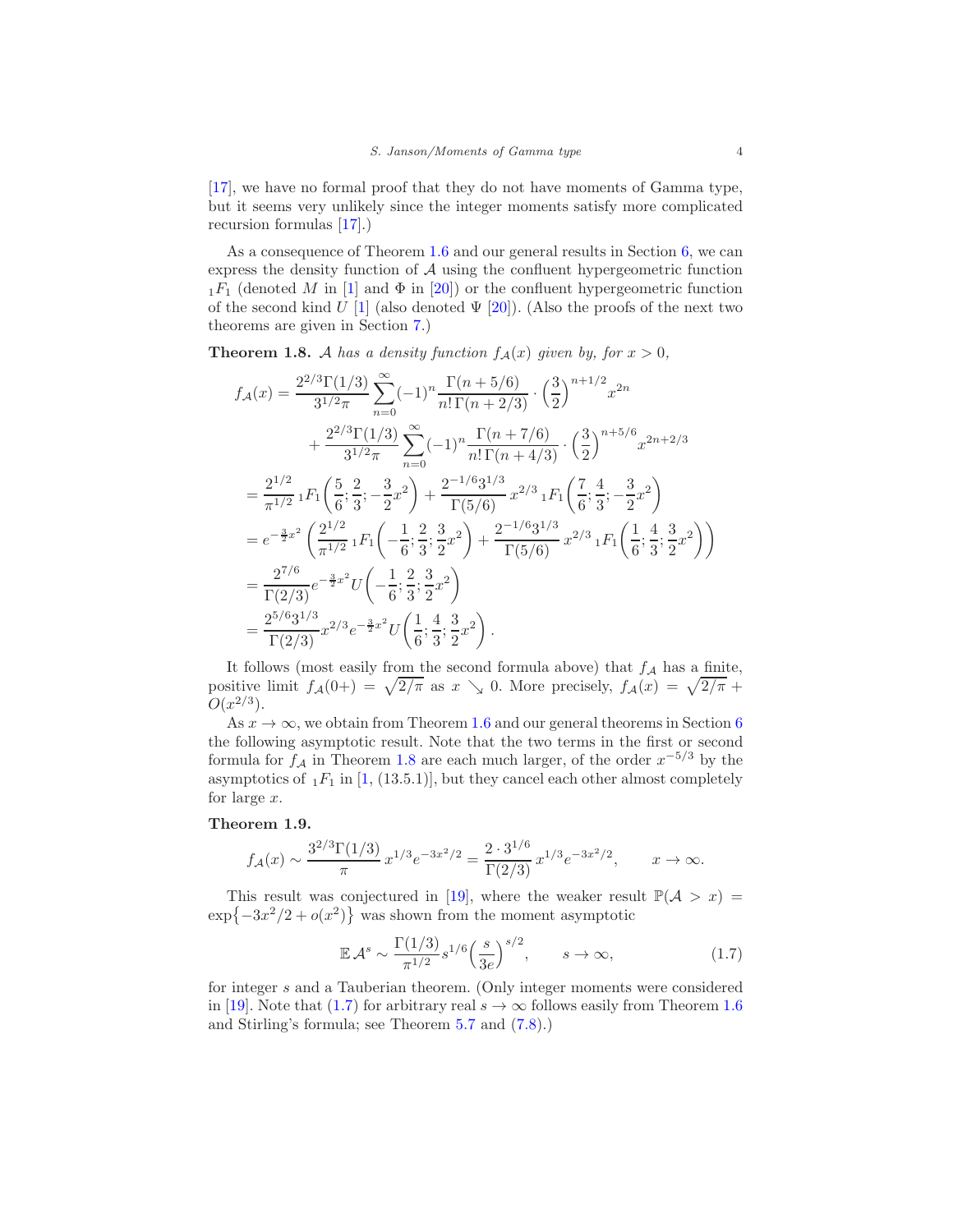<span id="page-4-4"></span>Remark 1.10. Theorem [1.9](#page-3-2) also follows from any of the last two formulas in Theorem [1.8](#page-3-0) and the asymptotic formula for  $U$  in  $[1, (13.5.2)]$ . Indeed, this gives an asymptotic expansion with further terms, cf. Remark  $6.3$ ; in this case, by  $[1,$ (13.5.2)], the complete asymptotic expansion can be written

$$
f_{\mathcal{A}}(x) \sim \frac{2 \cdot 3^{1/6}}{\Gamma(2/3)} x^{1/3} e^{-3x^2/2} {}_{2}F_0\left(\frac{1}{6}, -\frac{1}{6}; -\frac{2}{3}x^{-2}\right), \qquad x \to \infty,
$$

where the hypergeometric series  ${}_2F_0$  is divergent and the asymptotic expansion is interpreted in the usual way: if we truncate the series after any fixed number of terms, the error is of the order of the first omitted term. (For the general definition of the (generalized) hypergeometric series  $_pF_q$ , see e.g. [\[13](#page-50-3), Section 5.5].)

Theorem [1.9](#page-3-2) may be compared with similar results for several other Brownian areas in Janson and Louchard [\[18\]](#page-50-4), see also Janson [\[17\]](#page-50-1) and Remark [1.7.](#page-2-1) In these results for other Brownian areas, the exponent of x is always an integer  $(0, 1)$  or 2), while here the exponent is  $1/3$ , which is related to the power  $s^{1/6}$  in [\(1.7\)](#page-3-1).

Another example with moments of Gamma type comes from Petersson [\[24\]](#page-50-5). He studied the maximum displacement in hashing with linear probing, and found for dense tables, after suitable normalization, convergence to a limit distribution given by a random variable  $M$  with the distribution [\[24](#page-50-5), Theorem 5.1]

$$
\mathbb{P}(\mathcal{M} \le x) = 1 - \psi(x^{3/2}), \qquad x > 0,
$$
\n(1.8)

where  $\psi(s) := \mathbb{E} e^{-s\mathcal{A}}$  is the Laplace transform of  $\mathcal{A}$ . Equivalently,

<span id="page-4-2"></span>
$$
\mathbb{P}(\mathcal{M} > x) = \psi(x^{3/2}) = \mathbb{E} \, e^{-x^{3/2} \mathcal{A}}, \qquad x > 0. \tag{1.9}
$$

This type of relation preserves moments of Gamma type; we give a general result.

<span id="page-4-3"></span>**Lemma 1.11.** Suppose that  $V$  and  $Z$  are two positive random variables and  $\alpha > 0$ . Then

<span id="page-4-0"></span>
$$
\mathbb{P}(V > x) = \mathbb{E} e^{-x^{\alpha}Z}, \qquad x > 0,
$$
\n(1.10)

if and only if

<span id="page-4-1"></span>
$$
V \stackrel{\text{d}}{=} T^{1/\alpha}/Z^{1/\alpha},\tag{1.11}
$$

where  $T \sim \text{Exp}(1)$  is independent of Z. If  $(1.10)$  or  $(1.11)$  holds, then

$$
\mathbb{E}V^s = \Gamma(s/\alpha + 1) \mathbb{E}Z^{-s/\alpha}, \qquad s > -\alpha.
$$
 (1.12)

In particular, if one of  $Z$  and  $V$  has moments of Gamma type, then so has the other.

We postpone the simple proof until Section [8.](#page-41-0) By  $(1.9)$ , Lemma [1.11](#page-4-3) applies to  $\mathcal M$  and  $\mathcal A$ , and thus  $\mathcal M$  has moments of Gamma type. More precisely, Theorem [1.6](#page-2-0) implies the following, see Section [8](#page-41-0) for details.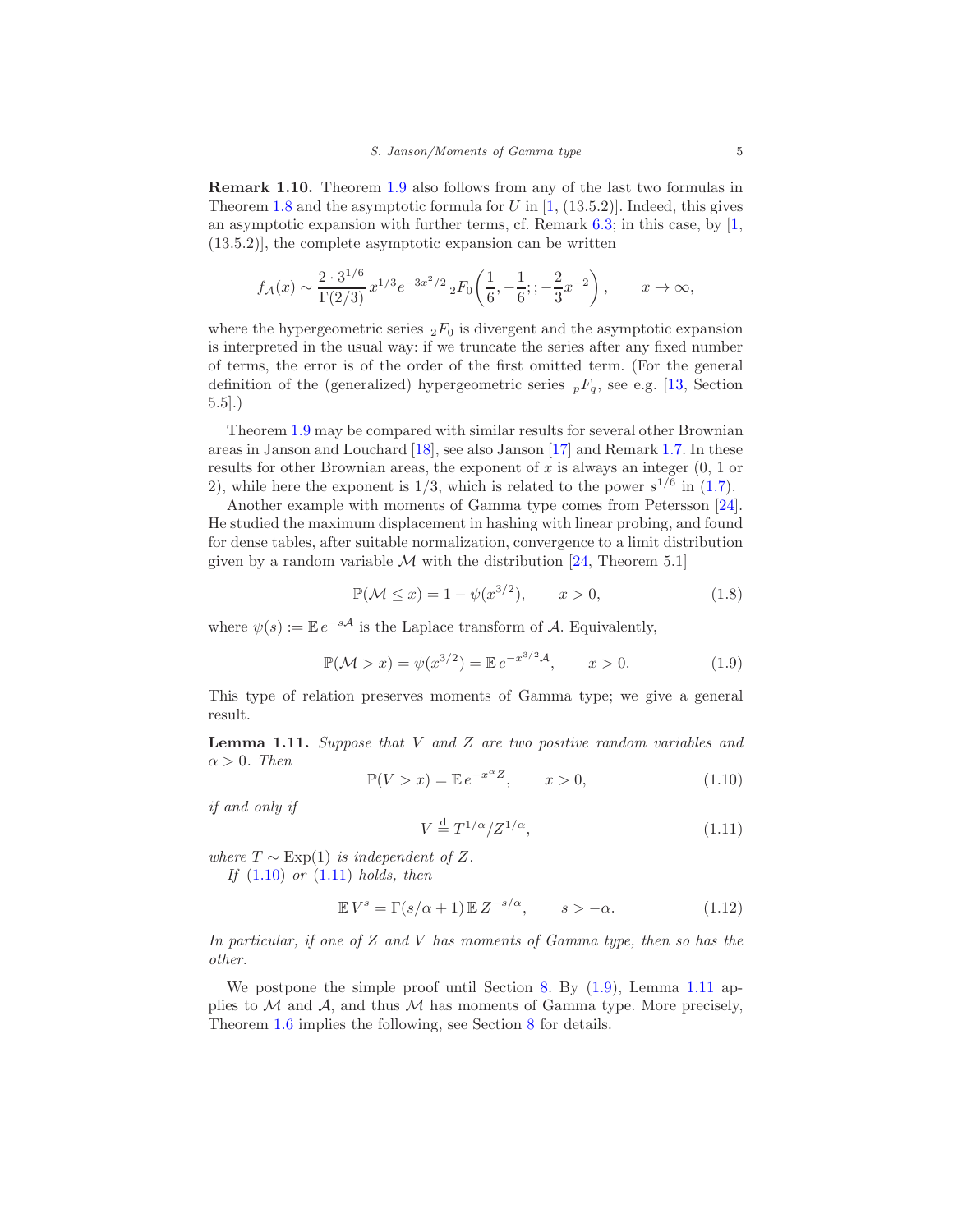<span id="page-5-0"></span>Theorem 1.12.  $For -3/2 < Re s < 3/2$ ,

$$
\mathbb{E}\mathcal{M}^{s} = \frac{\Gamma(1+2s/3)\Gamma(2/3-2s/3)\Gamma(1-2s/3)}{\Gamma(2/3)\Gamma(1-s)} \cdot \left(\frac{2}{3^{2/3}}\right)^{s}
$$
\n
$$
= \frac{2\Gamma(1/3)}{3\sqrt{\pi}} \cdot \frac{\Gamma(1+2s/3)\Gamma(3/2-s)}{\Gamma(4/3-2s/3)} \cdot \left(\frac{3^{4/3}}{2}\right)^{s}
$$
\n
$$
= \frac{\Gamma(1/3)}{2^{1/3}\pi} \cdot \frac{\Gamma(1+2s/3)\Gamma(1/2-s/3)\Gamma(5/6-s/3)}{\Gamma(2/3-s/3)} \cdot \left(\frac{3}{2}\right)^{s/3}
$$
\n
$$
= \frac{\Gamma(1/3)}{2^{1/3}\pi^{3/2}} \cdot \frac{\Gamma(1/2+s/3)\Gamma(1+s/3)\Gamma(1/2-s/3)\Gamma(5/6-s/3)}{\Gamma(2/3-s/3)} \cdot 6^{s/3}.
$$

Further,  $\mathbb{E} \mathcal{M}^s = \infty$  for real  $s \leq -3/2$  or  $s \geq 3/2$ .

The special case  $s = 1$  yields  $\mathbb{E} \mathcal{M} = 2\Gamma(1/3)/3^{2/3}$ , as found by Petersson [\[24\]](#page-50-5). Petersson [\[24\]](#page-50-5) further proved that  $\mathbb{E} \mathcal{M}^s = \infty$  for  $s \geq 2$ ; we now see that the sharp threshold is  $s = 3/2$ .

Our general theorems apply again; they show that  $M$  has a density, and they yield a series expansion and asymptotics for the density. (Proofs are given in Section [8.](#page-41-0)) Again, the results can be expressed using various hypergeometric functions and series. (Again, see [\[13](#page-50-3)] for definitions.)

<span id="page-5-1"></span>**Theorem 1.13.** M has a continuous density function given by, for  $x > 0$ ,

$$
f_{\mathcal{M}}(x) = \frac{3^{1/2} \Gamma(1/3)}{2^{5/6} \pi} \sum_{n=0}^{\infty} (-1)^n \frac{\Gamma(1+n/2) \Gamma(4/3+n/2)}{\Gamma(7/6+n/2) n!} \left(\frac{2}{3}\right)^{n/2} x^{3n/2+1/2}
$$
  
= 
$$
\frac{2^{1/2}}{\pi^{1/2}} x^{1/2} {}_{2}F_{2}\left(\frac{4}{3}, 1; \frac{7}{6}, \frac{1}{2}; \frac{x^{3}}{6}\right) - \frac{5}{8} x^{2} {}_{1}F_{1}\left(\frac{11}{6}; \frac{5}{3}; \frac{x^{3}}{6}\right).
$$

In particular, for small  $x$  we have the asymptotic formula

$$
f_{\mathcal{M}}(x) = \frac{2^{1/2}}{\pi^{1/2}} x^{1/2} + O(x^2), \qquad x \searrow 0.
$$
 (1.13)

For large  $x$ , there is a similar formula, which is the beginning of a divergent asymptotic expansion (interpreted as in Remark [1.10\)](#page-4-4):

<span id="page-5-2"></span>Theorem 1.14. As  $x \to \infty$ ,

<span id="page-5-3"></span>
$$
f_{\mathcal{M}}(x) = \frac{3}{\sqrt{2\pi}} x^{-5/2} + O(x^{-7/2}).
$$
\n(1.14)

<span id="page-5-4"></span>More precisely,  $f_{\mathcal{M}}(x)$  has as  $x \to \infty$  an asymptotic expansion

$$
f_{\mathcal{M}}(x) \sim \frac{3}{\sqrt{2\pi}} x^{-5/2} {}_{3}F_{1}\left(\frac{3}{2}, \frac{5}{6}, 1; \frac{2}{3}; -\frac{6}{x^{3}}\right) + \frac{5\Gamma(1/3)}{2^{1/2}3^{2/3}\pi^{1/2}} x^{-7/2} {}_{2}F_{0}\left(\frac{11}{6}, \frac{7}{6}; -\frac{6}{x^{3}}\right).
$$
(1.15)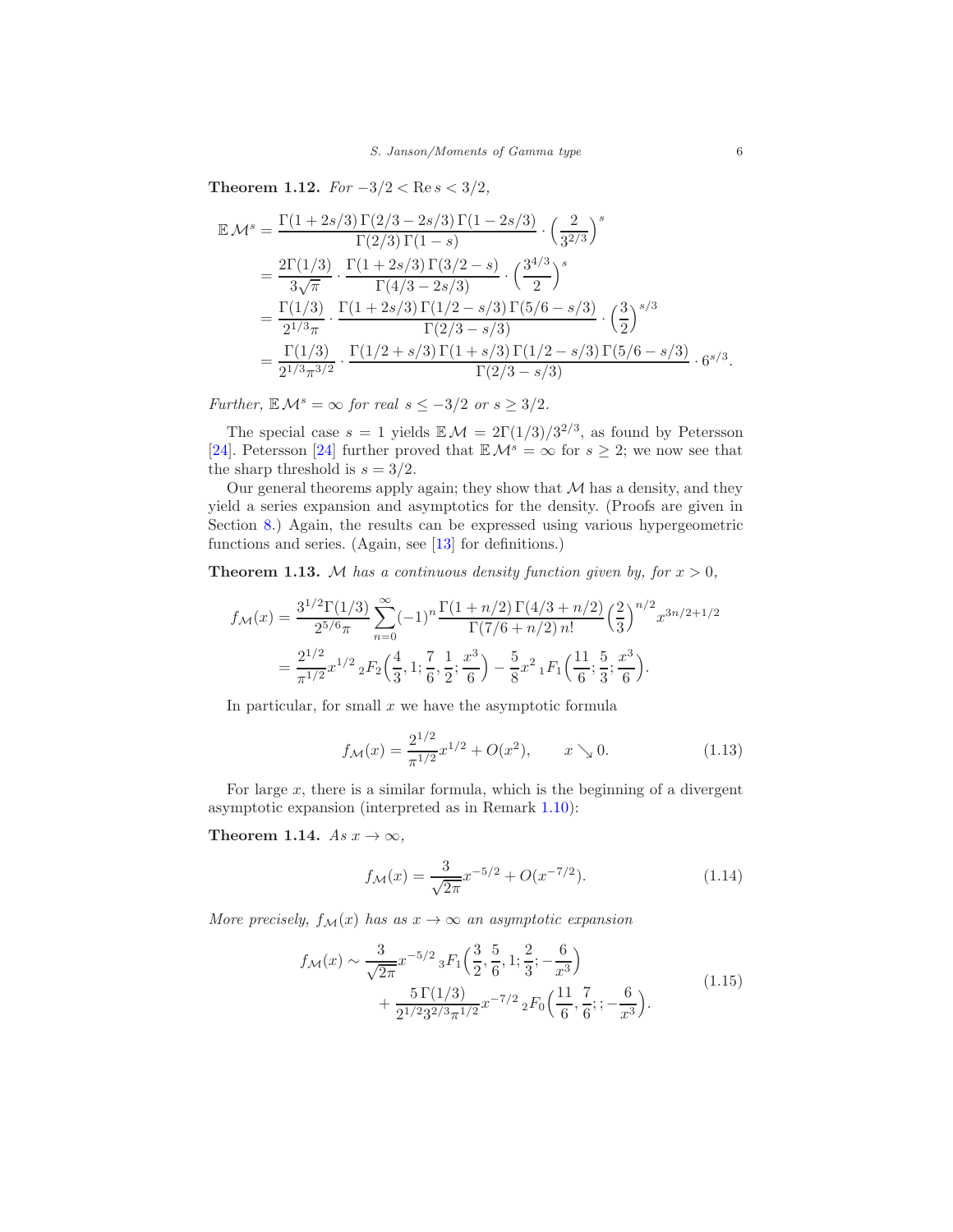Yet other recent examples of moments of Gamma type come from the study of generalized Pólya urns  $[10]$ ,  $[16]$ ; see Section [9](#page-43-0) for definitions and results.

As said above, we give some basic results in Section [2,](#page-6-1) many examples with standard distributions in Section [3,](#page-10-0) further results on poles and zeros in Section [4,](#page-18-0) asymptotics of the moments in Section [5,](#page-23-0) and asymptotics and series expansions of the density function in Section [6.](#page-28-0) We give proofs of the results above for  $A$  and  $M$  in Sections [7](#page-38-0) and [8,](#page-41-0) and we give some results for general-ized Pólya urns in Section [9.](#page-43-0) We end with a couple of more technical examples (counter examples) in Section [10](#page-46-0) and some further remarks in Section [11.](#page-47-0) Some standard formulas for the Gamma function are for convenience collected in Appendix [A.](#page-48-2)

# <span id="page-6-1"></span>2. The basic theorem and some notation

Let  $F(s)$  denote the right hand side of  $(1.1)$  or  $(1.2)$ . (Thus, the right hand side of  $(1.3)$  is  $F(it)$ .) Evidently, F is a meromorphic function in the complex plane, and all poles are on the real axis. Let  $\rho_+$  and  $\rho_-$  be the poles closest to 0:

<span id="page-6-2"></span>
$$
\rho_{+} := \min \{ x > 0 : x \text{ is a pole of } F \}, \n\rho_{-} := \max \{ x < 0 : x \text{ is a pole of } F \},
$$
\n(2.1)

with the interpretation that  $\rho_+ = \infty$   $[\rho_- = -\infty]$  if there is no pole on  $(0, \infty)$ [ $(-\infty, 0)$ ]. Thus  $-\infty \leq \rho_- < 0 < \rho_+ \leq \infty$ . Note that we ignore any pole at 0 in the definitions  $(2.1)$  $(2.1)$  $(2.1)$ ; however, it follows from Theorem 2.1 that such a pole cannot exist;  $F(s)$  is always analytic at  $s = 0$ .

<span id="page-6-0"></span>**Theorem 2.1.** Let  $X > 0$  and Y be random variables connected by  $X = e^Y$ and thus  $Y = \log X$ , and let  $C, D > 0, d = \log D, a_j \neq 0, b_j, a'_k \neq 0, b'_k$ be real constants, for  $j = 1, ..., J \ge 0$  and  $k = 1, ..., K \ge 0$ . Let  $F(s)$  be the meromorphic function in [\(1.1\)](#page-0-1) and [\(1.2\)](#page-0-2) and let  $\rho_+ \in (0,\infty)$  and  $\rho_- \in (-\infty,0)$ be defined by  $(2.1)$ . Then the following are equivalent:

- <span id="page-6-5"></span><span id="page-6-3"></span>(i)  $(1.1)$  holds for all real s in some non-empty interval.
- <span id="page-6-4"></span>(ii) [\(1.1\)](#page-0-1) holds for all complex s in the strip  $\rho_- < \text{Re } s < \rho_+$ .
- <span id="page-6-6"></span>(iii) [\(1.2\)](#page-0-2) holds for all real s in some non-empty interval.
- <span id="page-6-8"></span>(iv) [\(1.2\)](#page-0-2) holds for all complex s in the strip  $\rho_- < \text{Re } s < \rho_+$ .
- <span id="page-6-7"></span>(v) [\(1.3\)](#page-0-3) holds for all real  $t \neq 0$  in some interval  $|t| < t_0$  with  $t_0 > 0$ .
- (vi)  $(1.3)$  holds for all real t.

In this case, further  $\mathbb{E} X^s = \mathbb{E} e^{sY} = \infty$  if  $s \le \rho_-$  or  $s \ge \rho_+$ ; thus

$$
\{s \in \mathbb{R} : \mathbb{E}X^s < \infty\} = \{s \in \mathbb{R} : \mathbb{E}e^{sY} < \infty\} = (\rho_-, \rho_+).
$$

Equivalently,

$$
\rho_+ = \sup\{s \ge 0 : \mathbb{E} X^s < \infty\},
$$
  

$$
\rho_- = \inf\{s \le 0 : \mathbb{E} X^s < \infty\}.
$$

Furthermore,  $F(s) = \mathbb{E} X^s = \mathbb{E} e^{sY} \neq 0$  when  $\rho_- < \text{Re } s < \rho_+$ .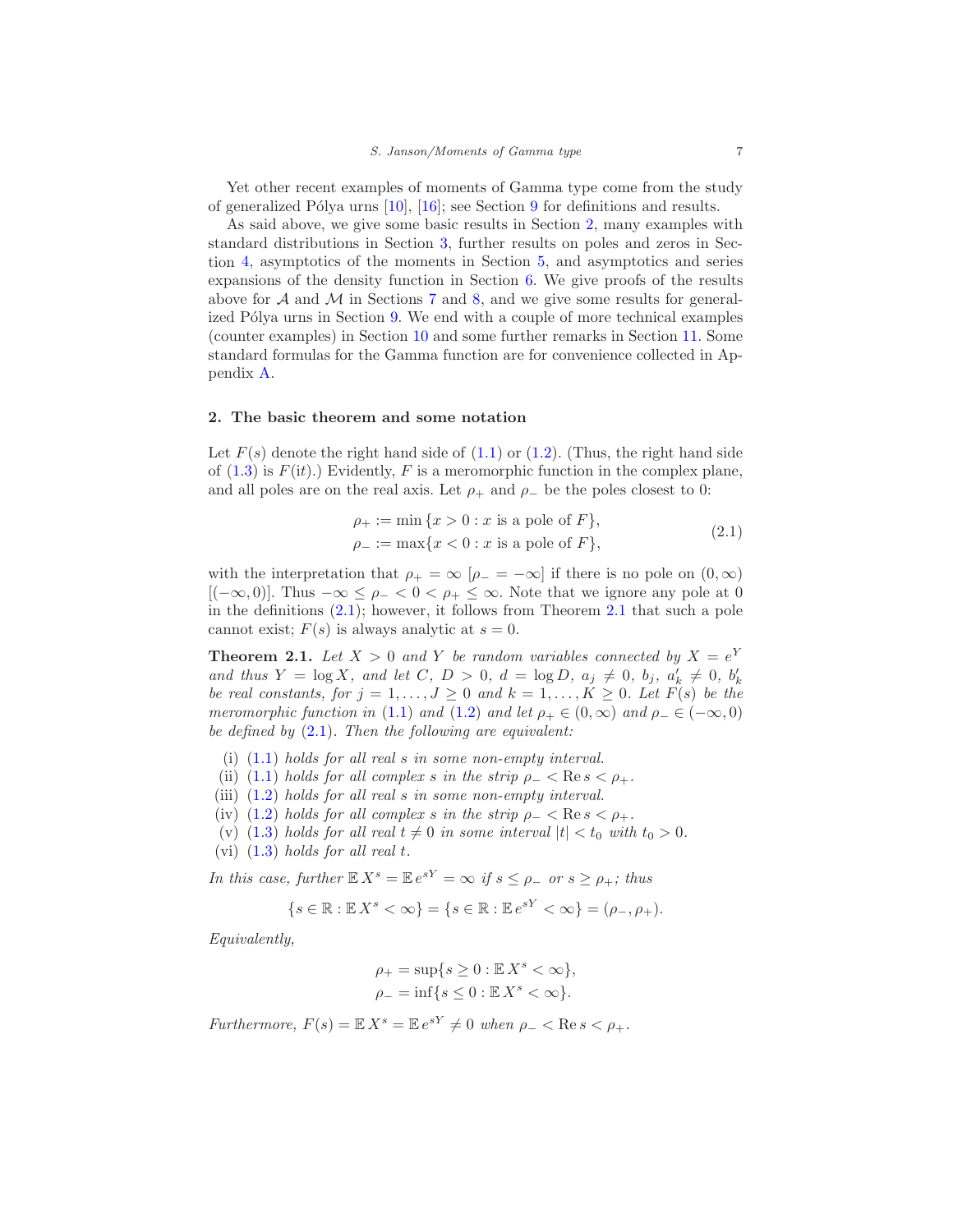*Proof.* [\(i\)](#page-6-3)  $\iff$  [\(iii\)](#page-6-4) and [\(ii\)](#page-6-5)  $\iff$  [\(iv\)](#page-6-6) are trivial, since  $\mathbb{E} X^s = \mathbb{E} e^{sY}$ . Further, trivially [\(iv\)](#page-6-6)  $\implies$  [\(iii\),](#page-6-4) [\(vi\)](#page-6-7)  $\implies$  [\(v\)](#page-6-8) and (iv)  $\implies$  [\(vi\).](#page-6-7) Hence, to show the equiv-alences it suffices to show that [\(iii\)](#page-6-4)  $\implies$  [\(v\)](#page-6-8) and (v)  $\implies$  [\(iv\).](#page-6-6)

[\(v\)](#page-6-8)  $\implies$  [\(iv\).](#page-6-6) Note first that  $\varphi(t) := \mathbb{E} e^{itY} \to 1$  as  $t \to 0$ . Hence,  $F(it) \to 1$ as  $t \searrow 0$ , and thus F does not have a pole at 0.

This shows that  $F(z)$  is analytic in the strip  $\rho_- < \text{Re } z < \rho_+$ , and thus  $F(iz)$ is analytic in the strip  $-\rho_+ < \text{Im } z < -\rho_-$ . By continuity,  $\varphi(t) = F(it)$  also for  $t = 0$  and thus for the entire interval  $(-t_0, t_0)$ . Hence, on this interval at least,  $\varphi(t)$  equals the boundary values of the function  $F(it)$  which is analytic for  $0 \leq \text{Im } z < -\rho_-$  and by a theorem of Marcinkiewicz [\[22\]](#page-50-7),  $\mathbb{E} e^{-rY} < \infty$  for every  $r \in (0, -\rho_-)$ ; equivalently,  $\mathbb{E} e^{rY} < \infty$  if  $\rho_- < r < 0$ . By considering  $-Y$ , we find similarly that  $\mathbb{E}e^{rY} < \infty$  if  $0 < r < \rho_+$ . Consequently,

<span id="page-7-0"></span>
$$
\mathbb{E}e^{rY} < \infty \qquad \text{if } \rho_- < r < \rho_+.\tag{2.2}
$$

It is well-known that [\(2.2\)](#page-7-0) implies that  $\psi(z) := \mathbb{E} e^{zY}$  is defined and finite for  $\rho_- < \text{Re } z < \rho_+$  and that  $\psi(z)$  is an analytic function of z in this strip. Since  $\psi(it) = \varphi(t) = F(it)$  for  $|t| < t_0$ , analytic continuation yields  $\psi(z) = F(z)$  in this strip, i.e. [\(iv\)](#page-6-6) holds.

[\(iii\)](#page-6-4)  $\implies$  [\(v\).](#page-6-8) Suppose that  $\mathbb{E}e^{sY} = F(s)$  for  $s \in (a, b)$ , with  $-\infty < a < b <$ ∞. Let  $s_0 \in (a, b)$  with  $s_0 \neq 0$  and suppose that  $s_0 > 0$ . (The case  $s_0 < 0$  is similar, or follows by considering  $-Y$ .) Thus  $\mathbb{E}e^{s_0Y} = F(s_0) < \infty$ , and it follows that  $z \mapsto \mathbb{E} e^{zY}$  is defined and analytic for  $0 < \text{Re } z < s_0$ . Since  $\mathbb{E} e^{zY} = F(z)$ on an interval in this strip,  $\mathbb{E}e^{zY} = F(z)$  for  $0 < \text{Re } z < s_0$ .

For any real t, we may take  $z = \mathrm{i}t + \varepsilon$  for  $0 < \varepsilon < s_0$ ; letting  $\varepsilon \searrow 0$  we have  $\mathbb{E}e^{(it+\varepsilon)Y} \to \mathbb{E}e^{itY}$  by dominated convergence  $(\text{using } \mathbb{E}(1+e^{s_0Y}) < \infty).$ If further  $t \neq 0$ , then also  $\mathbb{E}e^{(it+\varepsilon)Y} = F(it + \varepsilon) \rightarrow F(it)$  since F has only real poles, and thus  $\mathbb{E} e^{\mathrm{i}tY} = F(\mathrm{i}t)$ . Hence [\(v\)](#page-6-8) holds.

This completes the proof of the equivalences. Suppose  $\mathbb{E}e^{sY} < \infty$  for some  $s \geq \rho_+$  (and thus  $\rho_+ < \infty$ ). Letting  $z \nearrow \rho_+$ , we then have, by dominated convergence,  $F(z) = \mathbb{E} e^{zY} \to \mathbb{E} e^{\rho+Y} < \infty$ , while the definition of  $\rho_+$  as a pole yields  $F(z) = |F(z)| \to \infty$ . This contradiction shows that  $\mathbb{E}e^{sY} = \infty$  for  $s \geq \rho_+$ . Similarly, or by considering  $-Y$ ,  $\mathbb{E}e^{sY} = \infty$  for  $s \leq \rho_-$ .

Finally observe that  $F(s) = 0$  only when some  $a'_k s + b'_k$  is a pole of  $\Gamma$ , i.e., a non-positive integer, which implies that s is real. However, if  $\rho_- < s < \rho_+$ , then  $F(s) = \mathbb{E} e^{sY} > 0$ . then  $F(s) = \mathbb{E} e^{sY} > 0$ .

**Remark 2.2.** The equivalence [\(iii\)](#page-6-4)  $\iff$  [\(iv\)](#page-6-6) (or, equivalently, [\(i\)](#page-6-3)  $\iff$  [\(ii\)\)](#page-6-5) is an instance of the well-known fact that a (two-sided) Laplace transform of a positive function or measure has singularities where the real axis intersects the boundary of the natural strip of definition, see e.g.  $[6, \S 3.4]$ . The result by Marcinkiewicz [\[22\]](#page-50-7) used above is a sharper version of this.

We make some simple but useful observations.

<span id="page-7-1"></span>**Corollary 2.3.** The distribution of X is determined by the function  $F(s)$  on the right hand side of [\(1.1\)](#page-0-1): If  $\mathbb{E} X_1^s = F(s)$  for  $s \in I_1$  and  $\mathbb{E} X_2^s = F(s)$  for  $s \in I_2$ , for non-empty intervals  $I_1$  and  $I_2$ , then  $X_1 \stackrel{d}{=} X_2$ .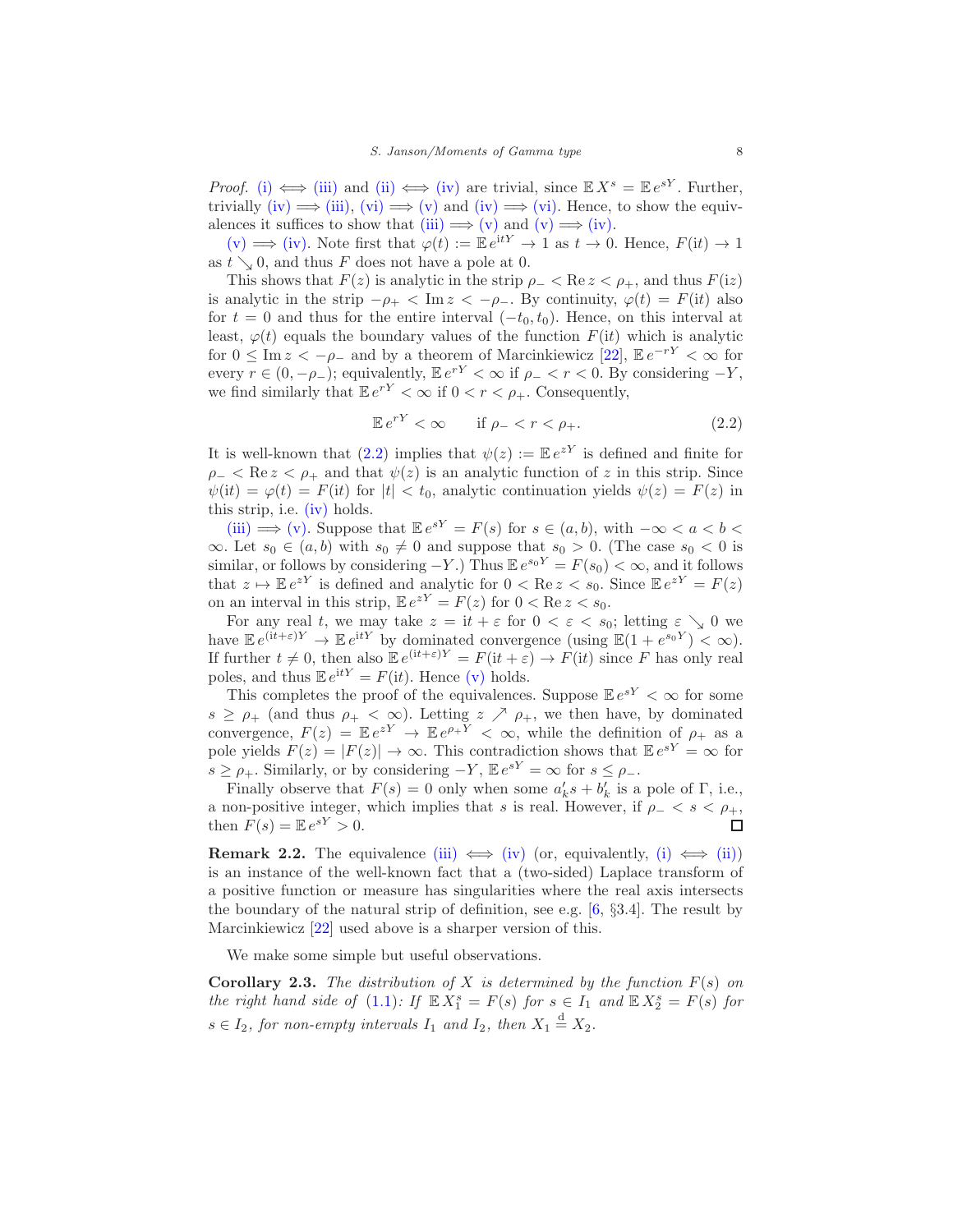*Proof.* By Theorem [2.1,](#page-6-0)  $Y_1 := \log X_1$  and  $Y_2 := \log X_2$  have the same characteristic function  $F(\text{it})$ . Hence,  $Y_1 \stackrel{d}{=} Y_2$  and  $X_1 \stackrel{d}{=} X_2$ .  $\Box$ 

<span id="page-8-0"></span>**Remark 2.4.** As said above, Theorem [2.1](#page-6-0) (e.g., by  $(vi)$ ) implies that 0 is not a pole of F; furthermore,  $F(0) = \mathbb{E} X^0 = 1$ .

**Remark 2.5.** Every pole or zero of  $F(s)$  must be a pole of one of the Γ factors in [\(1.1\)](#page-0-1). However, the converse does not hold, since poles in the  $\Gamma$  factors may cancel; if  $s_0$  is a pole of some factors in the numerator, but also a pole of at least as many factors in the denominator, then  $s_0$  is a removable singularity of F, and  $F(s_0)$  is well-defined by continuity. Note that such  $s_0$  do not count in the definition [\(2.1\)](#page-6-2) of  $\rho_{\pm}$ .

In particular,  $s = 0$  may be a pole of some of the Gamma factors in  $F(s)$ . (This happens when some  $b_j$  or  $b'_k$  is 0 or a negative integer. This is the reason we exclude  $t = 0$  in Theorem [2.1](#page-6-0)[\(v\).](#page-6-8)) However, by Remark [2.4,](#page-8-0) all such poles must cancel; i.e., there must be an equal number of such factors in the numerator and denominator in [\(1.1\)](#page-0-1).

**Remark 2.6.** In Theorem  $2.1(v)$  $2.1(v)$ , it is important that we consider an interval about 0 (unlike in [\(i\)](#page-6-3) and [\(iii\)\)](#page-6-4). In fact, for any  $\varepsilon > 0$ , there exist a random variable Y and  $C, d, a_j, b_j, a'_k, b'_k$  such that  $(1.3)$  holds for  $|t| \geq \varepsilon$  but not for all  $\varepsilon$ .

For an example, let Y be any random variable with characteristic function of Gamma type, say  $\mathbb{E}e^{itY} = F(it)$ . Further, let Z be a random variable with characteristic function  $(1-|t|)_+$ , see [\[9,](#page-49-3) Section XV.2], and let W be the mixture of Z and the constant 0 obtained as  $W := VZ$  with  $V \sim \text{Be}(1/2)$ , i.e.  $\mathbb{P}(V =$  $0) = \mathbb{P}(V = 1) = 1/2$ , and V independent of Z; assume further that Y is independent of Z and V. Then, for  $|t| \geq 1$ , the characteristic functions  $\mathbb{E} e^{itZ} = 0$ and  $\mathbb{E}e^{itW} = \frac{1}{2}(\mathbb{E}e^{itZ} + 1) = \frac{1}{2}$ , and thus  $\widetilde{Y} := Y + \varepsilon^{-1}W$  has the characteristic function

<span id="page-8-1"></span>
$$
\mathbb{E}e^{\mathrm{i}t\widetilde{Y}} = \mathbb{E}e^{\mathrm{i}tY}\,\mathbb{E}e^{\mathrm{i}\varepsilon^{-1}tW} = \frac{1}{2}F(\mathrm{i}t), \qquad \text{when } |t| \ge \varepsilon. \tag{2.3}
$$

Here  $\widetilde{F}(it) := \frac{1}{2}F(it)$  is another function of the type in [\(1.3\)](#page-0-3); however [\(2.3\)](#page-8-1) does not hold for all t since  $F(0) = 1/2 \neq 1$ .

We do not know whether [\(1.3\)](#page-0-3) for some interval, together with  $F(0) = 1$ , implies that  $(1.3)$  holds for all t.

For future use, in particular for the asymptotic results in Sections [5](#page-23-0) and [6,](#page-28-0) we define the following parameters, given a random variable  $X$  or  $Y$  or a function  $F(s)$  as in  $(1.1)$  or  $(1.2)$ :

<span id="page-8-2"></span>
$$
\gamma := \sum_{j=1}^{J} |a_j| - \sum_{k=1}^{K} |a'_k|,\tag{2.4}
$$

<span id="page-8-3"></span>
$$
\gamma' := \sum_{j=1}^{J} a_j - \sum_{k=1}^{K} a'_k,
$$
\n(2.5)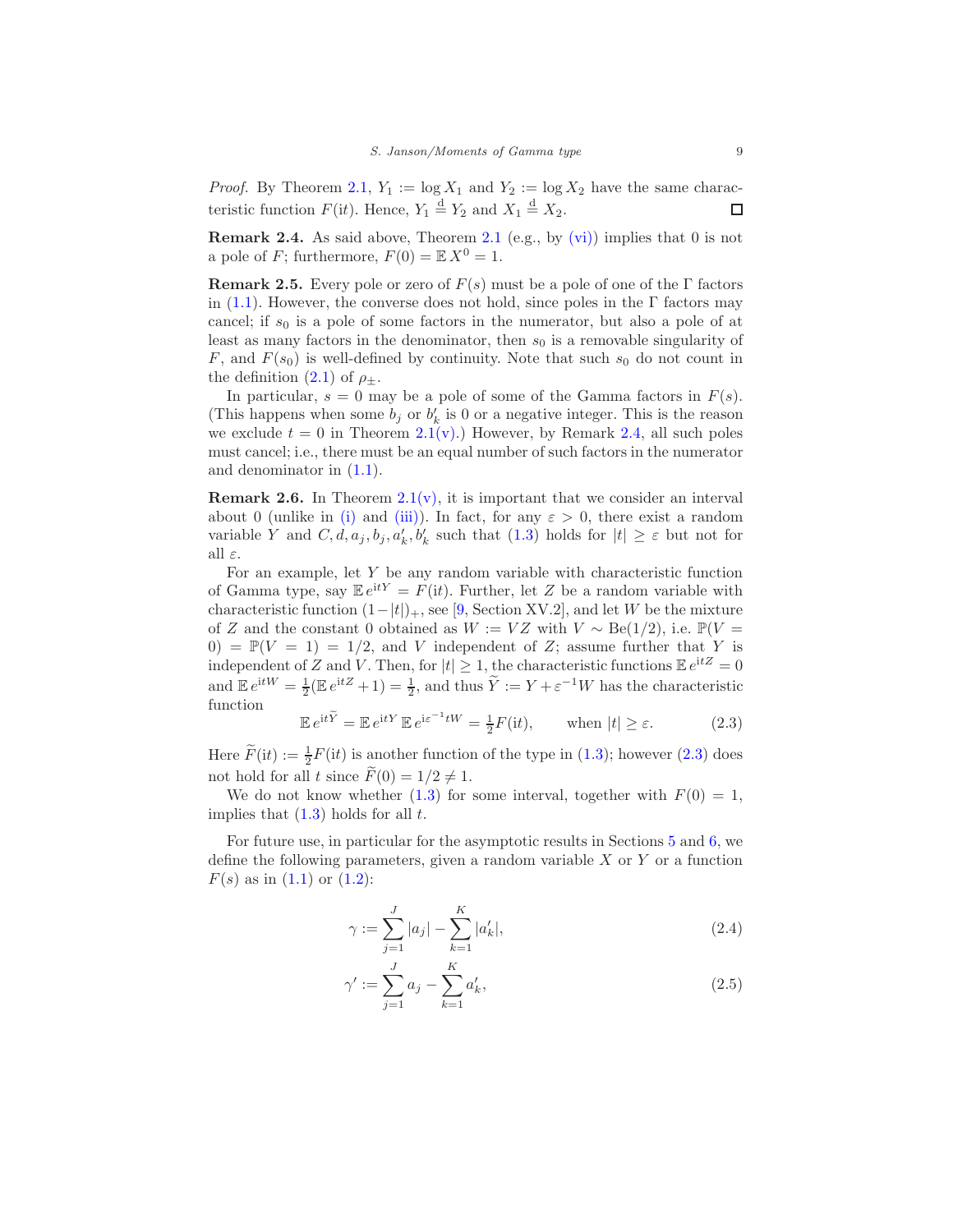S. Janson/Moments of Gamma type 10

$$
\delta := \sum_{j=1}^{J} b_j - \sum_{k=1}^{K} b'_k - \frac{J - K}{2},\tag{2.6}
$$

$$
\varkappa := \sum_{j=1}^{J} a_j \log |a_j| - \sum_{k=1}^{K} a'_k \log |a'_k| + d,\tag{2.7}
$$

$$
C_1 := |C|(2\pi)^{(J-K)/2} \frac{\prod_{j=1}^J |a_j|^{b_j - 1/2}}{\prod_{k=1}^K |a'_k|^{b'_k - 1/2}}.
$$
\n(2.8)

<span id="page-9-6"></span>**Proposition 2.7.** The parameters  $\gamma$ ,  $\gamma'$ ,  $\delta$ ,  $\varkappa$ ,  $C_1$  depend on F only and not on the particular representation in  $(1.1)$  or  $(1.2)$ .

The proof is given in Section [5.](#page-23-0)

<span id="page-9-2"></span>**Remark 2.8.** To replace X by  $X^{-1}$ , or equivalently Y by  $-Y$ , means that  $F(s)$  is replaced by  $F(-s)$ , which has the same form but with d replaced by  $-d$  $(D \text{ by } D^{-1})$  and similarly the sign of each  $a_j$  and  $a'_k$  is changed. This does not affect  $\gamma$ ,  $\delta$ , and  $C_1$ , but  $\gamma'$  and  $\varkappa$  change signs. (This also follows from [\(5.2\)](#page-23-1) and  $(5.3)$  below.)

<span id="page-9-1"></span>**Remark 2.9.** More generally,  $X^{\alpha}$ , with  $\alpha$  real and non-zero, has parameters  $|\alpha|\gamma$ ,  $\alpha\gamma'$ ,  $\delta$ ,  $\alpha\varkappa + \gamma'\alpha \log |\alpha|$ ,  $C_1|\alpha|\delta$ .

<span id="page-9-3"></span>**Remark 2.10.** If  $X = X_1 X_2$  with  $X_1, X_2$  independent and both having mo-ments of Gamma type, cf. Remark [1.5,](#page-1-1) then the parameters  $\gamma$ ,  $\gamma'$ ,  $\delta$ ,  $\varkappa$  for X are the sums of the corresponding parameters for  $X_1$  and  $X_2$ , while  $C_1$  is the corresponding product.

<span id="page-9-0"></span>**Remark 2.11.** If  $X$  has moments of Gamma type, then so has a suitably conjugated (a.k.a. tilted) distribution: If, for simplicity,  $X$  has a density function  $f(x), x > 0$ , let X have the density function  $x^r f(x)/\mathbb{E}[X^r]$  for a real r such that  $\mathbb{E} X^r < \infty$ . Then  $\mathbb{E} \widetilde{X}^s = \mathbb{E} X^{s+r}/\mathbb{E} X^r$  and thus  $\widetilde{X}$  has moments of Gamma type, obtained by a simple substitution in [\(1.1\)](#page-0-1). It follows that  $\gamma$ ,  $\gamma'$  and  $\varkappa$  are the same for  $\widetilde{X}$  as for X, while  $\delta$  is increased by r $\gamma'$  and  $C_1$  is multiplied by  $e^{r \varkappa}/\mathbb{E} X^r$ . (Cf. [\(5.3\)](#page-23-2) below.) Clearly,  $\rho_+$  and  $\rho_-$  are both decreased by r.

For a random variable  $Y$  with moment generating function of Gamma type, the same applies to  $\overline{Y}$  with density function  $e^{ry}f(y)/\mathbb{E}e^{rY}$ , if Y has density function  $f$ .

We note also the following relations, for a function  $F(s)$  as above:

<span id="page-9-4"></span>Lemma 2.12. We have

$$
\sum_{j:a_j>0} a_j - \sum_{k:a'_k>0} a'_k = \frac{1}{2}(\gamma + \gamma'),
$$
  

$$
\sum_{j:a_j<0} |a_j| - \sum_{k:a'_k<0} |a'_k| = \frac{1}{2}(\gamma - \gamma').
$$

<span id="page-9-5"></span>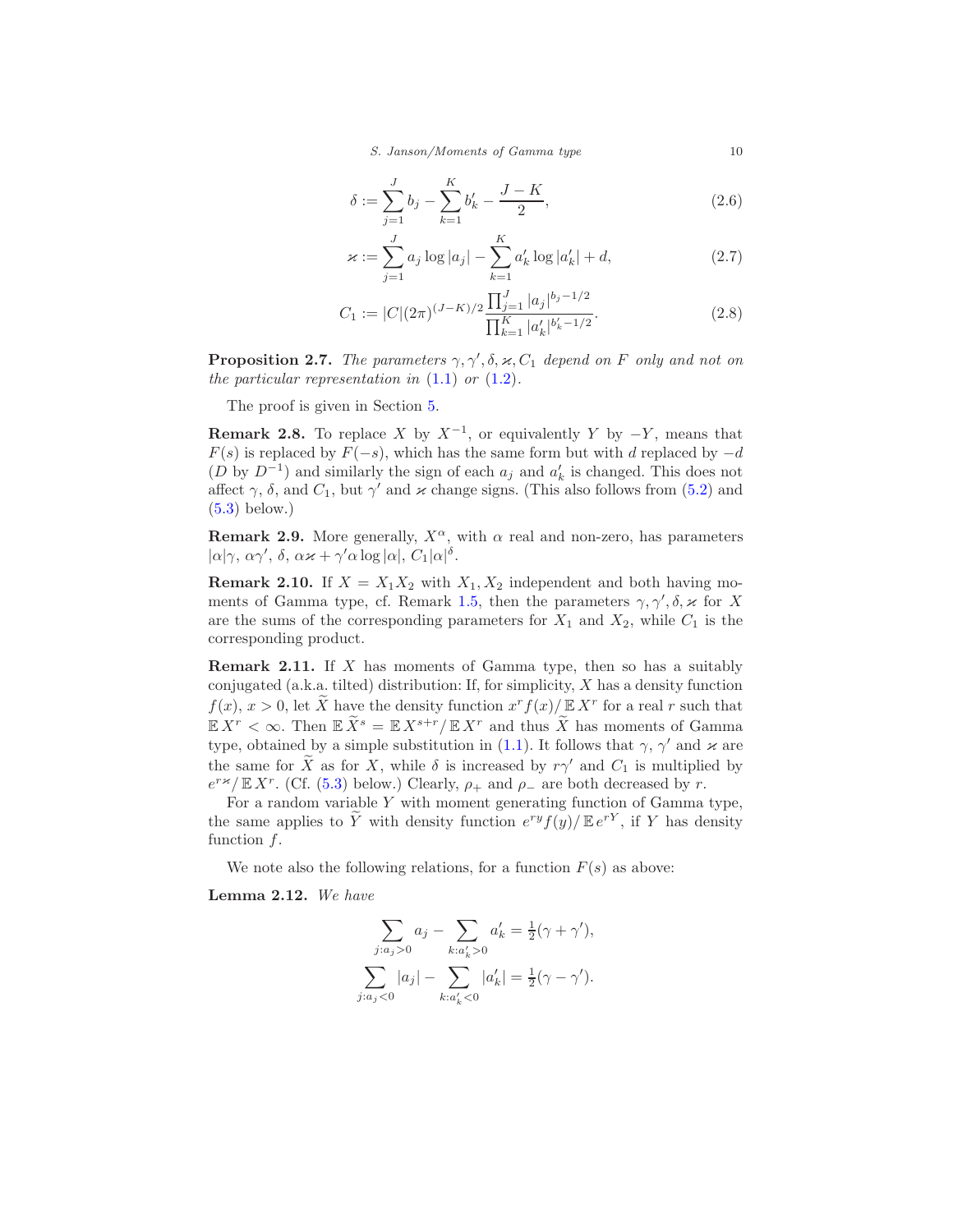$$
\gamma + \gamma' = \sum_{j} (|a_j| + a_j) - \sum_{k} (|a'_k| + a'_k) = 2 \Big( \sum_{j:a_j>0} a_j - \sum_{k:a'_k>0} a'_k \Big).
$$
  

$$
\gamma - \gamma' = \sum_{j} (|a_j| - a_j) - \sum_{k} (|a'_k| - a'_k) = 2 \Big( \sum_{j:a_j<0} |a_j| - \sum_{k:a'_k<0} |a'_k| \Big).
$$

# <span id="page-10-0"></span>3. Some examples

There are several well-known examples of distributions with moments of Gamma type. We collect some of them here. The results below are all well-known. We usually omit scale parameters that may be added to the definitions of the distributions.

<span id="page-10-2"></span>Example 3.1 (Gamma distribution). Let  $\Gamma_{\alpha}$  have the Gamma distribution  $\Gamma(\alpha) = \Gamma(\alpha, 1)$  with density function  $f(x) = x^{\alpha-1}e^{-x}/\Gamma(\alpha)$ ,  $x > 0$ , for a parameter  $\alpha > 0$ . Then, for Re  $s > -\alpha$ ,

<span id="page-10-1"></span>
$$
\mathbb{E}\,\Gamma^s_{\alpha} = \int_0^{\infty} x^s f(x) \,\mathrm{d}x = \frac{1}{\Gamma(\alpha)} \int_0^{\infty} x^{s+\alpha-1} e^{-x} \,\mathrm{d}x = \frac{\Gamma(s+\alpha)}{\Gamma(\alpha)},\tag{3.1}
$$

a simple example of moments of Gamma type. The right hand side of [\(3.1\)](#page-10-1) is an analytic function in Re  $s > -\alpha$ , with a pole at  $-\alpha$ ; thus  $\rho_+ = \infty$ ,  $\rho_- = -\alpha$ , and  $\mathbb{E}\Gamma^s_\alpha = \infty$  when  $s \leq -\alpha$ .

We have  $\gamma = \gamma' = 1$ ,  $\delta = \alpha - 1/2$ ,  $\varkappa = 0$ ,  $C_1 = \sqrt{2\pi}/\Gamma(\alpha)$ .

Note that the different Gamma distributions can be obtained by conjugation from each other, cf. Remark [2.11.](#page-9-0)

<span id="page-10-6"></span>Example 3.2 (Exponential distribution). The exponential distribution Exp(1) with density function  $e^{-x}$ ,  $x > 0$ , is the special case  $\alpha = 1$  of the Gamma distribution in Example [3.1.](#page-10-2) We thus obtain from  $(3.1)$  (or directly from  $(A.1)$ ), for  $T \sim Exp(1)$ ,

<span id="page-10-7"></span>
$$
\mathbb{E}T^s = \Gamma(s+1), \qquad \text{Re}\,s > -1,\tag{3.2}
$$

while  $\mathbb{E} T^s = \infty$  when  $s \leq -1$ .

More generally, if  $T_{\mu}$  has an exponential distribution  $Exp(\mu) = \Gamma(1, \mu)$  with mean  $\mu$ , which has the density function is  $\mu^{-1}e^{-x/\mu}$ ,  $x > 0$ , then  $T_{\mu} \stackrel{d}{=} \mu T$  and

<span id="page-10-5"></span>
$$
\mathbb{E}T_{\mu}^{s} = \Gamma(s+1)\mu^{s}, \qquad \text{Re}\,s > -1. \tag{3.3}
$$

Thus  $T_{\mu}$  has moments of Gamma type, with  $\rho_+ = \infty$ ,  $\rho_- = -1$ ,  $\gamma = \gamma' = 1$ ,  $\delta = 1/2, \ \varkappa = \log \mu, \ C_1 = \sqrt{2\pi}.$ 

<span id="page-10-4"></span>Example 3.3 (Uniform distribution). Let  $U$  have a uniform distribution  $U(0, 1)$  on [0, 1]. Then, obviously, for  $\text{Re } s > -1$ ,

<span id="page-10-3"></span>
$$
\mathbb{E}U^s = \int_0^1 x^s \, \mathrm{d}x = \frac{1}{s+1}.\tag{3.4}
$$

 $\Box$ 

Proof.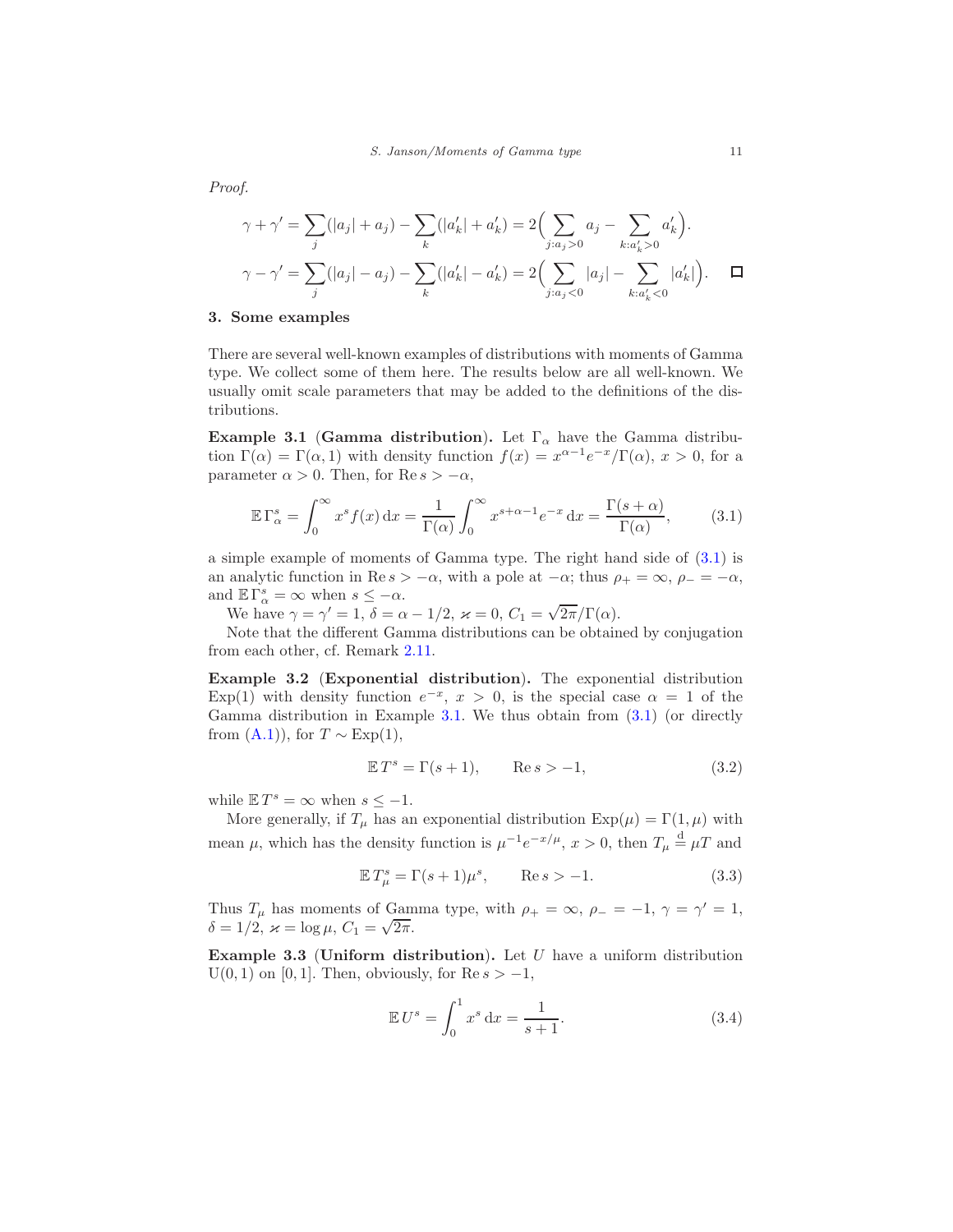This can be rewritten as a Gamma type formula by the functional equation [\(A.2\)](#page-48-4), which yields

<span id="page-11-0"></span>
$$
\mathbb{E}U^s = \frac{\Gamma(s+1)}{\Gamma(s+2)}, \qquad \text{Re}\,s > -1,\tag{3.5}
$$

while  $\mathbb{E} U^s = \infty$  when  $s \leq -1$ .

Of course, it would be silly to claim that  $(3.5)$  is a simplification of  $(3.4)$ , but it shows that the uniform distribution has moments of Gamma type and thus belongs to the class studied here.

We have  $\rho_+ = \infty$ ,  $\rho_- = -1$ ,  $\gamma = \gamma' = 0$ ,  $\delta = -1$ ,  $\varkappa = 0$ ,  $C_1 = 1$ .

<span id="page-11-4"></span>**Example 3.4 (Beta distribution).** Let  $B_{\alpha,\beta}$  have the Beta distribution  $B(\alpha,\beta)$ , where  $\alpha, \beta > 0$ ; then  $B_{\alpha,\beta}$  has a density function  $f(x) = cx^{\alpha-1}(1-x)^{\beta-1}$ ,  $0 < x < 1$ , where  $c = \Gamma(\alpha)^{-1}\Gamma(\beta)^{-1}\Gamma(\alpha+\beta)$ , cf. [\(A.8\)](#page-48-5). (Note that  $\alpha = \beta = 1$ ) yields the uniform distribution in Example [3.3](#page-10-4) as a special case.) Consequently, by [\(A.8\)](#page-48-5), for Re  $s > -\alpha$ ,

$$
\mathbb{E} B_{\alpha,\beta}^s = \int_0^1 x^s f(x) dx = \left(\frac{\Gamma(\alpha)\Gamma(\beta)}{\Gamma(\alpha+\beta)}\right)^{-1} \frac{\Gamma(s+\alpha)\Gamma(\beta)}{\Gamma(s+\alpha+\beta)} = \frac{\Gamma(\alpha+\beta)\Gamma(s+\alpha)}{\Gamma(\alpha)\Gamma(s+\alpha+\beta)},
$$
\nwhile

\n
$$
\mathbb{E} B_{\alpha,\beta}^s = \infty \text{ if } s \le -\alpha. \text{ We have } \rho_+ = \infty, \rho_- = -\alpha, \gamma = \gamma' = 0, \delta = -\beta,
$$

while  $\mathbb{E} B_{\alpha,\beta}^s = \infty$  if  $s \leq -\alpha$ . We have  $\rho_+ = \infty$ ,  $\rho_- = -\alpha$ ,  $\gamma = \gamma$  $' = 0, \delta = -\beta,$  $\varkappa = 0, C_1 = \Gamma(\alpha + \beta)/\Gamma(\alpha).$ 

<span id="page-11-2"></span>**Example 3.5** (Chi-square distribution). The chi-square distribution  $\chi^2(n)$ is the distribution of  $Q_n := \sum_{i=1}^n N_i^2$ , where  $N_1, N_2, \ldots$  are i.i.d. standard normal variables. It is well-known, see e.g. [\[9,](#page-49-3) Section II.3], that the chi-square distribution is a Gamma distribution, differing from the normalized version in Example [3.1](#page-10-2) by a scale factor; more precisely,  $Q_n \stackrel{d}{=} 2\Gamma_{n/2}$ . Consequently, the chi-square distribution has moments of Gamma type, with, by [\(3.1\)](#page-10-1),

<span id="page-11-1"></span>
$$
\mathbb{E} Q_n^s = 2^s \frac{\Gamma(s + n/2)}{\Gamma(n/2)}, \qquad \text{Re}\, s > -n/2,\tag{3.7}
$$

while  $\mathbb{E} Q_n^s = \infty$  for  $s \leq -n/2$ . We have  $\rho_+ = \infty$ ,  $\rho_- = -n/2$ ,  $\gamma = \gamma' = 1$ ,  $\delta = (n-1)/2, \ \varkappa = \log 2, \ C_1 = \sqrt{2\pi}/\Gamma(n/2).$ 

If  $n = 2$ , then  $Q_2 \stackrel{d}{=} 2\Gamma_1 \stackrel{d}{=} 2T \stackrel{d}{=} T_2$ , which also follows from  $(3.7)$  and  $(3.3)$ .

<span id="page-11-6"></span>**Example 3.6 (Chi distribution).** The chi distribution  $\chi(n)$  is the distribution of  $R_n := \left(\sum_{i=1}^n N_i^2\right)^{1/2} = Q_n^{1/2}$ , with notations as in Example [3.5.](#page-11-2) Hence, using [\(3.7\)](#page-11-1), the chi distribution has moments of Gamma type, with

<span id="page-11-3"></span>
$$
\mathbb{E} R_n^s = \mathbb{E} Q_n^{s/2} = 2^{s/2} \frac{\Gamma(s/2 + n/2)}{\Gamma(n/2)}, \qquad \text{Re } s > -n,
$$
 (3.8)

while  $\mathbb{E} R_n^s = \infty$  for  $s \leq -n$ . We have  $\rho_+ = \infty$ ,  $\rho_- = -n$ ,  $\gamma = \gamma' = 1/2$ ,  $\delta = (n-1)/2, \, \varkappa = 0, \, C_1 = 2^{1-n/2} \pi^{1/2} / \Gamma(n/2)$ , cf. Remark [2.9.](#page-9-1)

In particular, the special case  $n = 1$  shows that if  $N \sim N(0, 1)$ , then  $|N| \sim$  $\chi(1)$  has moments of Gamma type with

<span id="page-11-5"></span>
$$
\mathbb{E}|N|^{s} = \pi^{-1/2} 2^{s/2} \Gamma(s/2 + 1/2). \tag{3.9}
$$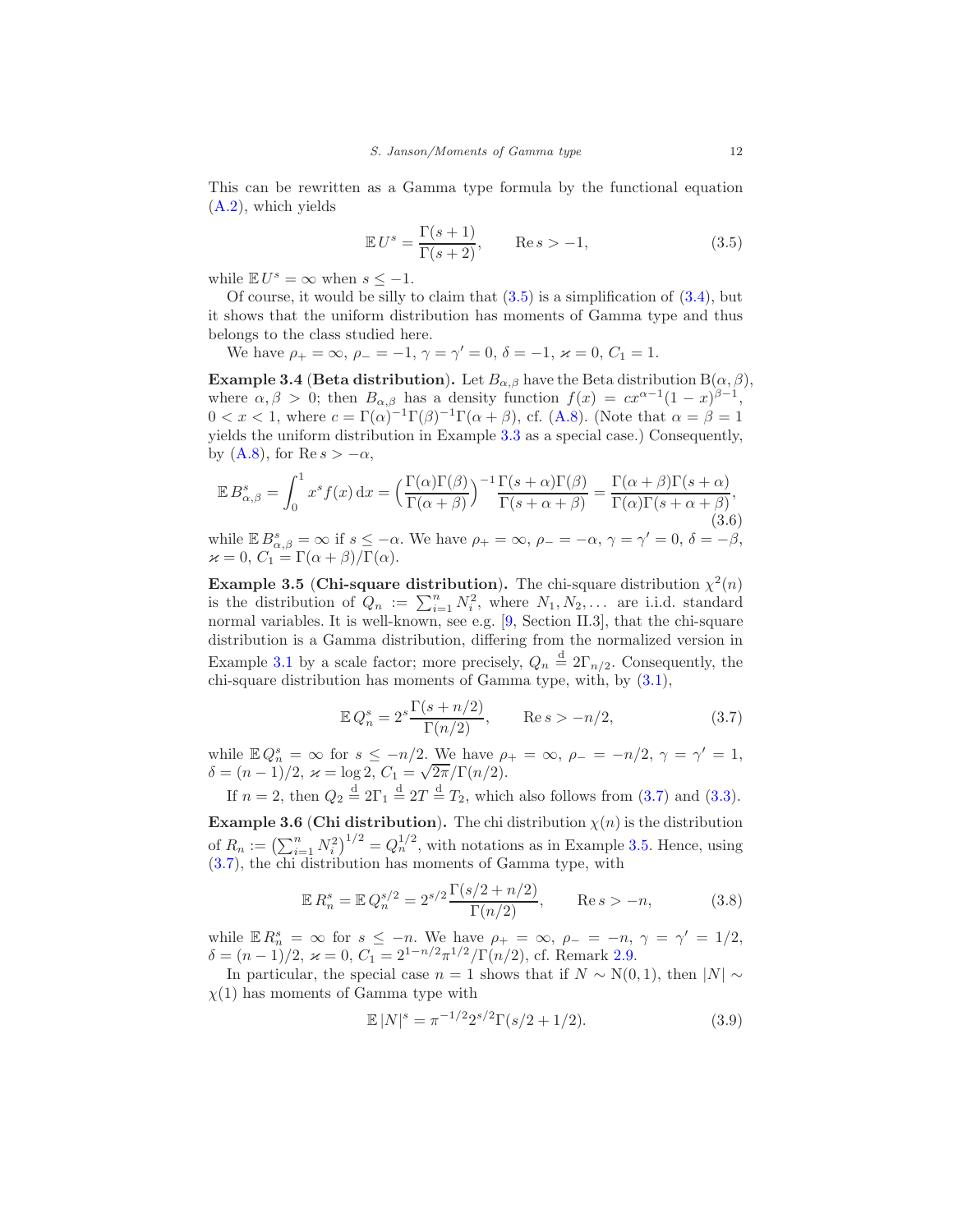<span id="page-12-2"></span>**Example 3.7** ( $F$ -distribution). The  $F$ -distribution is the distribution of

<span id="page-12-0"></span>
$$
F_{m,n} := \frac{Q_m/m}{Q'_n/n} = \frac{n}{m} \frac{Q_m}{Q'_n},
$$
\n(3.10)

where  $Q_m \sim \chi^2(m)$  and  $Q'_n \sim \chi^2(n)$  are independent. By [\(3.7\)](#page-11-1), this has moments of Gamma type with

<span id="page-12-5"></span>
$$
\mathbb{E} F_{m,n}^s = \left(\frac{n}{m}\right)^s \mathbb{E} Q_m^s \mathbb{E} (Q_n')^{-s} = \left(\frac{n}{m}\right)^s \frac{\Gamma(s+m/2)\Gamma(n/2-s)}{\Gamma(m/2)\Gamma(n/2)},\tag{3.11}
$$

for  $-m/2 < \text{Re } s < n/2$ , while  $\mathbb{E} F_{m,n}^s = \infty$  for  $s \le -m/2$  and  $s \ge n/2$ . We have  $\rho_+ = n/2$ ,  $\rho_- = -m/2$ ,  $\gamma = 2$ ,  $\gamma' = 0$ ,  $\delta = (n + m - 2)/2$ ,  $\varkappa = \log(n/m)$ ,  $C_1 = 2\pi \left(\Gamma(m/2)\Gamma(n/2)\right)^{-1}$ . (Cf. Remarks [2.8](#page-9-2) and [2.10.](#page-9-3))

**Example 3.8** ( $t$ -distribution). The  $t$ -distribution is the distribution of

<span id="page-12-1"></span>
$$
\mathcal{T}_n := \frac{N}{R_n / \sqrt{n}},\tag{3.12}
$$

where  $N \sim N(0, 1)$  and  $R_n \sim \chi(n)$  are independent. This random variable is not positive; in fact the distribution is symmetric. However, by [\(3.10\)](#page-12-0) and [\(3.12\)](#page-12-1),  $\mathcal{T}_n^2 \stackrel{d}{=} F_{1,n}$ , so if we consider  $|\mathcal{T}_n| \stackrel{d}{=} F_{1,n}^{1/2}$ , we see from Example [3.7](#page-12-2) that  $|\mathcal{T}_n|$  has moments of Gamma type, with

$$
\mathbb{E}|\mathcal{T}_n|^s = \mathbb{E} F_{1,n}^{s/2} = n^{s/2} \frac{\Gamma(s/2 + 1/2)\Gamma(n/2 - s/2)}{\sqrt{\pi} \Gamma(n/2)},\tag{3.13}
$$

for  $-1 < \text{Re } s < n$ , while  $\mathbb{E} |\mathcal{T}_n|^s = \infty$  for  $s \leq -1$  and  $s \geq n$ . We have  $\rho_+ = n$ ,  $\rho_- = -1, \, \gamma = 1, \, \gamma' = 0, \, \delta = (n-1)/2, \, \varkappa = \frac{1}{2} \log n, \, C_1 = 2^{3/2 - n/2} \pi^{1/2} / \Gamma(n/2).$ (Cf. Remark [2.9.](#page-9-1))

<span id="page-12-4"></span>Example 3.9 (Weibull distribution). The standard Weibull distribution has the distribution function

$$
\mathbb{P}(W_{\alpha} \le x) = 1 - e^{-x^{\alpha}}, \qquad x > 0,
$$
\n(3.14)

for a parameter  $\alpha > 0$ , and thus density function  $\alpha x^{\alpha-1}e^{-x^{\alpha}}$ ,  $x > 0$ .

Note that  $\alpha = 1$  yields the exponential distribution in Example [3.2.](#page-10-6) Moreover, for any  $\alpha$  and  $y > 0$ ,

$$
\mathbb{P}(W_{\alpha}^{\alpha} \le y) = \mathbb{P}(W_{\alpha} \le y^{1/\alpha}) = 1 - e^{-y} = \mathbb{P}(T \le y),
$$

where  $T \sim \text{Exp}(1)$ ; hence  $W_{\alpha}^{\alpha} \stackrel{d}{=} T$  and  $W_{\alpha} \stackrel{d}{=} T^{1/\alpha}$ . It follows from [\(3.2\)](#page-10-7) that  $W_{\alpha}$  too has moments of Gamma type, see Remark [1.5,](#page-1-1) with

<span id="page-12-3"></span>
$$
\mathbb{E} W_{\alpha}^{s} = \mathbb{E} T^{s/\alpha} = \Gamma(s/\alpha + 1), \qquad \text{Re}\, s > -\alpha,
$$
 (3.15)

while  $\mathbb{E} W_{\alpha}^{s} = \infty$  if  $s \leq -\alpha$ . We have  $\rho_{+} = \infty$ ,  $\rho_{-} = -\alpha$ ,  $\gamma = \gamma' = 1/\alpha$ ,  $\delta = 1/2$ ,  $\varkappa = \alpha^{-1} \log \alpha^{-1}$ ,  $C_1 = \sqrt{2\pi/\alpha}$ , cf. Remark [2.9.](#page-9-1)

If  $\alpha = 1$ , then obviously  $W_1 \stackrel{d}{=} T \sim \text{Exp}(1)$ . If  $\alpha = 2$ , then  $W_2 \stackrel{d}{=} T^{1/2} \stackrel{d}{=}$  $2^{-1/2}Q_2^{1/2} \stackrel{\rm d}{=} 2^{-1/2}R_2$ , which also follows by comparing [\(3.15\)](#page-12-3) and [\(3.8\)](#page-11-3).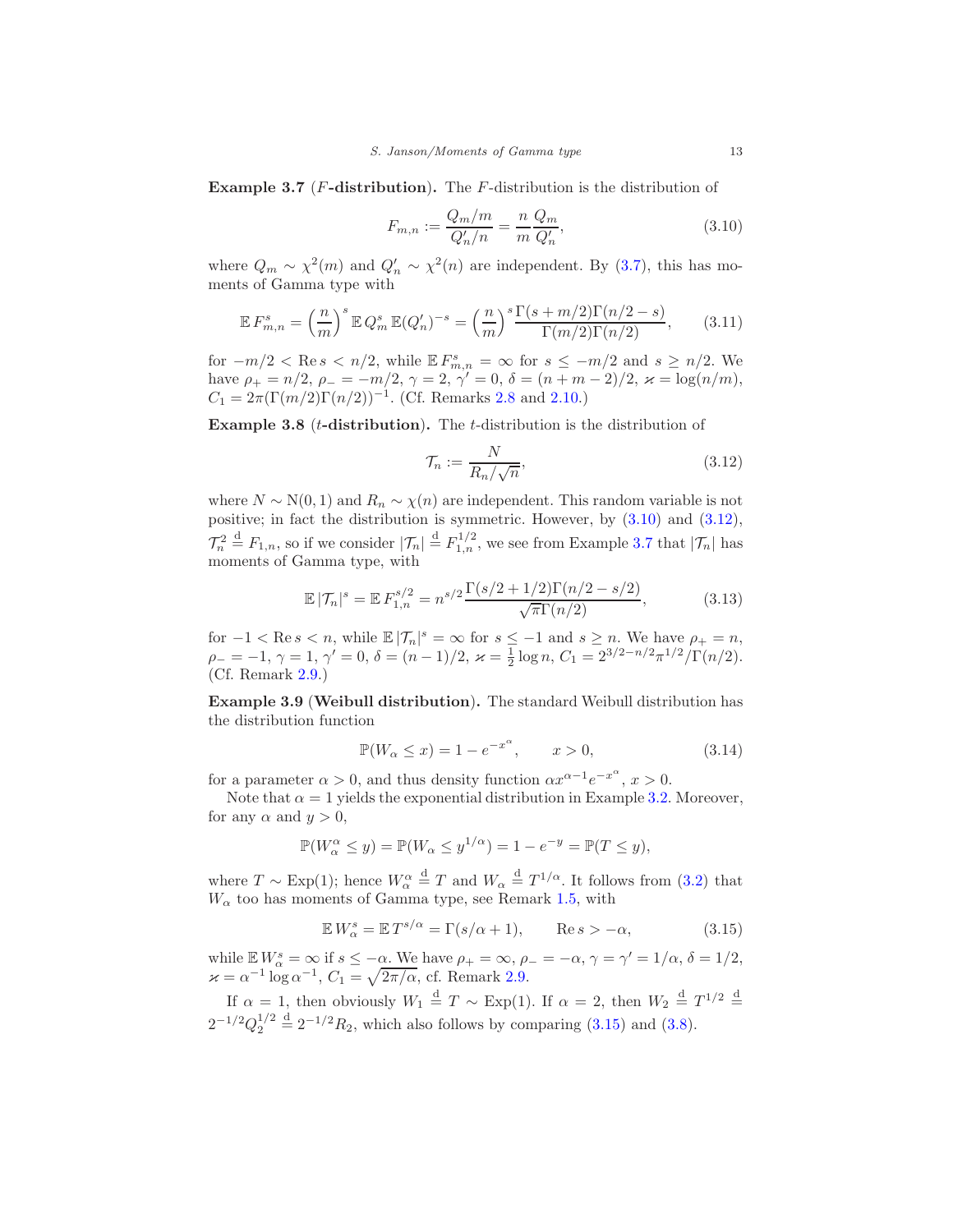<span id="page-13-5"></span>**Example 3.10 (Stable distribution).** Let  $S_\alpha$  be a positive stable random variable with the Laplace transform  $\mathbb{E}e^{-tS_{\alpha}} = e^{-t^{\alpha}}$ , with  $0 < \alpha < 1$ . Recall that any positive stable distribution is of this type, for some  $\alpha \in (0,1)$ , up to a scale factor, see Feller [\[9,](#page-49-3) Section XIII.6]. (We may also allow  $\alpha = 1$ , but in this exceptional case  $S_{\alpha}$  is degenerate with  $S_1 = 1$  a.s.)

For any  $s > 0$ , by  $(A.10)$ ,

$$
\Gamma(s) \mathbb{E} S_{\alpha}^{-s} = \int_0^{\infty} t^{s-1} \mathbb{E} e^{-tS_{\alpha}} dt = \int_0^{\infty} t^{s-1} e^{-t^{\alpha}} dt,
$$

while the change of variables  $u = t^{\alpha}$  yields

$$
\int_0^\infty t^{s-1} e^{-t^\alpha} dt = \frac{1}{\alpha} \int_0^\infty u^{s/\alpha} e^{-u} \frac{du}{u} = \alpha^{-1} \Gamma(s/\alpha).
$$

Hence,

$$
\mathbb{E} S_{\alpha}^{-s} = \frac{\Gamma(s/\alpha)}{\alpha \Gamma(s)} = \frac{\Gamma(1+s/\alpha)}{\Gamma(1+s)}, \qquad s > 0.
$$

(In particular, this moment is finite.) Thus, for  $s < 0$ ,

<span id="page-13-0"></span>
$$
\mathbb{E}S_{\alpha}^{s} = \frac{\Gamma(1 - s/\alpha)}{\Gamma(1 - s)}.
$$
\n(3.16)

We have shown [\(3.16\)](#page-13-0) for  $s < 0$ , but Theorem [2.1](#page-6-0) (with  $\rho_+ = \alpha$  and  $\rho_- = -\infty$ ) shows that [\(3.16\)](#page-13-0) holds whenever Re  $s < \alpha$ , while  $\mathbb{E} S_{\alpha}^s = \infty$  for  $s \geq \alpha$ . (The case  $\alpha = 1$  is exceptional;  $\mathbb{E} S_1^s = 1$  for every real s, so [\(3.16\)](#page-13-0) holds but  $\rho_+ = \infty$ .) Thus  $S_{\alpha}$  has moments of Gamma type.

We have  $\gamma = \alpha^{-1} - 1$ ,  $\gamma' = -(\alpha^{-1} - 1)$ ,  $\delta = 0$ ,  $\varkappa = \alpha^{-1} \log \alpha$ ,  $C_1 = \alpha^{-1/2}$ .

<span id="page-13-4"></span>Example 3.11 (Mittag-Leffler distribution). The Mittag-Leffler distribution with parameter  $\alpha \in (0,1)$  can be defined as the distribution of the random variable  $M_{\alpha} := S_{\alpha}^{-\alpha}$ , where  $S_{\alpha}$  is a positive stable random variable with  $\mathbb{E}e^{-tS_{\alpha}} = e^{-t^{\alpha}}$  as in Example [3.4.](#page-11-4) Since  $S_{\alpha}$  has the moments given by [\(3.16\)](#page-13-0), the Mittag-Leffler distribution too has moments of Gamma type given by, cf. Remark [1.5,](#page-1-1)

<span id="page-13-3"></span>
$$
\mathbb{E} M_{\alpha}^{s} = \mathbb{E} S_{\alpha}^{-\alpha s} = \frac{\Gamma(s)}{\alpha \Gamma(\alpha s)} = \frac{\Gamma(s+1)}{\Gamma(\alpha s+1)}, \qquad \text{Re}\, s > -1,\tag{3.17}
$$

while  $\mathbb{E} M_{\alpha}^{s} = \infty$  for  $s \leq -1$ . In particular, the integer moments are given by

<span id="page-13-1"></span>
$$
\mathbb{E} M_{\alpha}^{n} = \frac{n!}{\Gamma(n\alpha + 1)}, \qquad n = 0, 1, 2, \dots
$$
\n(3.18)

We have  $\rho_+ = \infty$ ,  $\rho_- = -1$ ,  $\gamma = \gamma' = 1 - \alpha$ ,  $\delta = 0$ ,  $\varkappa = -\alpha \log \alpha$ ,  $C_1 = \alpha^{-1/2}$ , in accordance with Remark [2.9.](#page-9-1)

The reason for the name "Mittag-Leffler distribution" is that its moment generating function is, by [\(3.18\)](#page-13-1),

<span id="page-13-2"></span>
$$
\mathbb{E}e^{sM_{\alpha}} = \sum_{n=0}^{\infty} \mathbb{E}M_{\alpha}^{n} \frac{s^{n}}{n!} = \sum_{n=0}^{\infty} \frac{s^{n}}{\Gamma(n\alpha+1)},
$$
\n(3.19)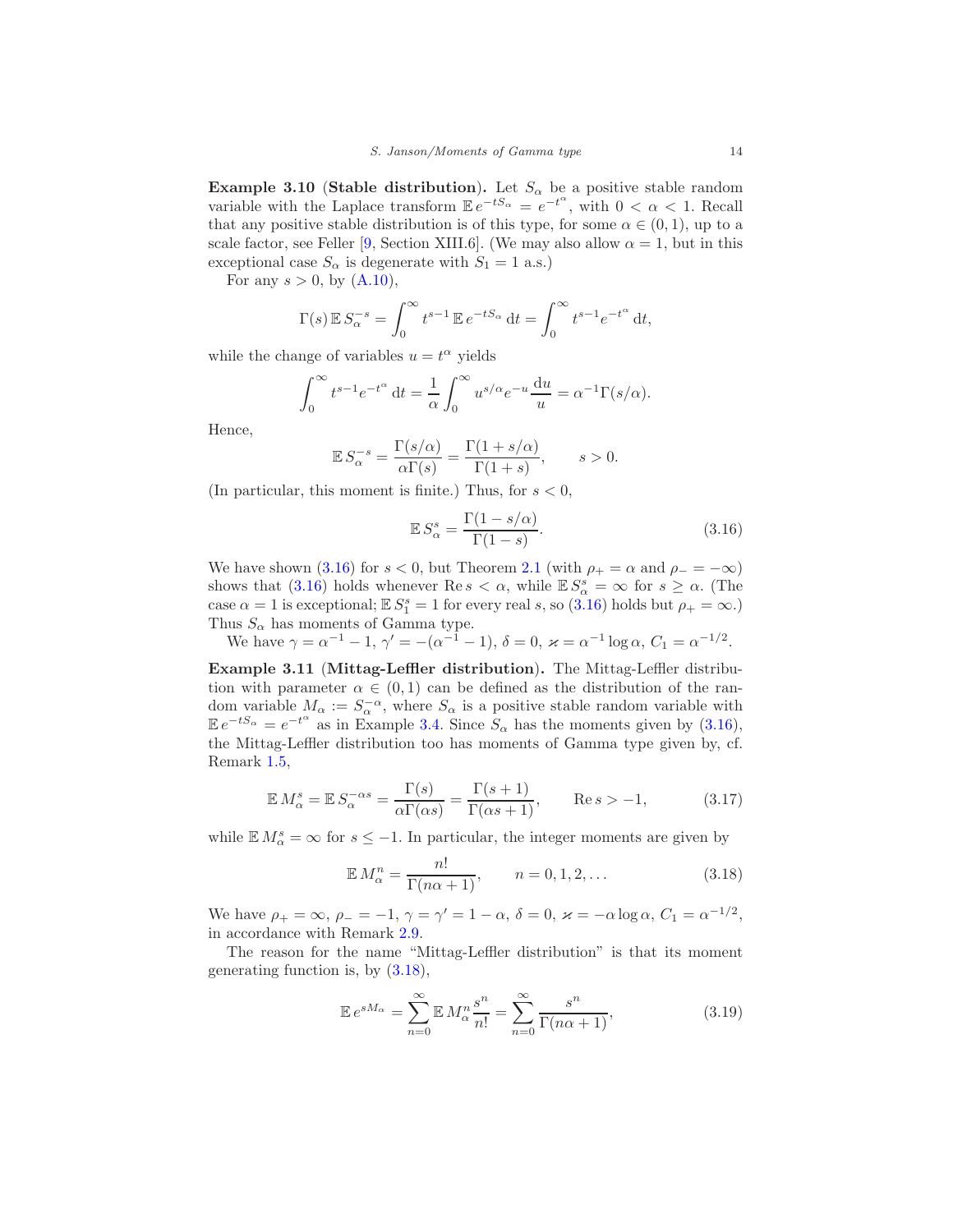which converges for any complex  $s$  and is known as the Mittag-Leffler function  $E_{\alpha}(s)$  since it was studied by Mittag-Leffler [\[23](#page-50-8)]. The formula [\(3.19\)](#page-13-2), or equivalently [\(3.18\)](#page-13-1), is often taken as the definition of the Mittag-Leffler distribution.

We may also allow  $\alpha = 0$  and  $\alpha = 1$ , with  $M_0 \sim \text{Exp}(1)$  (see Example [3.2\)](#page-10-6) and  $M_1 \equiv 1$ ; in both cases [\(3.17\)](#page-13-3) and [\(3.19\)](#page-13-2) hold, although for  $\alpha = 0$ , (3.19) converges only for  $|s| < 1$ , and  $\delta = 1/2$ ,  $C_1 = \sqrt{2\pi}$ , while for  $\alpha = 1$ , [\(3.17\)](#page-13-3) trivially holds for all s with  $\mathbb{E} M_{\alpha}^{s} = 1 < \infty$  and  $\rho_{-} = -\infty$ .

The Mittag-Leffler distribution was introduced by Feller [\[8](#page-49-4)], see also [\[9,](#page-49-3) Sec-tions XI.5 and XIII.8(b)] and Pollard [\[26\]](#page-50-9). Blumenfeld and Mandelbrot [\[4](#page-49-5)] considered also log  $M_{\alpha}$ , which by [\(3.17\)](#page-13-3) has moment generating function  $\Gamma(s +$  $1)/\Gamma(\alpha s+1)$  of Gamma type, and called its distribution the "logarithmic Mittag-Leffler distribution". Feller  $[8; 9]$  $[8; 9]$  $[8; 9]$  showed that the Mittag-Leffler distribution is the limit distribution as  $t \to \infty$  of the number of renewals up to time t, properly normalized, of an i.i.d. sequence of positive random variables belonging to the domain of attraction of a stable law. It emerges also, for example, as the limit distribution of occupancy times in the Darling–Kac theorem, see Bingham, Goldie, Teugels [\[3,](#page-49-6) Section 8.11].

In the special case  $\alpha = 1/2$ , the duplication formula  $(A.3)$  yields

$$
\mathbb{E} M_{1/2}^s = \frac{\Gamma(s+1)}{\Gamma(s/2+1)} = \pi^{-1/2} 2^s \Gamma(s/2+1/2),\tag{3.20}
$$

which by comparison with [\(3.9\)](#page-11-5) shows that  $M_{1/2} \stackrel{\text{d}}{=} \sqrt{2}|N|$  with  $N \sim N(0, 1)$ , which is equivalent to the well-known relation  $S_{1/2} \stackrel{\rm d}{=} \frac{1}{2}N^{-2}$ .

Example 3.12 (A different Mittag-Leffler distribution). Another distribution related to the Mittag-Leffler function  $E_{\alpha}(s)$  in [\(3.19\)](#page-13-2), and, rather unfortunately, therefore also called "Mittag-Leffler distribution" was introduced by Pillai [\[25](#page-50-10)] as the distribution of a random variable  $L_{\alpha}$  with distribution function  $1 - E_{\alpha}(-x^{\alpha})$ , where  $0 < \alpha \leq 1$ ; equivalently, by  $(3.19)$ ,

$$
\mathbb{P}(L_{\alpha} > x) = E_{\alpha}(-x^{\alpha}) = \mathbb{E} e^{-x^{\alpha} M_{\alpha}}.
$$
\n(3.21)

This is another instance of the relation [\(1.10\)](#page-4-0), and Lemma [1.11](#page-4-3) shows that  $L_{\alpha}$ has moments of Gamma type with, using  $(3.17)$ ,

$$
\mathbb{E} L_{\alpha}^{s} = \Gamma(s/\alpha + 1) \mathbb{E} M_{\alpha}^{-s/\alpha} = \frac{\Gamma(1 + s/\alpha)\Gamma(1 - s/\alpha)}{\Gamma(1 - s)}, \qquad -\alpha < s < \alpha, \tag{3.22}
$$

while  $\mathbb{E} L^s_\alpha = \infty$  if  $s \leq -\alpha$  or (provided  $\alpha < 1$ )  $s \geq \alpha$ . Note also that Lemma [1.11](#page-4-3) yields the representation [\[25\]](#page-50-10)

<span id="page-14-0"></span>
$$
L_{\alpha} \stackrel{\text{d}}{=} T^{1/\alpha} M_{\alpha}^{-1/\alpha} = T^{1/\alpha} S_{\alpha}, \tag{3.23}
$$

with  $T \sim \text{Exp}(1)$  and the stable variable  $S_\alpha$  independent. Equivalently, see Example [3.9,](#page-12-4)  $L_{\alpha} \stackrel{\text{d}}{=} W_{\alpha} S_{\alpha}$ , with the Weibull variable  $W_{\alpha}$  and  $S_{\alpha}$  independent. It follows easily from [\(3.23\)](#page-14-0) that  $L_{\alpha}$  has the Laplace transform  $\mathbb{E}e^{-tL_{\alpha}} = (1 +$  $(t^{\alpha})^{-1}, t > 0$  [\[25\]](#page-50-10).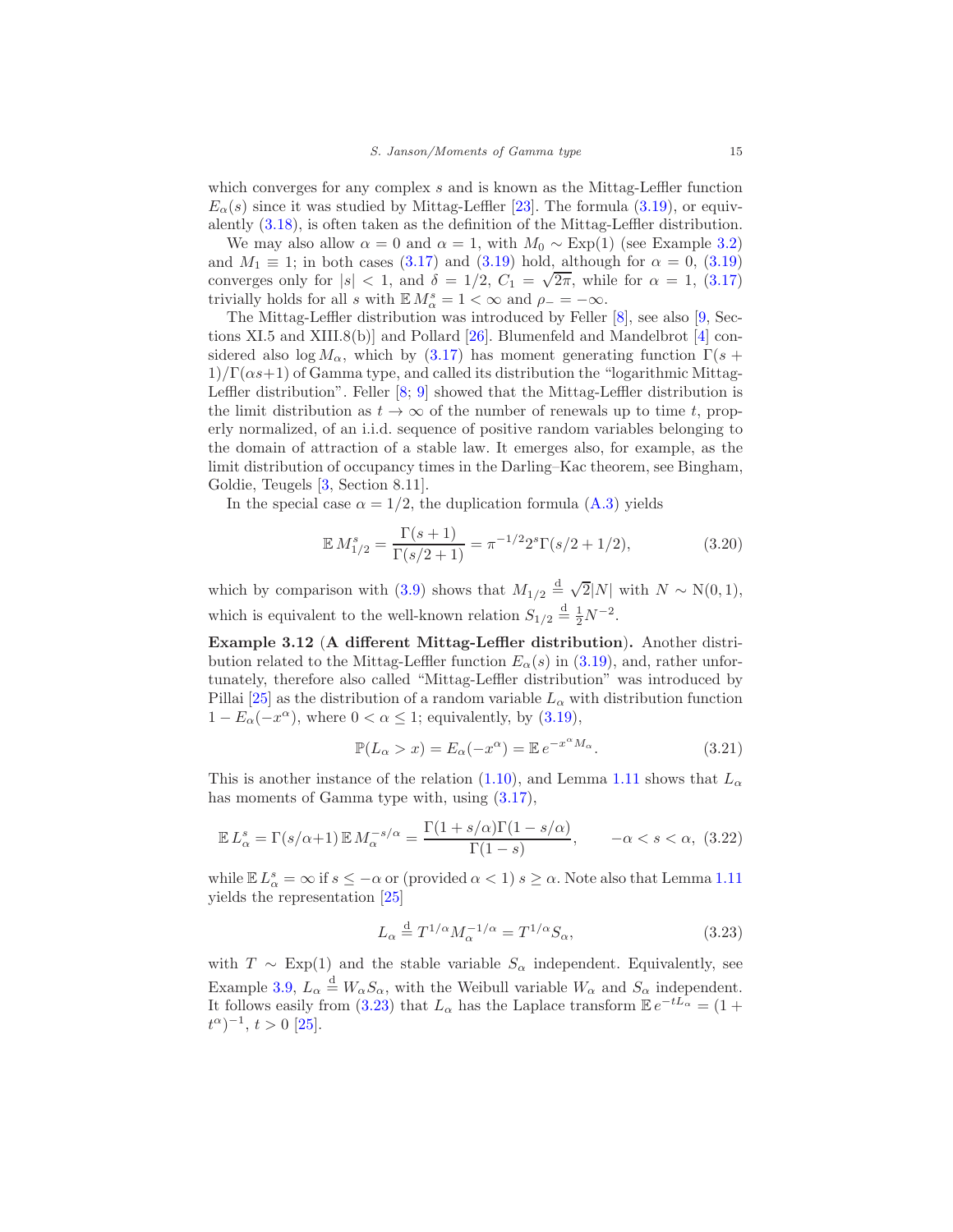For  $\alpha = 1$ , we have  $L_1 \sim \text{Exp}(1)$ . For  $0 < \alpha < 1$ ,  $\rho_+ = \alpha$ ,  $\rho_- = -\alpha$ ,  $\gamma =$  $2/\alpha - 1$ ,  $\gamma' = 1$ ,  $\delta = 1/2$ ,  $\varkappa = 0$ ,  $C_1 = \sqrt{2\pi}/\alpha$ . (For example by Remark [2.10.](#page-9-3))

<span id="page-15-5"></span>Example 3.13 (Pareto distribution). The Pareto $(\alpha)$  distribution, where  $\alpha > 0$ , is the distribution of a random variable  $P_{\alpha}$  with  $\mathbb{P}(P_{\alpha} > x) = x^{-\alpha}$ ,  $x \geq 1$ . Hence  $P_{\alpha}$  has density function  $\alpha x^{-\alpha-1}$ ,  $x > 1$ . Direct integration shows that the moments are of Gamma type and given by

<span id="page-15-4"></span>
$$
\mathbb{E}P_{\alpha}^{s} = \int_{1}^{\infty} \alpha x^{s-\alpha-1} dx = \frac{\alpha}{\alpha - s} = \frac{\alpha \Gamma(\alpha - s)}{\Gamma(\alpha - s + 1)}, \qquad \text{Re}\, s < \alpha. \tag{3.24}
$$

Hence  $\rho_{+} = \alpha$ ,  $\rho_{-} = -\infty$ ,  $\gamma = \gamma' = 0$ ,  $\delta = -1$ ,  $\varkappa = 0$ ,  $C_1 = \alpha$ .

We have  $P_{\alpha} \stackrel{\text{d}}{=} U^{-1/\alpha}$  with  $U \sim U(0, 1)$ , so alternatively these result follow from Example [3.3](#page-10-4) and Remarks [1.5](#page-1-1) and [2.9.](#page-9-1)

Example 3.14 (Shifted Pareto distribution). The shifted Pareto variable  $P_{\alpha} := P_{\alpha} - 1$ , where  $\alpha > 0$ , has support  $(0, \infty)$  and density function  $\alpha(x +$  $1)^{-\alpha-1}$ ,  $x > 0$ . The moments are given by, using  $(A.9)$ ,

<span id="page-15-0"></span>
$$
\mathbb{E}\,\widetilde{P}_{\alpha}^{s} = \int_{0}^{\infty} \alpha x^{s} (x+1)^{-\alpha-1} \, \mathrm{d}x = \alpha \frac{\Gamma(s+1)\Gamma(\alpha-s)}{\Gamma(\alpha+1)} = \frac{\Gamma(s+1)\Gamma(\alpha-s)}{\Gamma(\alpha)},\tag{3.25}
$$

for  $-1 < \text{Re } s < \alpha$ , while  $\mathbb{E} \tilde{P}_{\alpha}^{s} = \infty$  if  $s \leq -1$  or  $s \geq \alpha$ . Hence also the shifted Pareto distribution has moments of Gamma type, with  $\rho_+ = \alpha$ ,  $\rho_- = -1$ ,  $\gamma = 2$ ,  $\gamma' = 0, \ \delta = \alpha, \ \varkappa = 0, \ C_1 = 2\pi/\Gamma(\alpha).$ 

For  $\alpha = 1$ , [\(3.25\)](#page-15-0) yields  $\mathbb{E} \widetilde{P}_1^s = \Gamma(1+s)\Gamma(1-s) = \mathbb{E} \widetilde{P}_1^{-s}$ ; hence  $\widetilde{P}_1 \stackrel{d}{=} \widetilde{P}_1^{-1}$ (so  $\log \widetilde{P}_1$  has a symmetric distribution). Using  $(A.6)$ , we have

$$
\mathbb{E}\,\widetilde{P}_1^s = \Gamma(1+s)\Gamma(1-s) = s\Gamma(s)\Gamma(1-s) = \frac{\pi s}{\sin(\pi s)}, \qquad -1 < \text{Re}\,s < 1.
$$

Further, comparing [\(3.25\)](#page-15-0) and [\(3.11\)](#page-12-5) we see that  $\widetilde{P}_1 \stackrel{d}{=} F_{2,2}$ .

More generally, [\(3.25\)](#page-15-0) and [\(3.1\)](#page-10-1) imply that if  $\Gamma_1 \sim \Gamma(1) = \text{Exp}(1)$  and  $\Gamma'_\alpha \sim$  $\Gamma(\alpha)$  are independent, then  $\mathbb{E}(\Gamma_1/\Gamma'_\alpha)^s = \mathbb{E} \Gamma_1^s \mathbb{E}(\Gamma'_\alpha)^{-s} = \mathbb{E} P_\alpha^s$  (for suitable s); thus  $\widetilde{P}_{\alpha} \stackrel{\text{d}}{=} \Gamma_1/\Gamma'_{\alpha}$  by Corollary [2.3.](#page-7-1) This is also an instance of Lemma [1.11](#page-4-3) (with  $\alpha = 1$  in [\(1.10\)](#page-4-0) and [\(1.11\)](#page-4-1)).

Example 3.15 (Extreme value distributions). There are three types of ex-treme value distributions, see e.g. Leadbetter, Lindgren and Rootzén [\[21,](#page-50-11) Chapter I. We let  $X_I, X_{II,\alpha}, X_{III,\alpha}$  denote corresponding random variables; they have the distribution functions

<span id="page-15-3"></span><span id="page-15-2"></span><span id="page-15-1"></span>
$$
\mathbb{P}(X_I \le x) = e^{-e^{-x}}, \qquad -\infty < x < \infty,\tag{3.26}
$$

$$
\mathbb{P}(X_{II,\alpha} \le x) = e^{-x^{-\alpha}}, \qquad 0 < x < \infty,\tag{3.27}
$$

$$
\mathbb{P}(X_{III,\alpha} \le x) = e^{-(-x)^{\alpha}}, \qquad -\infty < x < 0,\tag{3.28}
$$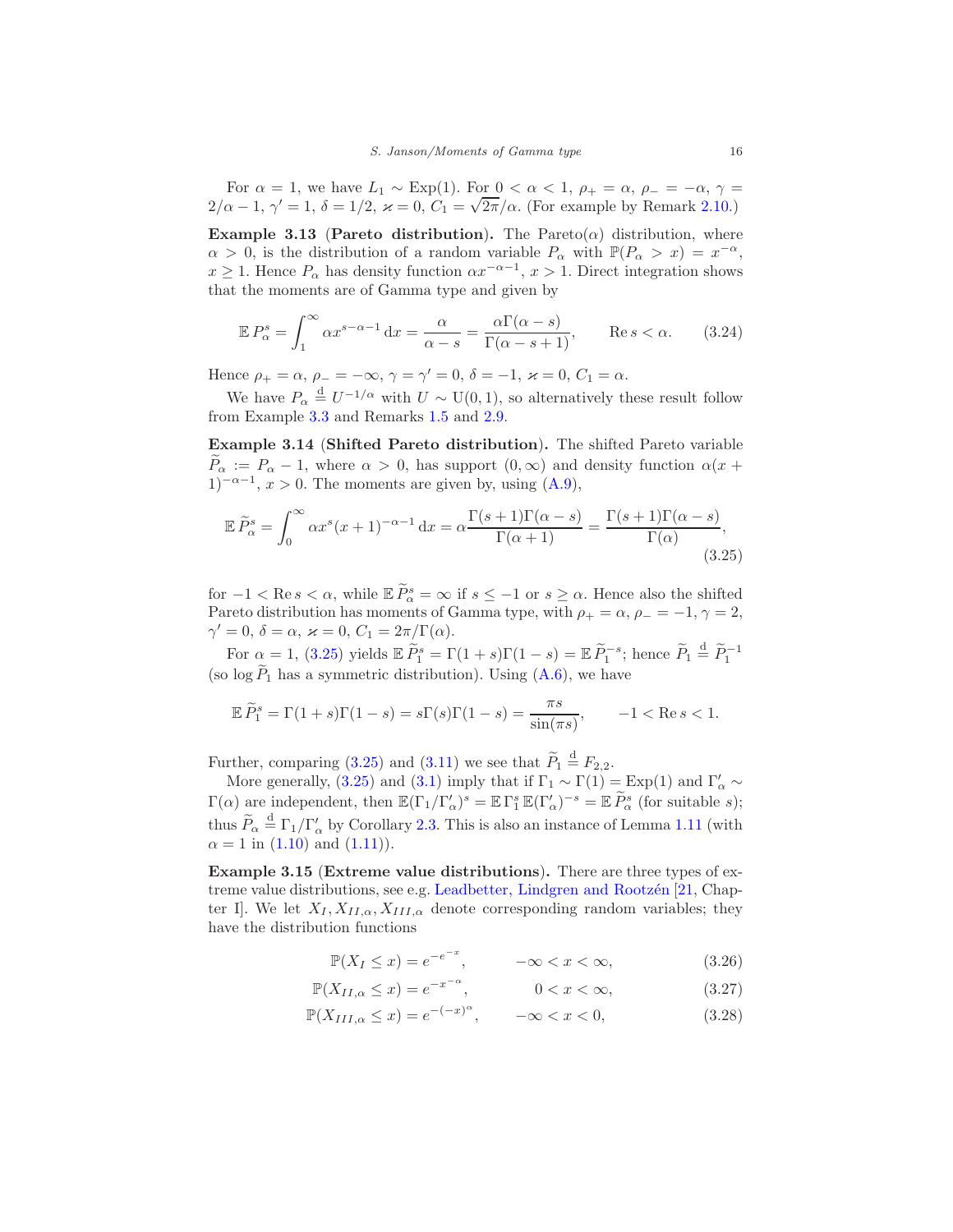where (for types II and III)  $\alpha > 0$  is a real parameter.

The distribution [\(3.26\)](#page-15-1) (the Gumbel distribution) has the entire real line as support, and is therefore not qualified to have moments of Gamma type. It has, however, moment generating function of Gamma type, see Example [3.19](#page-18-1)

The distribution [\(3.27\)](#page-15-2) (the Fréchet distribution) satisfies, with  $T \sim \text{Exp}(1)$ ,

$$
\mathbb{P}(X_{II,\alpha} \le x) = \mathbb{P}(T \ge x^{-\alpha}) = \mathbb{P}(T^{-1/\alpha} \le x), \qquad x > 0,
$$

and thus  $X_{II,\alpha} \stackrel{d}{=} T^{-1/\alpha} \stackrel{d}{=} 1/W_\alpha$ , see Example [3.9.](#page-12-4) Hence it has moments of Gamma type with, see  $(3.2)$  and  $(3.15)$ ,

$$
\mathbb{E} X_{II,\alpha}^s = \Gamma(1 - s/\alpha), \qquad \text{Re}\, s < \alpha. \tag{3.29}
$$

We have  $\rho_+ = \alpha$ ,  $\rho_- = -\infty$ ,  $\gamma = 1/\alpha$ ,  $\gamma' = -1/\alpha$ ,  $\delta = 1/2$ ,  $\varkappa = \alpha^{-1} \log \alpha$ ,  $C_1 = \sqrt{2\pi/\alpha}$ , cf. Remarks [2.8](#page-9-2) and [2.9](#page-9-1) and Examples [3.2](#page-10-6) and [3.9.](#page-12-4)

The distribution [\(3.28\)](#page-15-3) satisfies  $\mathbb{P}(-X_{III,\alpha} \geq x) = e^{-x^{\alpha}}, x > 0$ , so  $-X_{III,\alpha} \stackrel{d}{=}$  $W_{\alpha}$  and  $X_{III,\alpha} \stackrel{\text{d}}{=} -W_{\alpha}$ , see Example [3.9.](#page-12-4) By [\(3.15\)](#page-12-3),  $|X_{III,\alpha}| = -X_{III,\alpha}$  has moments of Gamma type with

$$
\mathbb{E}|X_{III,\alpha}|^s = \Gamma(1+s/\alpha), \qquad \text{Re}\,s > -\alpha. \tag{3.30}
$$

We have  $\rho_+ = \infty$ ,  $\rho_- = -\alpha$ ,  $\gamma = \gamma' = 1/\alpha$ ,  $\delta = 1/2$ ,  $\varkappa = \alpha^{-1} \log \alpha^{-1}$ ,  $C_1 = \sqrt{2\pi/\alpha}.$ 

<span id="page-16-1"></span>Example 3.16 (Fejér distribution). The distribution with density function

<span id="page-16-0"></span>
$$
\frac{1 - \cos x}{\pi x^2} = \frac{1}{2\pi} \left( \frac{\sin(x/2)}{x/2} \right)^2, \qquad -\infty < x < \infty,\tag{3.31}
$$

has characteristic function  $(1-|t|)_+$ , which vanishes outside the interval  $[-1, 1]$ , see  $[9, Section XV.2]$ . The density function  $(3.31)$  is in harmonic analysis known as the Fejer kernel on the real line, so we call this distribution the Fejer distribution.

If X has this distribution, then, for  $-1 < s < 0$ , using integration by parts, dominated convergence, [\(A.7\)](#page-48-9) and [\(A.6\)](#page-48-8),

$$
\mathbb{E}|X|^s = \frac{2}{\pi} \int_0^\infty (1 - \cos x) x^{s-2} dx = \frac{-2}{\pi(s-1)} \int_0^\infty \sin x \cdot x^{s-1} dx
$$
  
\n
$$
= \frac{-2}{\pi(s-1)} \lim_{\varepsilon \searrow 0} \text{Im} \int_0^\infty e^{(i-\varepsilon)x} x^{s-1} dx
$$
  
\n
$$
= \frac{2}{\pi(s-1)} \lim_{\varepsilon \searrow 0} \text{Im} \left( \frac{i-\varepsilon}{s} \int_0^\infty e^{(i-\varepsilon)x} x^s dx \right)
$$
  
\n
$$
= \frac{2\Gamma(s+1)}{\pi(s-1)} \lim_{\varepsilon \searrow 0} \text{Im} \left( -(\varepsilon - i)^{-s} \right) = -\frac{2\Gamma(s-1)}{\pi} \text{Im} \left( e^{\pi s i/2} \right)
$$
  
\n
$$
= -\frac{2\Gamma(s-1)}{\pi} \sin \left( \frac{\pi s}{2} \right) = \frac{-2\Gamma(s-1)}{\Gamma(s/2)\Gamma(1-s/2)}.
$$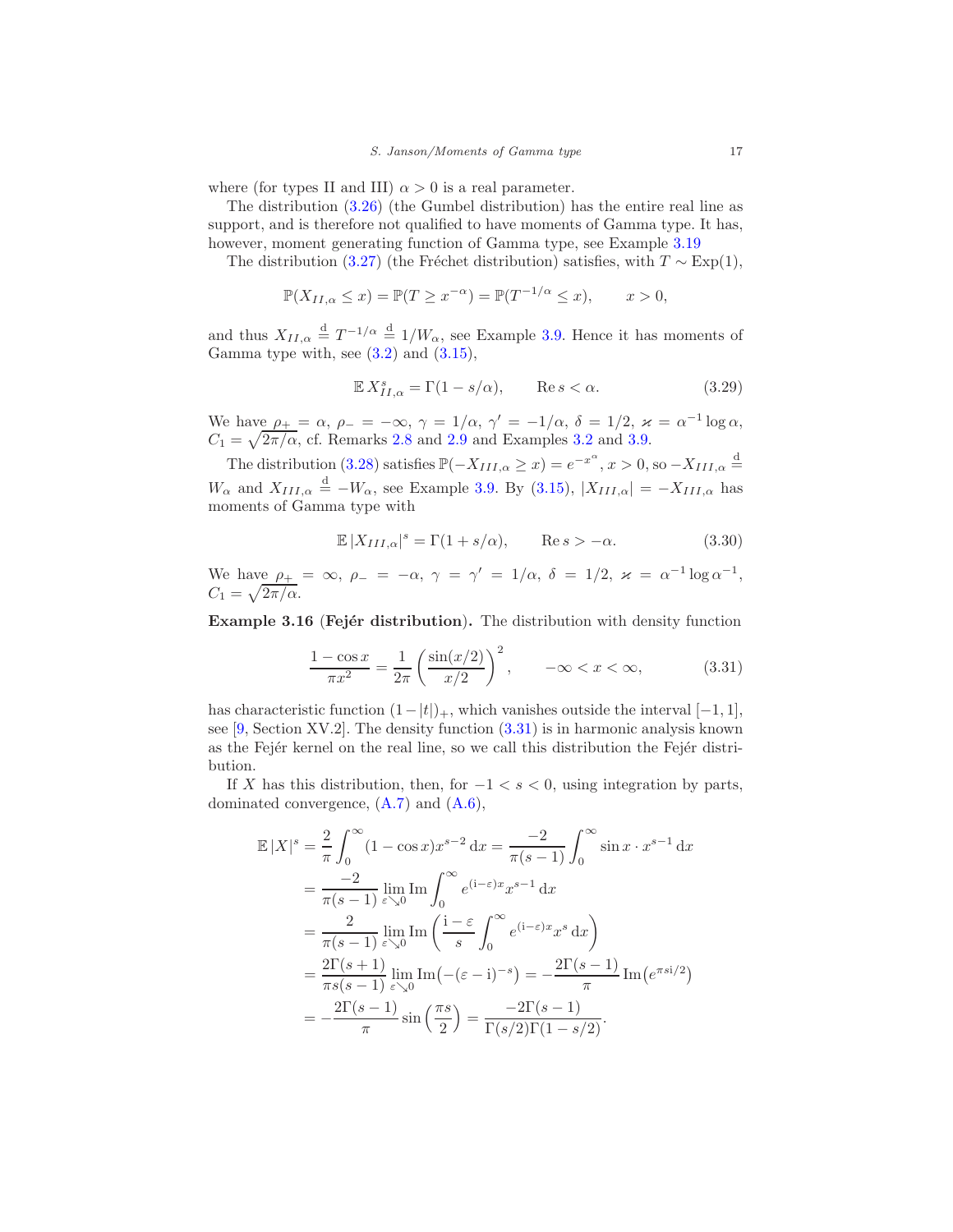The right-hand side has poles at  $\rho_{\pm} = \pm 1$  (and a removable singularity at 0), and Theorem [2.1](#page-6-0) shows that the formula extends to all s with  $-1 < \text{Re } s < 1$ . In other words,  $|X|$  has moments of Gamma type with, using  $(A.6)$  again and  $(A.3)$  to obtain several versions, for  $-1 < \text{Re } s < 1$ ,

$$
\mathbb{E}|X|^s = -\frac{2\Gamma(s-1)}{\pi} \sin\left(\frac{\pi s}{2}\right) = \frac{-2\Gamma(s-1)}{\Gamma(s/2)\Gamma(1-s/2)}
$$

$$
= -\frac{2^s}{2\sqrt{\pi}} \frac{\Gamma(s/2 - 1/2)}{\Gamma(1-s/2)}
$$

$$
= -\frac{1}{\pi} \frac{\Gamma(s/2 - 1/2)\Gamma(3/2 - s/2)}{\Gamma(2-s)}
$$

$$
= \frac{1}{\cos(\pi s/2)\Gamma(2-s)} = \frac{\Gamma(1/2 - s/2)\Gamma(1/2 + s/2)}{\pi\Gamma(2-s)}.
$$
(3.32)

We have  $\gamma = 0$ ,  $\gamma' = 1$ ,  $\delta = -3/2$ ,  $\varkappa = 0$ ,  $C_1 = (2/\pi)^{1/2}$ .

We have so far considered distributions with moments of Gamma type; we now turn to a few examples with moment generating function of Gamma type. Of course, if X is any of the examples above,  $log X$  yields such an example. (One such example was mentioned in Example [3.11.](#page-13-4))

Example 3.17 (Exponential distribution again). We noted in Example [3.2](#page-10-6) that  $T \sim \text{Exp}(1)$  has moments of Gamma type. It has moment generating function of Gamma type too, since

<span id="page-17-0"></span>
$$
\mathbb{E}e^{sT} = \int_0^\infty e^{sx-x} dx = \frac{1}{1-s} = \frac{\Gamma(1-s)}{\Gamma(2-s)}, \qquad \text{Re}\, s < 1. \tag{3.33}
$$

In fact,  $T \stackrel{\text{d}}{=} -\log U \stackrel{\text{d}}{=} \log P_1$ , and equivalently  $U \stackrel{\text{d}}{=} e^{-T}$  and  $P_1 \stackrel{\text{d}}{=} e^T$ ; compare [\(3.33\)](#page-17-0) to [\(3.5\)](#page-11-0) and [\(3.24\)](#page-15-4). We have  $\rho_+ = 1$ ,  $\rho_- = -\infty$ ,  $\gamma = \gamma' = 0$ ,  $\delta = -1$ ,  $\varkappa = 0, C_1 = 1.$ 

<span id="page-17-1"></span>Example 3.18 (Gamma distribution again). A Gamma distributed random variable  $\Gamma_n \sim \Gamma(n)$  with integer  $n \geq 1$  can be obtained by taking the sum of n independent copies of  $T \sim \text{Exp}(1)$ , and thus [\(3.33\)](#page-17-0) implies that  $\Gamma_n$  has moment generating function of Gamma type with

$$
\mathbb{E}e^{s\Gamma_n} = \left(\mathbb{E}e^{sT}\right)^n = \frac{1}{(1-s)^n} = \frac{\Gamma(1-s)^n}{\Gamma(2-s)^n}, \qquad \text{Re}\, s < 1. \tag{3.34}
$$

We have  $\rho_+ = 1$ ,  $\rho_- = -\infty$ ,  $\gamma = \gamma' = 0$ ,  $\delta = -n$ ,  $\varkappa = 0$ ,  $C_1 = 1$ .

More generally, for any real  $\alpha > 0$ ,  $\Gamma_{\alpha}$  has moment generating function  $\mathbb{E}e^{s\Gamma_{\alpha}} = (1-s)^{-\alpha}$ . If  $\alpha$  is not an integer, then this function has a singularity as  $s \nearrow 1$  that is not a pole; hence  $\mathbb{E} e^{s\Gamma_{\alpha}}$  cannot be extended to a meromorphic function in the complex plane, and  $\Gamma_{\alpha}$  does *not* have moment generating function of Gamma type. Consequently, the Gamma distribution  $\Gamma(\alpha)$  has moment generating function of Gamma type if and only if  $\alpha$  is an integer.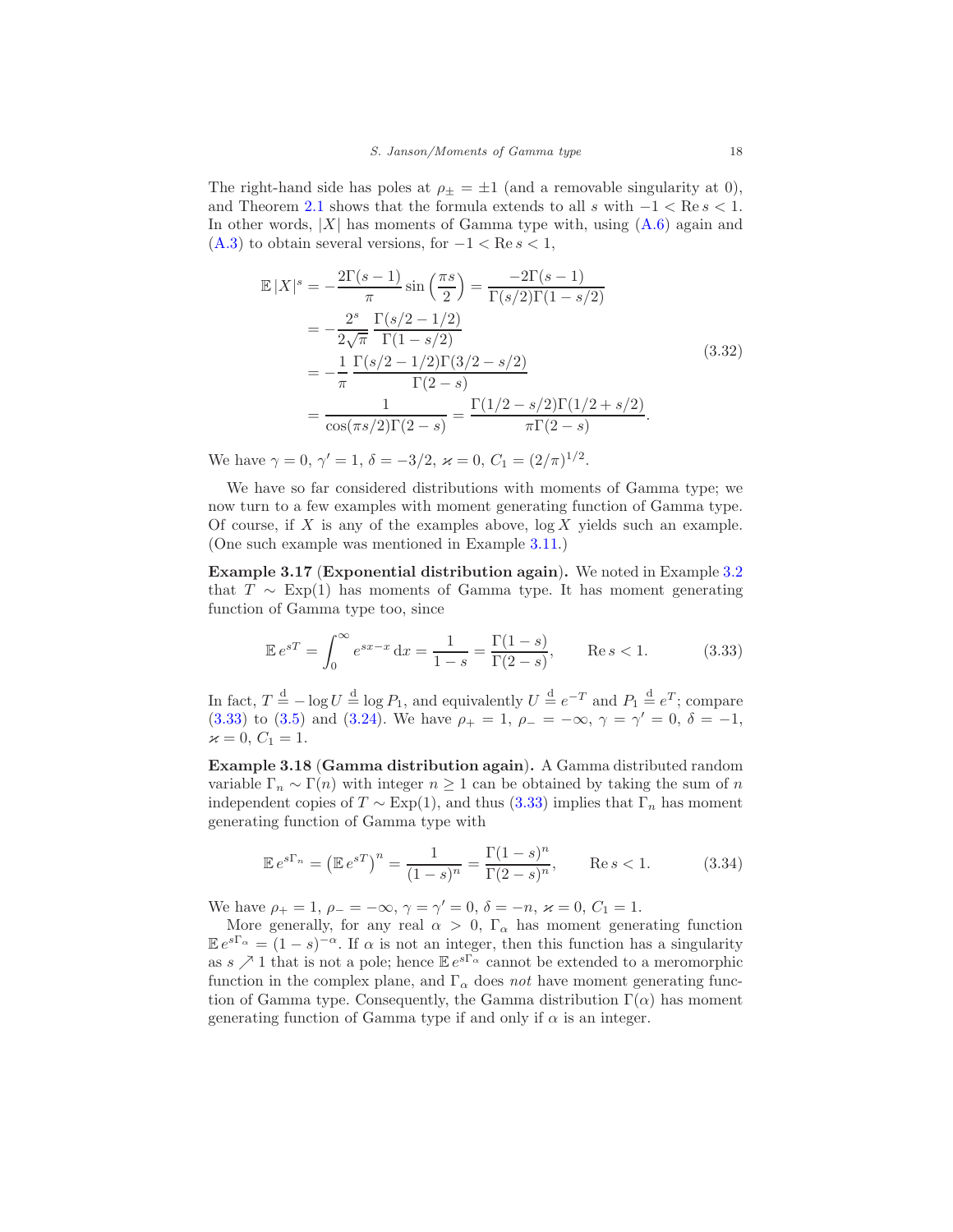<span id="page-18-1"></span>**Example 3.19 (Gumbel distribution).** If  $X_I$  has the Gumbel distribution  $(3.26)$ , and  $T \sim \text{Exp}(1)$ , then

$$
\mathbb{P}(e^{-X_I} \ge x) = \mathbb{P}(X_I \le -\log x) = e^{-x} = \mathbb{P}(T \ge x), \qquad x > 0,
$$

so  $e^{-X_I} \stackrel{d}{=} T$  and  $X_I \stackrel{d}{=} -\log T$ . Consequently, the Gumbel distribution has moment generating function of Gamma type with, see  $(3.2)$ ,

$$
\mathbb{E}e^{sX_I} = \mathbb{E}T^{-s} = \Gamma(1-s), \qquad \text{Re}\,s < 1. \tag{3.35}
$$

We have  $\rho_+ = 1$ ,  $\rho_- = -\infty$ ,  $\gamma = 1$ ,  $\gamma' = -1$ ,  $\delta = 1/2$ ,  $\varkappa = 0$ ,  $C_1 = \sqrt{2\pi}$ .

<span id="page-18-3"></span>Example 3.20 (Lévy area). The Lévy stochastic area is defined by the stochastic integral  $A_t := \int_0^t X_u dY_u - \int_0^t Y_u dX_u$ , where  $(X_u, Y_u)$ ,  $u \ge 0$ , is a two-dimensional Brownian motion starting at 0 (i.e.,  $X_u$  and  $Y_u$ ,  $u \ge 0$ , are two independent standard Brownian motions). By Brownian scaling,  $A_t \stackrel{d}{=} tA_1$ , so we consider only  $A := A_1$ . Then, for real t, see e.g. [Protter](#page-50-12) [\[28,](#page-50-12) Theorem II.43], using  $(A.6)$ ,

$$
\mathbb{E} e^{\mathrm{i}tA} = \frac{1}{\cosh(t)} = \frac{1}{\cos(\mathrm{i}t)} = \frac{1}{\sin(\frac{\pi}{2} + \mathrm{i}t)} = \frac{\Gamma(\frac{1}{2} + \frac{\mathrm{i}t}{\pi})\Gamma(\frac{1}{2} - \frac{\mathrm{i}t}{\pi})}{\pi}.
$$
 (3.36)

Consequently, by Theorem [2.1,](#page-6-0) A has moment generating function of Gamma type, with  $\rho_{\pm} = \pm \pi/2$  and

<span id="page-18-4"></span>
$$
\mathbb{E}e^{sA} = \frac{1}{\cos s} = \frac{\Gamma(\frac{1}{2} + \frac{s}{\pi})\Gamma(\frac{1}{2} - \frac{s}{\pi})}{\pi}, \qquad |\text{Re } s| < \pi/2. \tag{3.37}
$$

We have  $\gamma = 2/\pi$ ,  $\gamma' = 0$ ,  $\delta = 0$ ,  $\varkappa = 0$ ,  $C_1 = 2$ .

It is known that A has the density function  $1/2 \cosh(\pi x/2)$ ,  $-\infty < x < \infty$ , see e.g. [Protter](#page-50-12) [\[28,](#page-50-12) Corollary to Theorem II.43] and Example [6.18](#page-37-0) below.

Of course,  $e^A$  has moments of Gamma type, and so has  $e^{cA}$  for every real c. A comparison with [\(3.11\)](#page-12-5) shows that  $e^{\pi A} \stackrel{d}{=} F_{1,1}$ . Hence,  $A \stackrel{d}{=} \pi^{-1} \log F_{1,1}$ .

Remark 3.21. We have shown that a large number of classical continuous distributions have moments of Gamma type, but there are exceptions. For example, if  $X \sim U(1, 2)$ , then  $\mathbb{E} X^s = (2^{s+1} - 1)/(s+1)$  has complex zeros at  $-1 + 2\pi i k / \log 2$ ,  $k = \pm 1, \pm 2, \ldots$ , which is impossible when [\(1.1\)](#page-0-1) holds. More generally, if X is non-degenerate and is supported in a finite interval  $[a, b]$  with  $0 < a < b < \infty$ , then  $\mathbb{E} X^s$  is an entire function of s, which by Theorem [4.1](#page-20-0) below shows that X does not have moments of Gamma type.

# <span id="page-18-0"></span>4. Poles and zeros

In this section it will be convenient to consider the class  $\mathcal F$  of all functions of the type in [\(1.1\)](#page-0-1) and [\(1.2\)](#page-0-2), regardless of whether they equal  $\mathbb{E} X^s$   $[\mathbb{E} e^{sY}]$  for some random variable  $X[Y]$  or not. Thus,  $\mathcal F$  is the set of functions

<span id="page-18-2"></span>
$$
F(s) = CD^{s} \frac{\prod_{j=1}^{J} \Gamma(a_{j}s + b_{j})}{\prod_{k=1}^{K} \Gamma(a'_{k}s + b'_{k})},
$$
\n(4.1)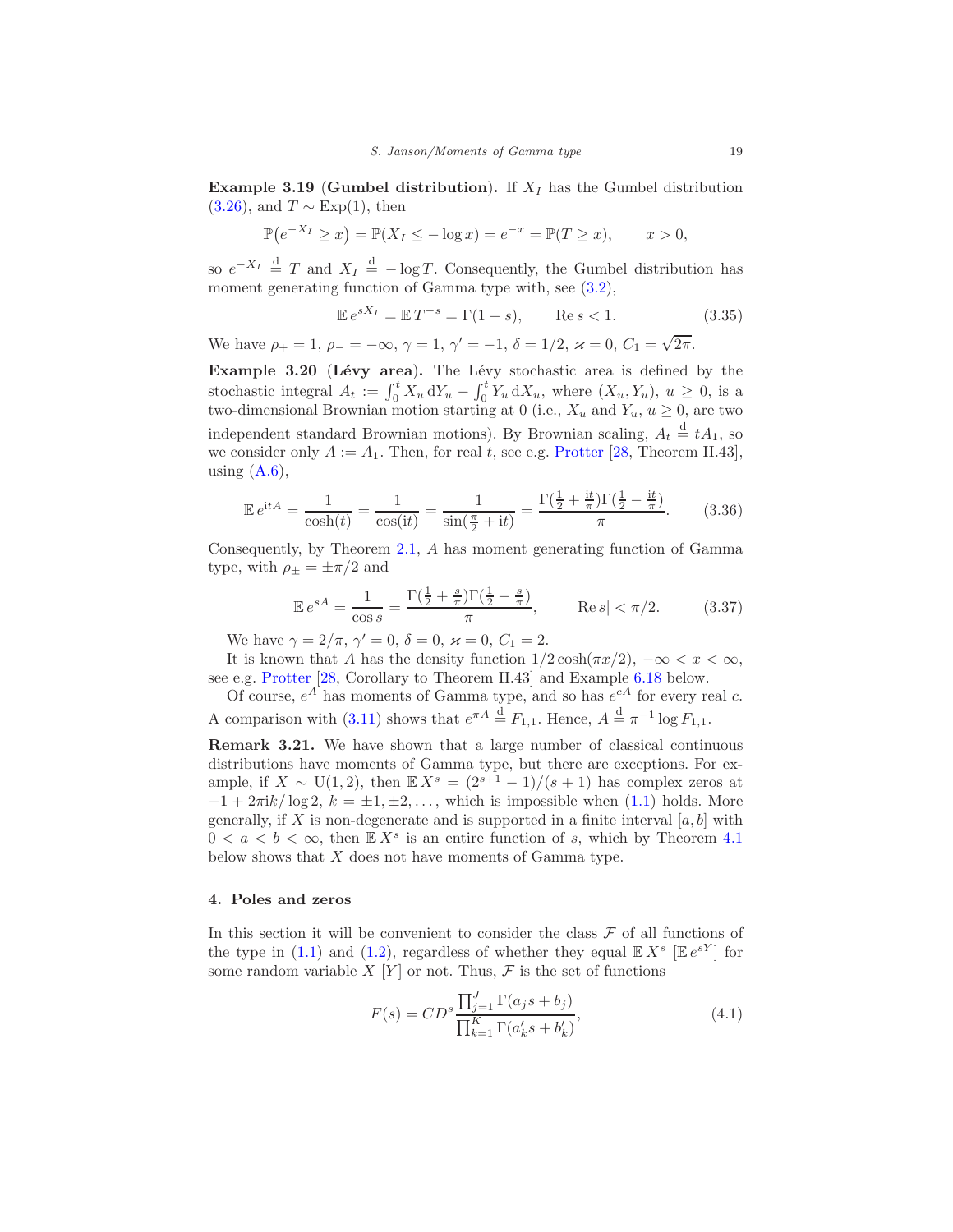where  $J, K \geq 0$  and  $C, D, a_j, b_j, a'_k, b'_k$  are real with  $D > 0$  and  $a_j \neq 0, a'_k \neq 0$ for all j and k. We let  $\mathcal{F}_{m} \subset \mathcal{F}$  be the set of such functions that appear in [\(1.1\)](#page-0-1) and [\(1.2\)](#page-0-2), i.e., the set of  $F(s) \in \mathcal{F}$  such that  $F(s) = \mathbb{E} X^s$  for some positive random variable X and s in some interval.

A function  $F(s) \in \mathcal{F}$  is a meromorphic function of s in the complex plane C. We can easily locate its poles (and zeros) precisely as follows. Define  $\nu(s)$  =  $\nu_F(s)$  for all  $s \in \mathbb{C}$  by

<span id="page-19-3"></span>
$$
\nu_F(s) = \begin{cases}\nm & \text{if } F \text{ has a pole of order } m \text{ at } s, \\
-m & \text{if } F \text{ has a zero of order } m \text{ at } s, \\
0 & \text{otherwise (i.e., } F \text{ is regular at } s \text{ with } F(s) \neq 0).\n\end{cases}
$$
\n(4.2)

(For  $F \in \mathcal{F}_{\mathsf{m}}$  with  $F(s)$  an extension of  $\mathbb{E}[X^s]$ , we also write  $\nu_X$ .)

Since  $D^s$  has neither poles nor zeros, while  $\Gamma(z)$  has a simple pole at each  $z \in \mathbb{Z}_{\leq 0} := \{0, -1, -2, \dots\}$  but no zeros,

<span id="page-19-2"></span>
$$
\nu_F(s) = \sum_{j=1}^J \mathbf{1}[a_j s + b_j \in \mathbb{Z}_{\leq 0}] - \sum_{k=1}^K \mathbf{1}[a'_k s + b'_k \in \mathbb{Z}_{\leq 0}]
$$
  
= 
$$
\sum_{j=1}^J \mathbf{1}\left[s \in \left\{-\frac{n+b_j}{a_j} : n \in \mathbb{Z}_{\geq 0}\right\}\right] - \sum_{k=1}^K \mathbf{1}\left[s \in \left\{-\frac{n+b'_k}{a'_k} : n \in \mathbb{Z}_{\geq 0}\right\}\right].
$$
 (4.3)

Note that all poles and zeros of  $F$  lie on the real axis.

We further define  $\mathcal{F}_0 := \{F \in \mathcal{F} : \nu_F(0) = 0\}$ , i.e., the set of functions  $F \in \mathcal{F}$ that have neither a pole nor a zero at 0. By Remark [2.4,](#page-8-0)  $\mathcal{F}_{m} \subset \mathcal{F}_{0} \subset \mathcal{F}$ . Note that F is a group under multiplication and that  $\mathcal{F}_0$  is a subgroup.

For  $F \in \mathcal{F}_{\mathsf{m}}$  we defined  $\rho_{\pm}$  in Section [2;](#page-6-1) the definition [\(2.1\)](#page-6-2) can be written

<span id="page-19-0"></span>
$$
\rho_{+} := \min\{x > 0 : \nu_{F}(x) > 0\},
$$
  
\n
$$
\rho_{-} := \max\{x < 0 : \nu_{F}(x) > 0\}.
$$
\n(4.4)

For general  $F \in \mathcal{F}$  we define

<span id="page-19-1"></span>
$$
\rho_{+} := \min\{x \ge 0 : \nu_{F}(x) \ne 0\}, \n\rho_{-} := \max\{x \le 0 : \nu_{F}(x) \ne 0\},
$$
\n(4.5)

and note that this is consistent with [\(4.4\)](#page-19-0) for  $F \in \mathcal{F}_{\mathsf{m}}$  by the fact (Theorem [2.1\)](#page-6-0) that such F has no zeros in  $(\rho_-, \rho_+)$  and no pole at 0.

If all  $a_j, a'_k, b_j, b'_k > 0$ , then  $F(s)$  has no poles or zeros in the right halfplane  $\text{Re } s \geq 0$ , since none of the factors in [\(4.1\)](#page-18-2) has; thus  $\rho_+ = \infty$ . Similarly, if all  $a_j, a'_k < 0$  and  $b_j, b'_k > 0$ , then  $F(s)$  has no poles or zeros in the left halfplane Re s ≤ 0 and  $\rho$  =  $-\infty$ . The converses do not hold, because the representation [\(4.1\)](#page-18-2) is not unique and we may, e.g., add cancelling factors that separately have poles at other places. However, we may always choose a representation of the desired type; this is part of the following theorem.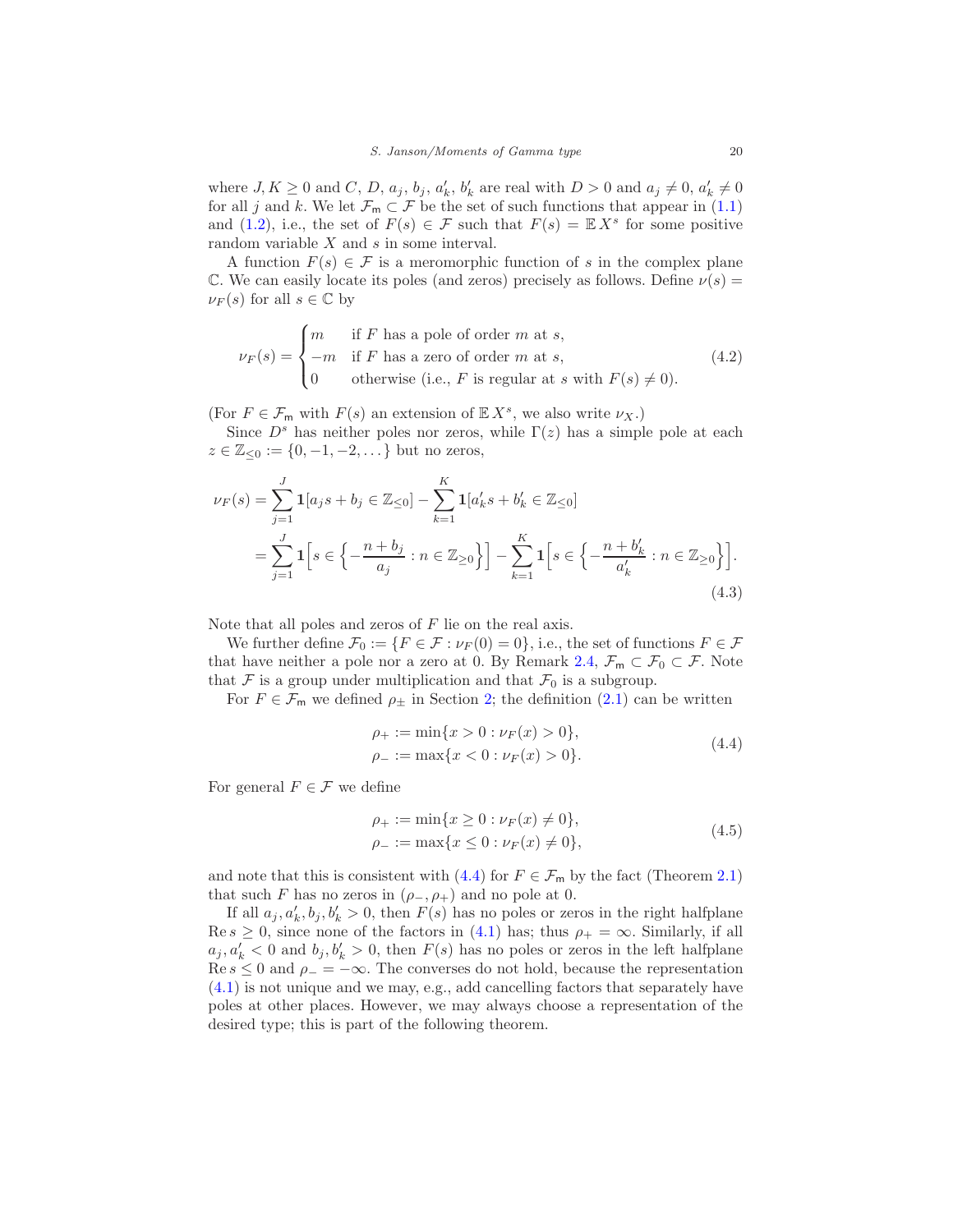<span id="page-20-2"></span><span id="page-20-0"></span>**Theorem 4.1.** Let  $F \in \mathcal{F}_0$  and let  $\rho_{\pm}$  be as in [\(4.5\)](#page-19-1).

- <span id="page-20-3"></span>(i) It is always possible to find a representation [\(4.1\)](#page-18-2) of  $F(s)$  with all  $b_j, b'_k >$ 0.
- (ii) If  $\rho_{-} = -\infty$ , then  $F(s)$  has a representation [\(4.1\)](#page-18-2) with all  $a_j, a'_k < 0$  and  $b_j, b'_k > 0.$
- <span id="page-20-5"></span><span id="page-20-1"></span>(iii) If  $\rho_+ = \infty$ , then  $F(s)$  has a representation [\(4.1\)](#page-18-2) with all  $a_j, a'_k, b_j, b'_k > 0$ .
- (iv) If  $\rho_+ = \infty$  and  $\rho_- = -\infty$  (i.e.,  $F(s)$  is entire and without zeros), then  $F(s) = CD^s$  for some real constants C and  $D > 0$ .

In particular, if  $X$  is a random variable with moments of Gamma type, this applies to the meromorphic extension  $F(s)$  of  $\mathbb{E} X^s$ . In this case, it is not possible that both  $\rho_+ = \infty$  and  $\rho_- = -\infty$  (i.e., that  $\mathbb{E}[X^s]$  is entire), except in the trivial case  $X = D$  a.s. for some  $D > 0$  (and thus  $\mathbb{E} X^s = D^s$ ).

We begin by proving a lemma.

<span id="page-20-4"></span>**Lemma 4.2.** Suppose that  $a_j, a'_j, b_k, b'_k$  are real with  $a_j, a'_k > 0$  and that  $F(s) :=$  $\prod_{j=1}^{J}\Gamma(a_j s + b_j) / \prod_{k=1}^{K}\Gamma(a'_k s + b'_k)$  is analytic and non-zero in a half-plane  $\mathop{\mathrm{Re}} s < B$  for some  $B \in (-\infty, \infty)$ . Then  $F(s) = e^{\alpha s} Q(s)$  for some rational function Q with real poles and zeros and some  $\alpha \in \mathbb{R}$ .

*Proof.* Say that two non-zero real numbers a and a' are commensurable if  $a/a' \in$ Q; this is an equivalence relation on  $\mathbb{R}^* := \mathbb{R} \setminus \{0\}$ . (In algebraic language, the equivalence classes are the cosets of  $\mathbb{Q}^*$  in  $\mathbb{R}^*$ .) The poles of  $\Gamma(as + b)$  are regularly spaced with distances  $1/|a|$ . Thus, if a and a' are incommensurable, and b, b' are any real numbers, then  $\Gamma(as+b)$  and  $\Gamma(a's+b')$  have at most one common pole.

We divide the set  $\{a_j\}_{j=1}^J \cup \{a'_k\}_{k=1}^K$  into equivalence classes of commensurable numbers. This gives a corresponding factorization  $F(s) = \prod_{\ell=1}^{L} F_{\ell}(s)$  where L is the number of equivalence classes and each  $F_{\ell}$  is of the same form as F but with all  $a_j$  and  $a'_k$  commensurable. It follows that two different factors  $F_{\ell_1}(s)$ and  $F_{\ell_2}(s)$  have at most a finite number of common zeros or poles; hence, by decreasing  $B$ , we may assume that there are no such common poles or zeros with  $\text{Re } s < B$ . Hence, a pole or zero of a factor  $F_{\ell}(s)$  in  $\text{Re } s < B$  cannot be cancelled by another factor, and thus such poles or zeros do not exist. Consequently, each factor  $F_{\ell}(s)$  satisfies the assumption of the lemma, and we may thus treat each  $F_{\ell}(s)$  separately. This means that we may assume that all  $a_j$  and  $a'_k$  are commensurable.

In this case, there is a positive real number r such that all  $a_j$  and  $a'_k$  are (positive) integer multiples of r. Using Gauss's multiplication formula  $(A.5)$ , we may convert each factor  $\Gamma(a_j s + b_j)$  or  $\Gamma(a'_k s + b'_k)$  into a product of a constant, an exponential factor  $e^{\beta s}$ , and a number of Gamma factors  $\Gamma(rs + u_i)$  with  $u_i \in \mathbb{R}$ . Using the functional relation [\(A.2\)](#page-48-4), we may further assume that each  $u_i \in (0,1]$ , provided we also allow factors  $(rs + u)^{\pm 1}$  with  $u \in \mathbb{R}$ . Collecting the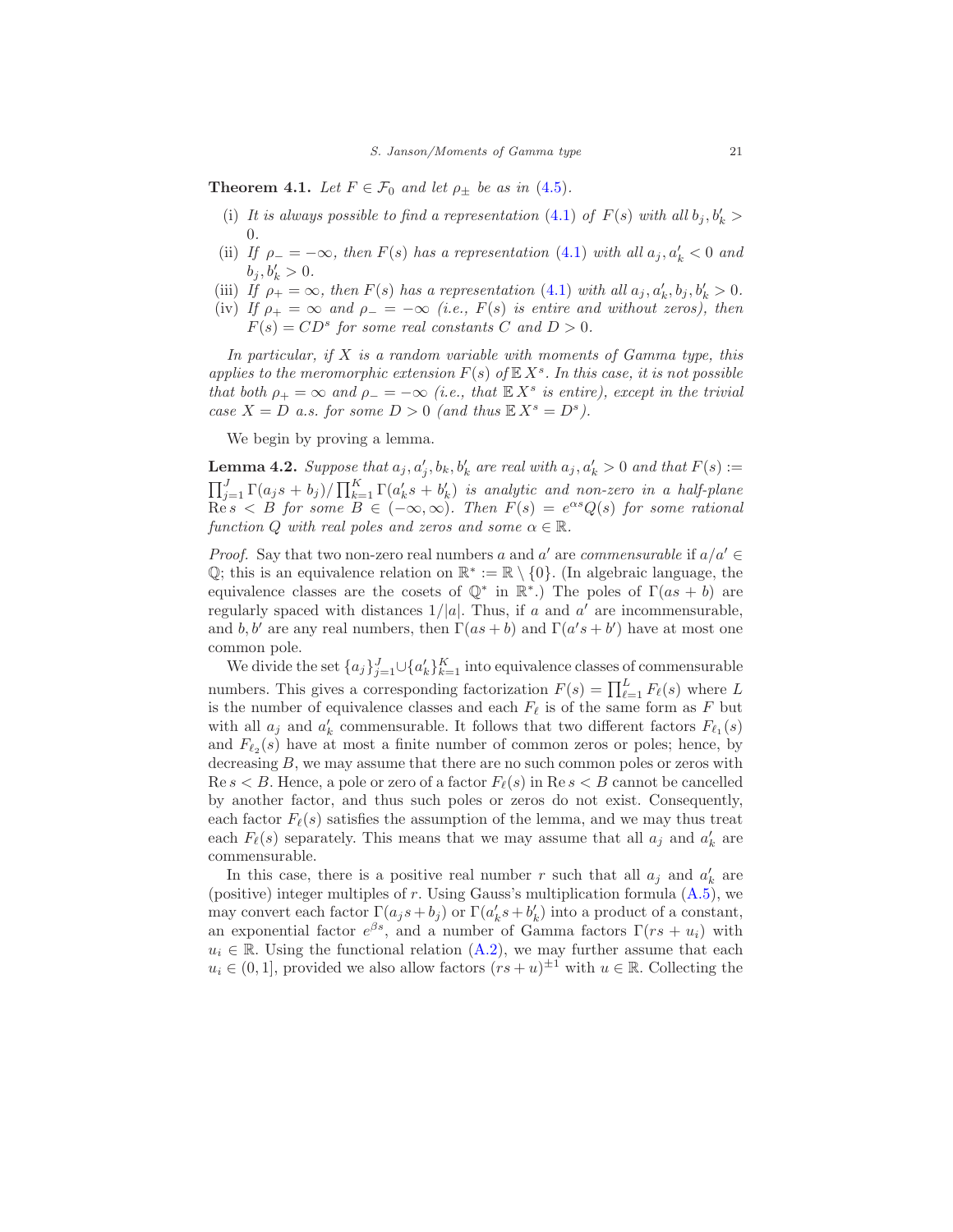factors, we see that

<span id="page-21-0"></span>
$$
F(s) = e^{\alpha s} Q(s) \frac{\prod_{j=1}^{J'} \Gamma(rs + u_j)}{\prod_{k=1}^{K'} \Gamma(rs + u'_k)}
$$
(4.6)

for a constant  $\alpha$ , a rational function  $Q(s)$  with real zeros and poles, and some  $u_j, u'_k \in (0,1]$ . We may assume that Q has no poles or zeros with  $\text{Re } s < B$ (by again decreasing B if necessary). The factors  $\Gamma(rs + u_j)$  and  $\Gamma(rs + u'_k)$ have no zeros but each has an infinite number of poles with  $\text{Re } s < B$ , and two factors  $\Gamma(rs+u_j)$  and  $\Gamma(rs+u'_k)$  have disjoint sets of poles unless  $u_j = u'_k$ . Since the poles with  $\text{Re } s < B$  must cancel in [\(4.6\)](#page-21-0), this shows that the Gamma factors must cancel each other completely, and thus  $(4.6)$  reduces to  $F(s)$  =  $e^{\alpha s}Q(s)$ . □

*Proof of Theorem [4.1.](#page-20-0)* [\(i\):](#page-20-2) Using  $\Gamma(z) = \Gamma(z+1)/z$  repeatedly on any term with  $b_j \leq 0$  or  $b'_k \leq 0$ , we may write  $F(s)$  as

<span id="page-21-1"></span>
$$
CD^s Q(s) \frac{\prod_{j=1}^J \Gamma(a_j s + \tilde{b}_j)}{\prod_{k=1}^K \Gamma(a'_k s + \tilde{b}'_k)},
$$
\n(4.7)

with  $\tilde{b}_j, \tilde{b}'_k > 0$ , where  $Q(s)$  is a rational function with only real poles and zeros;  $Q(s) = c \prod_i (s - r_i) / \prod_{\ell} (s - r'_\ell)$  for some real  $r_i$  and  $r'_\ell$ ,  $i = 1, ..., I$  and  $\ell = 1, \ldots, L$ , say; we may further assume that  $r_i \neq r'_\ell$  for all i and  $\ell$ . Since 0 is not a pole or zero of  $F$ , it is by  $(4.7)$  not a zero or pole of  $Q$ , and thus all  $r_i, r'_\ell \neq 0.$ 

If  $r < 0$ , then

$$
s - r = s + |r| = \frac{\Gamma(s + |r| + 1)}{\Gamma(s + |r|)},
$$
\n(4.8)

and if  $r > 0$ , then

<span id="page-21-3"></span>
$$
s - r = -(r - s) = -\frac{\Gamma(-s + r + 1)}{\Gamma(-s + r)},
$$
\n(4.9)

so  $Q(s)$  may be written as product of quotients of Gamma factors of the desired type (and a constant), and thus the result follows from [\(4.7\)](#page-21-1).

[\(ii\):](#page-20-3) We use [\(i\)](#page-20-2) and may thus assume that [\(4.1\)](#page-18-2) holds with  $b_j, b'_k > 0$ . We factorize  $F(s)$  as, with  $d = \log D$ ,

<span id="page-21-2"></span>
$$
F(s) = Ce^{ds} F_{+}(s) F_{-}(s),
$$
\n(4.10)

where  $F_+(s)$  contains all factors  $\Gamma(a_j s + b_j)$  and  $\Gamma(a'_k s + b'_k)$  with  $a_j, a'_k > 0$ , and  $F_-(s)$  contains the factors with  $a_j, a'_k < 0$ , so  $F_-\$  is of the desired form.

Since  $b_j, b'_k > 0$ ,  $F_-(s)$  has no poles or zeros with Re  $s \leq 0$ . By assumption,  $\rho_- = -\infty$ , and thus  $F(s)$  is analytic and non-zero in the half-plane  $\text{Re } s \leq 0$ . Consequently, by [\(4.10\)](#page-21-2),  $F_+(s)$  also has no poles or zeros in  $\text{Re } s \leq 0$ . By Lemma [4.2,](#page-20-4)  $F_{+}(s) = Q(s)e^{\alpha s}$  for a rational function  $Q(s) = C_1 \prod_j (s -$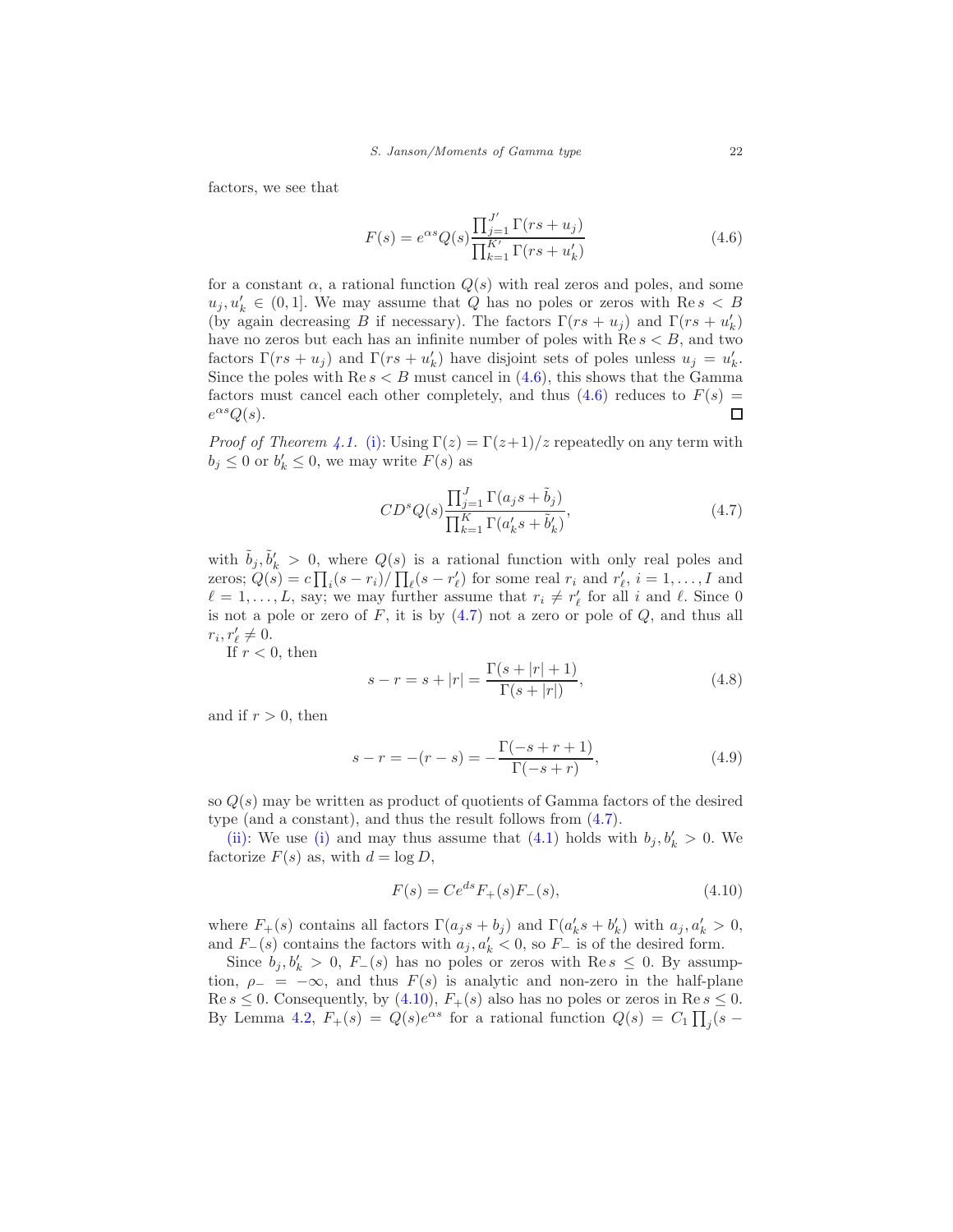$(u_j)/\prod_k(s-v_k)$  where  $u_j$  and  $v_k$  are real. We may assume that  $u_j \neq v_k$  for all j, k, and then each  $u_i$  or  $v_k$  is a zero or pole of  $F_+(s)$ , and thus all  $u_i, v_k > 0$ . Using [\(4.9\)](#page-21-3), we thus can write  $Q(s)$  in the desired form; hence  $F_+(s)$  and  $F(s)$ can be so written.

[\(iii\):](#page-20-5) Follows from [\(ii\)](#page-20-3) by replacing  $F(s)$  by  $F(-s)$ .

[\(iv\):](#page-20-1) In this case,  $F(s)$  is an entire function without zeros. We use again the factorization [\(4.10\)](#page-21-2). By the proof of [\(ii\),](#page-20-3)  $F_+(s) = e^{\alpha s} Q(s)$  for a rational function Q. By symmetry, as in the proof of [\(iii\),](#page-20-5) similarly  $F_-(s) = e^{\alpha - s} Q_-(s)$ for another rational function Q−. Thus,

$$
F(s) = Ce^{(d+\alpha+\alpha-s)}Q(s)Q_{-}(s).
$$
 (4.11)

Hence, the rational function  $Q(s)Q_-(s)$  is entire and has neither poles nor zeros;<br>consequently, it is constant. Thus  $F(s) = C_1 e^{d_1 s}$  for some  $C_1$  and  $d_1$ . consequently, it is constant. Thus  $F(s) = C_1 e^{d_1 s}$  for some  $C_1$  and  $d_1$ .

As a consequence we show that the function  $\nu_F(s)$  describing the poles and zeros of  $F(s)$  essentially determines F, and thus the distribution of X and Y satisfying  $(1.1)$  or  $(1.2)$ .

<span id="page-22-1"></span>**Theorem 4.3.** If  $F_1, F_2 \in \mathcal{F}$  and  $\nu_{F_1} = \nu_{F_2}$ , then  $F_2(s) = cD^sF_1(s)$  for some real constants  $C \neq 0$  and  $D > 0$ .

Proof.  $F := F_2/F_1 \in \mathcal{F}$  and  $\nu_F(s) = \nu_{F_1}(s) - \nu_{F_2}(s) = 0$  for every s. Hence,  $F \in \mathcal{F}$  $\mathcal{F}_0$  and  $\rho_- = -\infty$ ,  $\rho_+ = \infty$ ; thus Theorem [4.1](#page-20-0)[\(iv\)](#page-20-1) shows that  $F(s) = CD^s$ .

Corollary 4.4. If  $X_1$  and  $X_2$  are positive random variables with moments of Gamma type and  $\nu_{X_1} = \nu_{X_2}$ , then  $X_2 \stackrel{d}{=} DX_1$  for some constant  $D > 0$ . In other words, a distribution with moments of Gamma type is uniquely determined up to a scaling factor by the function  $\nu_X(s)$ .

Similarly, if  $Y_1$  and  $Y_2$  have moment generating functions of Gamma type with the same  $\nu$ , then  $Y_2 \stackrel{d}{=} Y_1 + d$  for some real constant d.

*Proof.* Let  $F_j(s)$  be the meromorphic extension of  $\mathbb{E} X_j^s$ ,  $j = 0, 1$ . Then  $F_2(s) =$  $CD<sup>s</sup>F<sub>1</sub>(s)$  by Theorem [4.3.](#page-22-1) Setting  $s = 0$  we find  $C = 1$ , and thus, for s in some interval,  $\mathbb{E} X_2^s = F_2(s) = D^s F_1(s) = \mathbb{E}(DX_1)^s$ , whence  $X_2 \stackrel{d}{=} DX_1$  by Corollary [2.3.](#page-7-1)

The final statement follows by considering  $X_j := e^{Y_j}$ .

$$
\square
$$

<span id="page-22-0"></span>Remark 4.5. The proofs of Theorem [4.1](#page-20-0) and Lemma [4.2](#page-20-4) yield an almost canonical way of expressing  $F(s) \in \mathcal{F}_0$  in the form [\(4.1\)](#page-18-2). We start by making all  $b_j, b'_k > 0$  by Theorem [4.1](#page-20-0)[\(i\).](#page-20-2) We then treat positive and negative  $a_j$  and  $a'_k$ separately; furthermore, if these coefficients are not all commensurable (which they are in most natural examples), we separate them into different equivalence classes of commensurable coefficients. For each class we then rewrite the product of the corresponding factors in the form  $(4.6)$  for some real r (different for different classes, and chosen with  $|r|$  as large as possible). Note that different factors in [\(4.6\)](#page-21-0) have no common poles, so it is easy to locate all poles and zeros. It only remains to take care of the rational part in  $(4.6)$ ; in the examples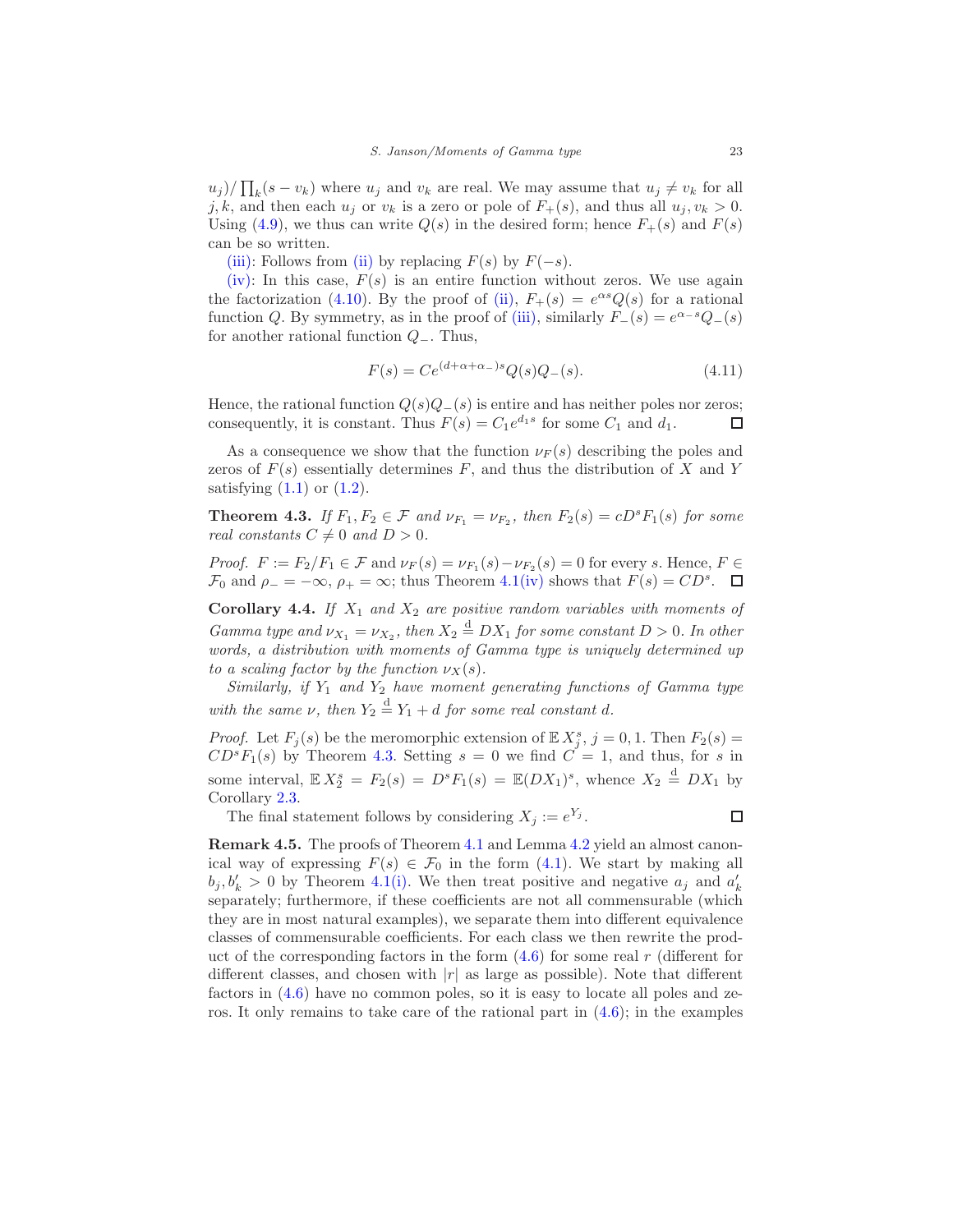we know, this is not a problem but we have not studied this in general, and we do not know whether it is possible to use this approach to define a unique canonical representation  $(4.1)$  for each F; we leave this as an open problem. (Alternatively, it might be possible to define a canonical representation including a rational factor.)

See Theorems [1.6](#page-2-0) and [1.12](#page-5-0) for examples of such 'canonical' versions, but note that they not necessarily are the simplest by other criteria.

Let  $N_+(x) := \sum_{0 \le s \le x} \nu_F(s), x > 0$ , and  $N_-(x) := \sum_{x \le s \le 0} \nu_F(s), x < 0$ . Thus  $N_{+}(x)$  is the total number of poles minus the total number of zeros (with multiplicities) in the interval  $(0, x]$ , and similarly for  $N_-(x)$  and the interval  $[x, 0)$  on the negative half-axis. The following proposition can be interpreted as giving the density of poles minus zeros on the positive or negative half-axis.

<span id="page-23-5"></span>**Proposition 4.6.** Let  $N_+(x) := \sum_{0 < s \leq x} \nu_F(s)$  for  $x > 0$ , and  $N_-(x) :=$  $\sum_{x \le s < 0} \nu_F(s)$  for  $x \le 0$ . Then  $N_+(x)$   $\bar{x} \to \frac{1}{2}(\gamma - \gamma')$  as  $x \to +\infty$  and  $N_-(x)/|x| \to \frac{1}{2}(\gamma + \gamma')$  as  $x \to -\infty$ .

Proof. Use, for simplicity, a representation as in Theorem [4.1](#page-20-0)[\(i\).](#page-20-2) Then, using [\(4.3\)](#page-19-2), the terms with  $a_j > 0$  and  $a'_k > 0$  give no contributions to  $\nu_F(s)$  and  $N_{+}(x)$  for  $s > 0$  and  $x > 0$ , while each  $a_j < 0$  gives a contribution  $|a_j(x + O(1))|$ to  $N_{+}(x)$  (poles regularly spaced at distances  $1/|a_j|$ ), and similarly each  $a'_k < 0$ gives a contribution  $-|a'_k(x+O(1))|$  to  $N_+(x)$ . Consequently, for  $x > 0$ , using Lemma [2.12,](#page-9-4)

$$
N_+(x) = x \Bigl( \sum_{j:a_j<0} |a_j| - \sum_{k:a'_k<0} |a'_k| \Bigr) + O(1) = x \tfrac{1}{2} (\gamma - \gamma') + O(1),
$$

and the result as  $x \to \infty$  follows. The result as  $x \to -\infty$  follows similarly, or by replacing  $F(s)$  by  $F(-s)$ . replacing  $F(s)$  by  $F(-s)$ .

#### <span id="page-23-0"></span>5. Asymptotics of moments or moment generating function

In this section we assume that  $X > 0$  and  $Y = \log X$  are random variables such that  $(1.1)–(1.3)$  $(1.1)–(1.3)$  hold (for  $\rho_- < \text{Re } s < \rho_+$  and  $t \in \mathbb{R}$ ), i.e.

<span id="page-23-3"></span>
$$
\mathbb{E} X^s = \mathbb{E} e^{sY} = F(s) = CD^s \frac{\prod_{j=1}^J \Gamma(a_j s + b_j)}{\prod_{k=1}^K \Gamma(a'_k s + b'_k)},
$$
(5.1)

and we write as above  $D = e^d$ . Recall the definitions  $(2.4)$ – $(2.8)$ .

We begin with asymptotics of  $F$  along the imaginary axis and close to it.

<span id="page-23-4"></span>Theorem 5.1. As  $t \to \pm \infty$ ,

<span id="page-23-1"></span>
$$
|\mathbb{E}e^{\mathrm{i}tY}| = |F(\mathrm{i}t)| \sim C_1 |t|^{\delta} e^{-\frac{\pi}{2}\gamma|t|}.
$$
\n(5.2)

Moreover, for any fixed real  $\sigma$ , and uniformly for  $\sigma$  in any bounded set,

<span id="page-23-2"></span>
$$
|F(\sigma + it)| \sim e^{\varkappa \sigma} |t|^{\gamma' \sigma} |F(it)| \sim C_1 e^{\varkappa \sigma} |t|^{\delta + \gamma' \sigma} e^{-\frac{\pi}{2} \gamma |t|}.
$$
 (5.3)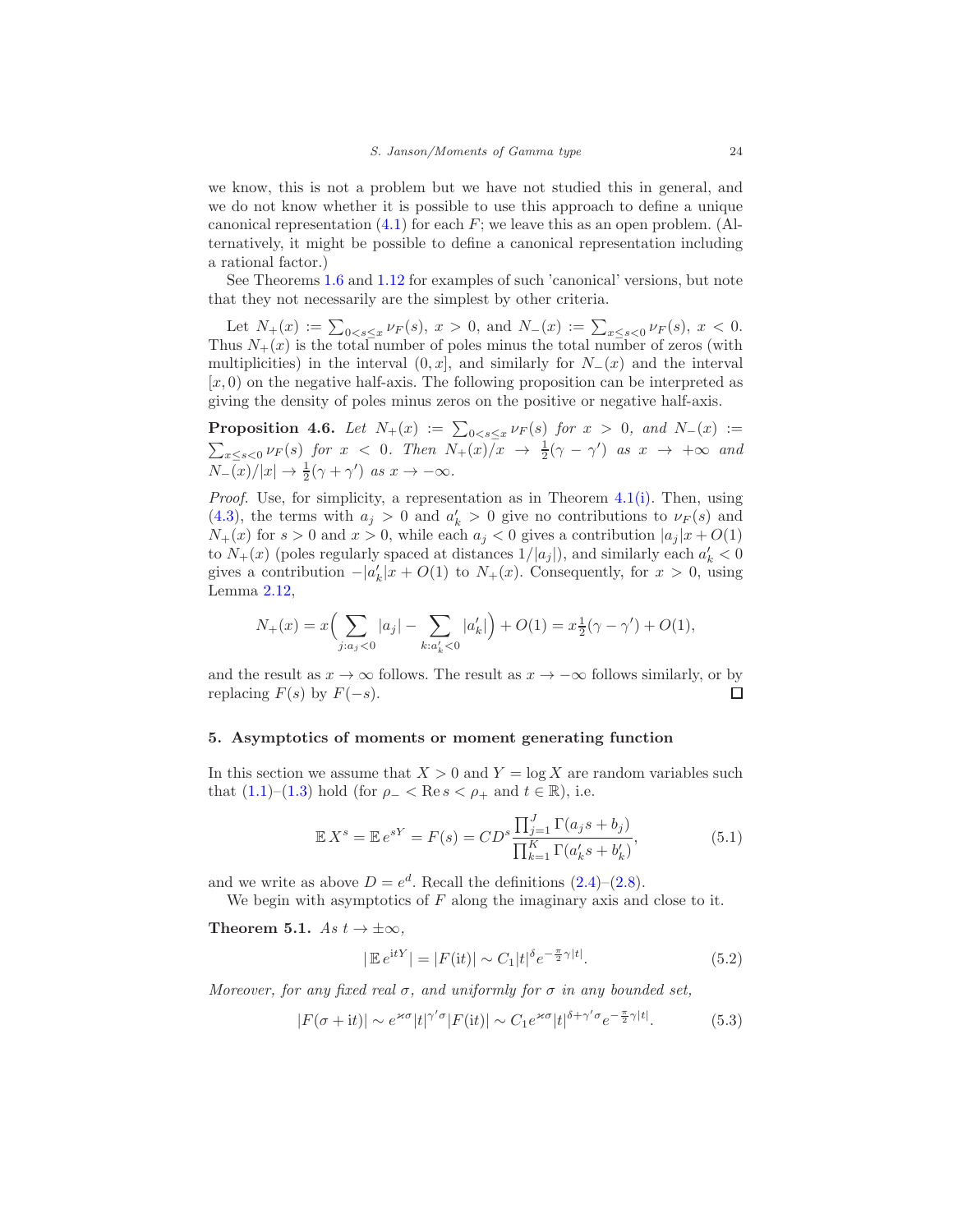Proof. It is an easy, and well-known, consequence of Stirling's formula, see e.g.  $(A.13)$ , that for any complex constant c and all complex z in a sector  $|\arg z|$  $\pi - \varepsilon$  (where  $\varepsilon > 0$ ) with |z| large enough, for example  $|z| > 2|c|/\sin \varepsilon$ ,

<span id="page-24-0"></span>
$$
\log \Gamma(z+c) - \log \Gamma(z) = c \log z + O(|z|^{-1}),\tag{5.4}
$$

uniformly for c in any bounded set and such  $|z|$ .

If  $a > 0$  and  $b \in \mathbb{R}$ , we thus have for real  $t \to +\infty$ , taking  $z = i a t$  in [\(5.4\)](#page-24-0) and in Stirling's formula [\(A.12\)](#page-49-8),

$$
\log \Gamma(ait + b) = \log \Gamma(\mathrm{i}at) + b \log(\mathrm{i}at) + O(t^{-1})
$$
  
=  $(\mathrm{i}at + b - \frac{1}{2}) \log(\mathrm{i}at) - \mathrm{i}at + \log \sqrt{2\pi} + O(t^{-1})$   
=  $(\mathrm{i}at + b - \frac{1}{2}) (\log(at) + \mathrm{i}\pi/2) - \mathrm{i}at + \log \sqrt{2\pi} + O(t^{-1}).$ 

Taking the real part, we find

$$
\log |\Gamma(ait + b)| = \text{Re}(\log \Gamma(ait + b))
$$
  
=  $-\frac{\pi}{2}at + (b - \frac{1}{2})\log(at) + \log \sqrt{2\pi} + O(t^{-1}).$ 

Consequently, for  $a > 0$ ,

$$
|\Gamma(ait + b)| \sim \sqrt{2\pi} a^{b-1/2} t^{b-1/2} e^{-\frac{\pi}{2}at}, \qquad t \to +\infty.
$$
 (5.5)

For general real a and t we thus have (by  $\Gamma(\bar{z}) = \overline{\Gamma(z)}$ )

$$
|\Gamma(ait + b)| = |\Gamma(|a|i|t| + b)| \sim \sqrt{2\pi} |a|^{b-1/2} |t|^{b-1/2} e^{-\frac{\pi}{2}|a||t|}, \qquad t \to \pm \infty.
$$

The result  $(5.2)$  follows by multiplying the various factors in  $F(it)$  in  $(5.1)$ , noting that  $|D^{it}| = 1$ .

For  $(5.3)$  we note that  $(5.4)$  implies

$$
\log |\Gamma(a(\sigma + it) + b)| - \log |\Gamma(ait + b)| = \text{Re}(a\sigma \log(ait + b) + O(t^{-1}))
$$
  
=  $\sigma(a \log |a| + a \log |t| + O(t^{-1})),$ 

and the result follows by multiplying the various factors in  $F(\sigma + it)/F(it)$ . (Alternatively, at least for fixed  $\sigma$ , we may apply [\(5.2\)](#page-23-1) with  $b_i$  replaced by  $b_j + \sigma a_j$ ,  $b'_k$  replaced by  $b'_k + \sigma a'_k$  and C replaced by  $CD^{\sigma} = Ce^{d\sigma}$ ; note that the proof holds for any function  $F$  of this type, without assuming the existence of random variables  $X$  and  $Y$ .) □

*Proof of Proposition [2.7.](#page-9-6)* By [\(5.2\)](#page-23-1), the values of  $F(it)$  determine  $\gamma$ ,  $\delta$  and  $C_1$ . Further, choosing any fixed  $\sigma > 0$  in [\(5.3\)](#page-23-2), we see that F determines  $\gamma'$  and  $\varkappa$ too.  $\Box$ 

Corollary 5.2. We have  $\gamma \geq 0$ . Further, if  $\gamma = 0$ , then  $\delta \leq 0$ . *Proof.* By letting  $t \to \infty$  in [\(5.2\)](#page-23-1), since  $|\mathbb{E}e^{itY}| \leq 1$ .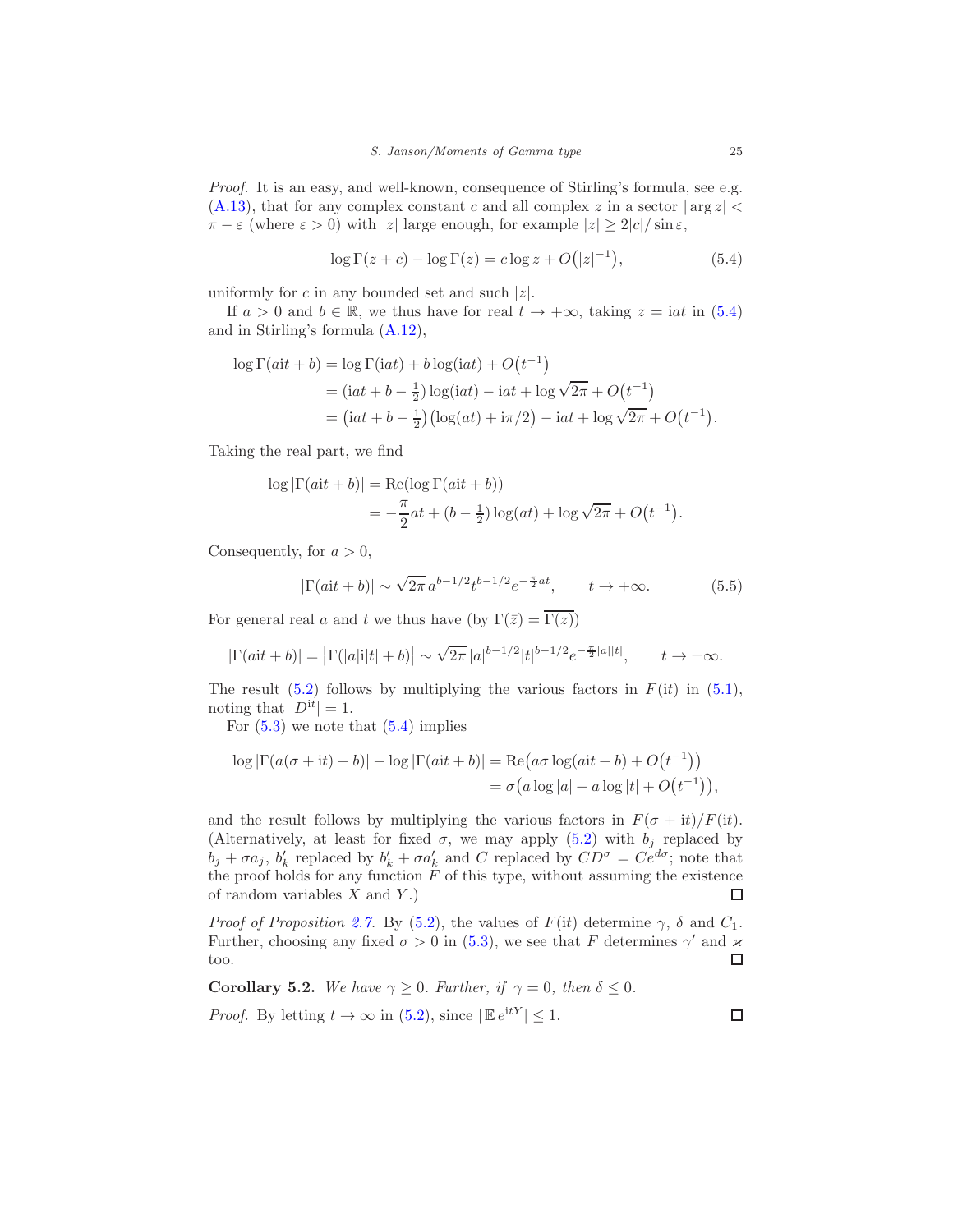**Remark 5.3.** If  $\gamma = 0$  and  $\gamma' \neq 0$ , then [\(5.3\)](#page-23-2) implies a better bound for  $\delta$ , viz.  $\delta \leq -\max(\gamma'\rho_+,\gamma'\rho_-)$ . (Example [3.16](#page-16-1) is one such example, with  $\gamma = 0, \gamma' = 1$ and strict inequality  $\delta = -3/2 < -\gamma' \rho_+ = -1.$ 

<span id="page-25-2"></span>**Theorem 5.4.** If  $\gamma > 0$ , then X and Y are absolutely continuous, with continuous and infinitely differentiable density functions  $f_X(x)$  on  $(0,\infty)$  and  $f_Y(y)$ on  $(-\infty, \infty)$  given by

$$
f_X(x) = \frac{1}{2\pi i} \int_{\sigma - i\infty}^{\sigma + i\infty} x^{-s-1} F(s) \, ds,\tag{5.6}
$$

<span id="page-25-4"></span><span id="page-25-3"></span>
$$
f_Y(y) = \frac{1}{2\pi i} \int_{\sigma - i\infty}^{\sigma + i\infty} e^{-ys} F(s) \,ds,\tag{5.7}
$$

for any  $\sigma \in (\rho_-, \rho_+).$ 

*Proof.* By Theorem [5.1,](#page-23-4) the characteristic function  $\mathbb{E} e^{itY} = F(it)$  is integrable, and thus  $Y$  has a continuous density  $f_Y$  obtained by Fourier inversion:

<span id="page-25-1"></span>
$$
f_Y(y) = \frac{1}{2\pi} \int_{-\infty}^{\infty} e^{-ity} F(it) dt = \frac{1}{2\pi i} \int_{-i\infty}^{i\infty} e^{-sy} F(s) ds.
$$
 (5.8)

<span id="page-25-0"></span>Since  $Y = \log X$ , X also is absolutely continuous, with the density function

$$
f_X(x) = \frac{1}{x} f_Y(\log x) = \frac{1}{2\pi i} \int_{-i\infty}^{i\infty} x^{-s-1} F(s) \, ds. \tag{5.9}
$$

(Alternatively and equivalently,  $F(s)$  is the Mellin transform of  $f_X$ , and this is the Mellin inversion formula.)

Since Theorem [5.1](#page-23-4) further implies that  $|t|^N F(\mathrm{i} t)$  is integrable for every  $N \geq 0$ ,  $f_Y$  and  $f_X$  are infinitely differentiable and we may differentiate [\(5.9\)](#page-25-0) and [\(5.8\)](#page-25-1) under the integral sign an arbitrary number of times.

The integrands in [\(5.9\)](#page-25-0) and [\(5.8\)](#page-25-1) are analytic in s for  $\rho_- < \text{Re } s < \rho_+$ , and thus the estimate [\(5.3\)](#page-23-2) implies that we can move the line of integration to any line Re  $s = \sigma$  with  $\rho_- < \sigma < \rho_+$ .  $\Box$ 

**Remark 5.5.** For X, we consider the density only for  $x > 0$ , and 'infinitely differentiable' here means on  $(0, \infty)$ . Continuity and differentiability of  $f_X$  at 0 will be considered in Theorem  $6.11$ .

<span id="page-25-5"></span>**Remark 5.6.** In the case  $\gamma = 0$ , the same argument shows that if  $\delta < -1$ , then X and Y have continuous density functions, which have at least  $\lceil |\delta| \rceil - 2$ continuous derivatives. However, Example [3.4,](#page-11-4) where  $\delta = -\beta$ , shows that we in general do not have more derivatives. Similarly, Examples [3.3](#page-10-4) and [3.4](#page-11-4) show that we do not necessarily have continuous density functions for  $\gamma = 0$  and  $-1 \leq$  $\delta \leq 0$ . Example [10.1](#page-46-1) gives an example with  $\gamma = \delta = 0$  where the distribution is mixed with a point mass besides the absolutely continuous part.

Note that, by [\(5.2\)](#page-23-1),  $\gamma = \delta = 0$  if and only if  $|\mathbb{E} X^{it}| = |\mathbb{E} e^{itY}|$  has a non-zero limit as  $t \to \pm \infty$ ; by the Riemann–Lebesgue lemma, this implies that Y and X do not have absolutely continuous distributions.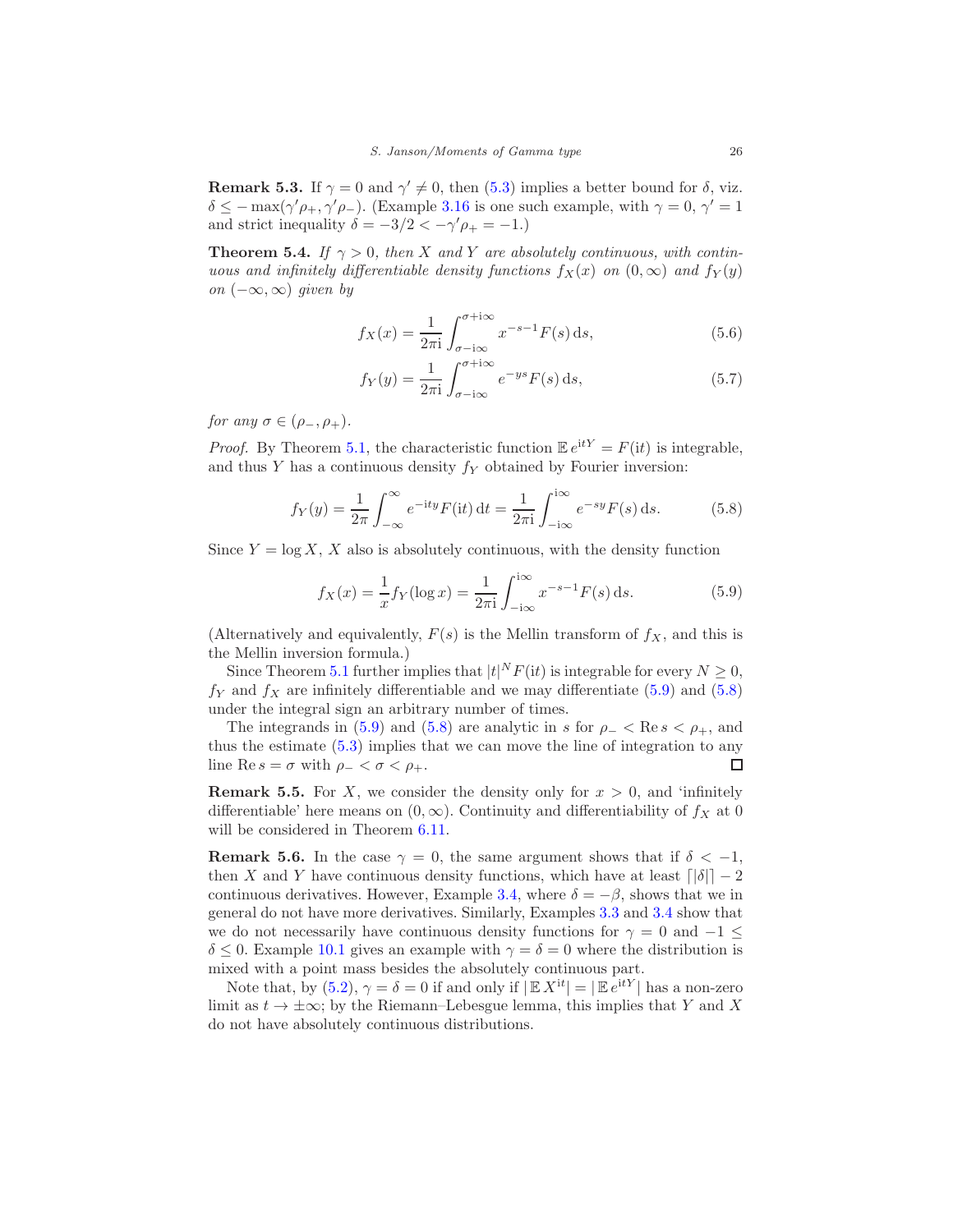We next consider asymptotics of  $F$  along the real axis, when possible.

**Theorem 5.7.** (i) If  $\rho_+ = \infty$ , then for real  $s \to +\infty$ ,

$$
\mathbb{E} X^s = \mathbb{E} e^{sY} = F(s) \sim C_1 s^{\delta} e^{\gamma s \log s + (\varkappa - \gamma)s}.
$$
 (5.10)

(ii) If  $\rho_- = \infty$ , then for real  $s \to -\infty$ ,

$$
\mathbb{E}X^s = \mathbb{E}e^{sY} = F(s) \sim C_1|s|\delta e^{\gamma|s|\log|s| + (\varkappa + \gamma)s}.\tag{5.11}
$$

*Proof.* (i): By Theorem [4.1](#page-20-0) and Proposition [2.7,](#page-9-6) we may assume that all  $a_j, a'_k$ 0. We then argue as for Theorem [5.1.](#page-23-4) If  $a > 0$  and  $b \in \mathbb{R}$ , then for real  $s \to +\infty$ ,

<span id="page-26-0"></span>
$$
\log \Gamma(as+b) = \log \Gamma(as) + b \log(as) + O(s^{-1})
$$
  
=  $(as+b-\frac{1}{2}) \log(as) - as + \log \sqrt{2\pi} + O(s^{-1})$   
=  $as \log s + (a \log a - a)s + (b-\frac{1}{2}) \log s$   
+  $(b-\frac{1}{2}) \log a + \log \sqrt{2\pi} + O(s^{-1}),$  (5.12)

and the result follows again by multiplying the factors.

(ii): This follows from (i) by replacing Y by  $-Y$ , see Remark [2.8:](#page-9-2)

$$
\mathbb{E}e^{sY} = \mathbb{E}e^{|s|(-Y)} \sim C_1|s|^{\delta}e^{\gamma|s|\log|s| + (-\varkappa - \gamma)|s|}.
$$

If  $\rho_+ < \infty$ , then F has poles, and possibly zeros, on the positive real axis. Typically, there is an infinite number of such poles (but see Example [3.3](#page-10-4) for a counter example), and then we cannot consider asymptotics for all  $s \to +\infty$ . However, we can restrict  $s$  to a subset of  $\mathbb R$  and obtain asymptotic results similar to Theorem 5.7 in this case too.

<span id="page-26-1"></span>**Lemma 5.8.** Given real  $a_j, b_j, a'_k, b'_k$  for  $1 \leq j \leq J$  and  $1 \leq k \leq K$ , with  $a_j, a'_k \neq 0$ , there exists a closed set  $E \subset \mathbb{R}$  and a constant  $\xi > 0$  such that  $E \cap I$ has measure greater than  $1/2$  for every interval I of length 1, and  $|\sin(\pi(a_j s +$  $|b_j| \geq \xi$  and  $|\sin(\pi(a'_ks+b'_k))| \geq \xi$  for every j and k and all  $s \in E$ .

*Proof.* Let N be the set of all (real) s such that  $a_j s + b_j \in \mathbb{Z}$  for some j or  $a'_k s+b'_k \in \mathbb{Z}$  for some k. There exists a constant M such that no interval of length 1 contains more than M points of N. (For example,  $M = J + K + \sum_j |a_j|^{-1}$  +  $\sum_{k} |a'_k|^{-1}$ .) It follows that  $E := \{x : |x-s| \ge 1/(2M+3)$  for all  $s \in N\}$  satisfies the properties, for some  $\xi > 0$ .

In the sequel we let  $E$  denote this set, defined for a given representation  $(5.1)$ of  $F(s)$ . By considering only  $s \in E$ , we can extend Theorem 5.7 to arbitrary F.

<span id="page-26-2"></span>**Theorem 5.9.** For real  $s \to \pm \infty$  with  $s \in E$ ,

$$
|F(s)| = |s|^{\delta} e^{\gamma' s \log|s| + (\varkappa - \gamma') s + O(1)}.
$$
\n(5.13)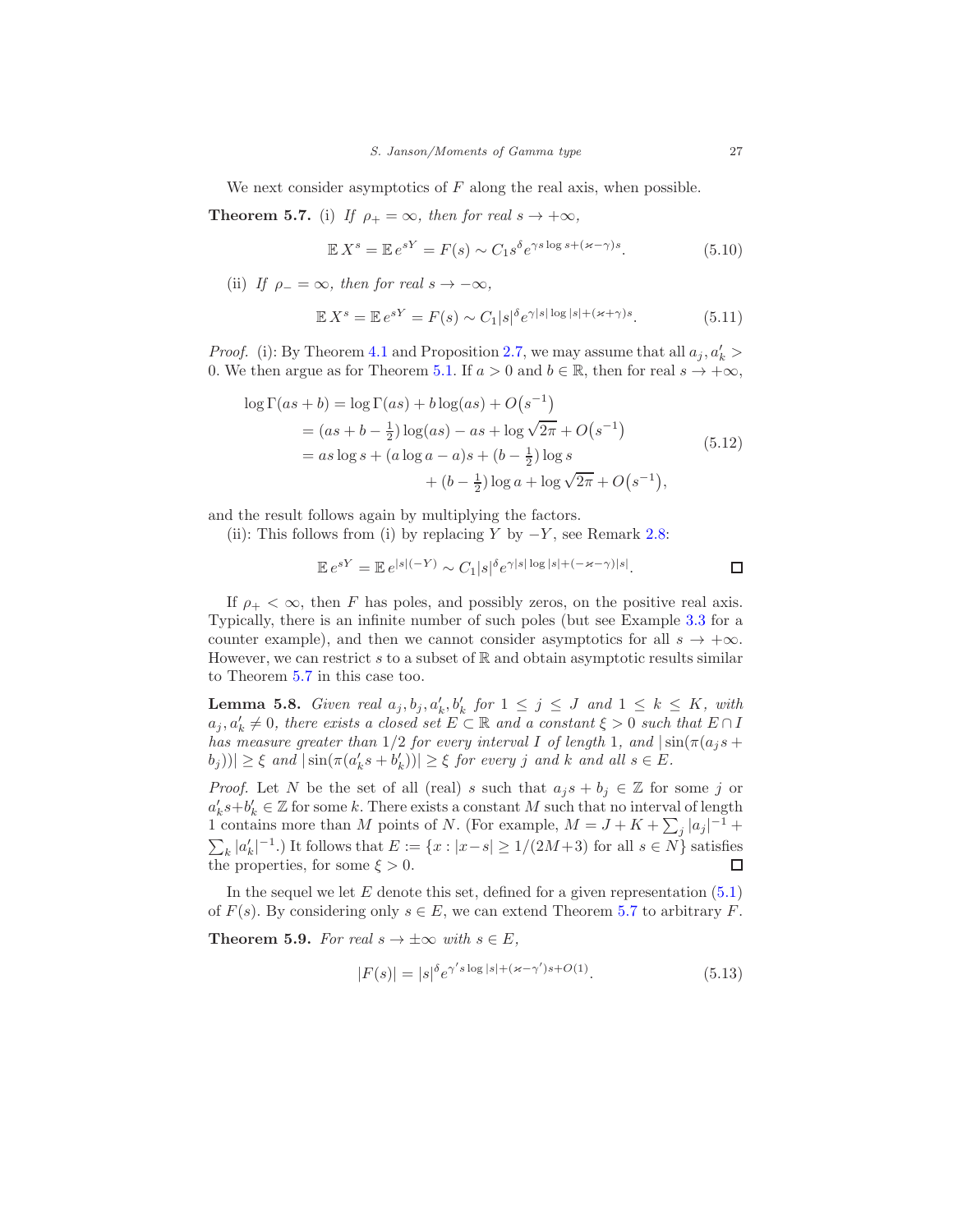*Proof.* If  $a < 0$  and  $b \in \mathbb{R}$ , then for real  $s \to +\infty$ , by  $(A.6)$  and  $(5.12)$ ,

$$
\log |\Gamma(as+b)| = -\log |\Gamma(|a|s-b+1)| + \log \pi - \log |\sin(\pi(as+b))|
$$
  
= -|a|s \log s - (|a| \log |a| - |a|)s - (\frac{1}{2} - b) \log s - (\frac{1}{2} - b) \log |a|   
+ \log \sqrt{\pi/2} - \log |\sin(\pi(as+b))| + O(s^{-1}),  
= as \log s + (a \log |a| - a)s + (b - \frac{1}{2}) \log s - \log |\sin(\pi(as+b))| + O(1). (5.14)

If  $(a, b)$  is some  $(a_j, b_j)$  or  $(a'_k, b'_k)$  with  $a < 0$ , we thus have by Lemma [5.8,](#page-26-1) for  $s \in E$  with  $s \to +\infty$ ,

<span id="page-27-0"></span>
$$
\log |\Gamma(as+b)| = as \log s + (a \log |a| - a)s + (b - \frac{1}{2}) \log s + O(1). \tag{5.15}
$$

By [\(5.12\)](#page-26-0), [\(5.15\)](#page-27-0) holds also for  $a > 0$  (and all  $s \to +\infty$ ).

Further, replacing s by  $-s$  and a by  $-a$  in [\(5.15\)](#page-27-0), we see that if  $(a, b)$  is some  $(a_j, b_j)$  or  $(a'_k, b'_k)$ , then for  $s \in E$  with  $s \to -\infty$ ,

<span id="page-27-1"></span>
$$
\log |\Gamma(as+b)| = as \log |s| + (a \log |a| - a)s + (b - \frac{1}{2}) \log |s| + O(1). \tag{5.16}
$$

Thus [\(5.16\)](#page-27-1) holds for all such  $(a, b)$  and  $s \to \pm \infty$  with  $s \in E$ , and the result follows from (5.1). follows from  $(5.1)$ .

Note that if  $\rho_+ = \infty$ , then  $\gamma' = \gamma$ , while if  $\rho_- = \infty$ , then  $\gamma' = -\gamma$  by [\(2.4\)](#page-8-2)– [\(2.5\)](#page-8-3) together with Theorem [4.1](#page-20-0) and Proposition [2.7;](#page-9-6) hence the exponents in Theorems 5.7 and [5.9](#page-26-2) agree (as they must).

For complex arguments, we will use the following estimate.

<span id="page-27-3"></span>**Lemma 5.10.** Let  $\Psi(\sigma, t) := \int_0^t \arctan(u/\sigma) du$  for  $t \ge 0$ . Then, for  $\sigma > 0$  with  $\sigma \in E$  and all real t,

$$
\frac{|F(\sigma+it)|}{|F(\sigma)|} = \exp\left(-\frac{\pi}{2}(\gamma-\gamma')|t| - \gamma'\Psi(\sigma,|t|) + O(1+|t|\sigma^{-1})\right).
$$

*Proof.* We may assume  $t > 0$ . Consider first a factor  $\Gamma(as + b)$  with  $a > 0$  and  $s = \sigma + it, \sigma > 0$ . (We may assume that  $\sigma$  is large so that  $a\sigma + b > 0$ , e.g. by using  $(5.3)$  for small  $\sigma$ .) By  $(A.13)$ ,

$$
\frac{d}{dt} \log |\Gamma(a(\sigma + it) + b)| = \text{Re} \frac{d}{dt} \log \Gamma(a(\sigma + it) + b)
$$
  
\n
$$
= \text{Re} (ia \log(a(\sigma + it) + b)) + O(|\sigma|^{-1})
$$
  
\n
$$
= \text{Re} (ia \log(a(\sigma + it))) + O(|\sigma|^{-1})
$$
  
\n
$$
= -a \text{Im}( \log(\sigma + it)) + O(|\sigma|^{-1})
$$
  
\n
$$
= -a \arctan(t/\sigma) + O(|\sigma|^{-1}).
$$
\n(5.17)

Consequently, integrating from  $0$  to  $t$ ,

<span id="page-27-2"></span>
$$
\log |\Gamma(a(\sigma + \mathrm{i}t) + b)| - \log |\Gamma(a\sigma + b)| = -a\Psi(\sigma, t) + O(t\sigma^{-1}). \tag{5.18}
$$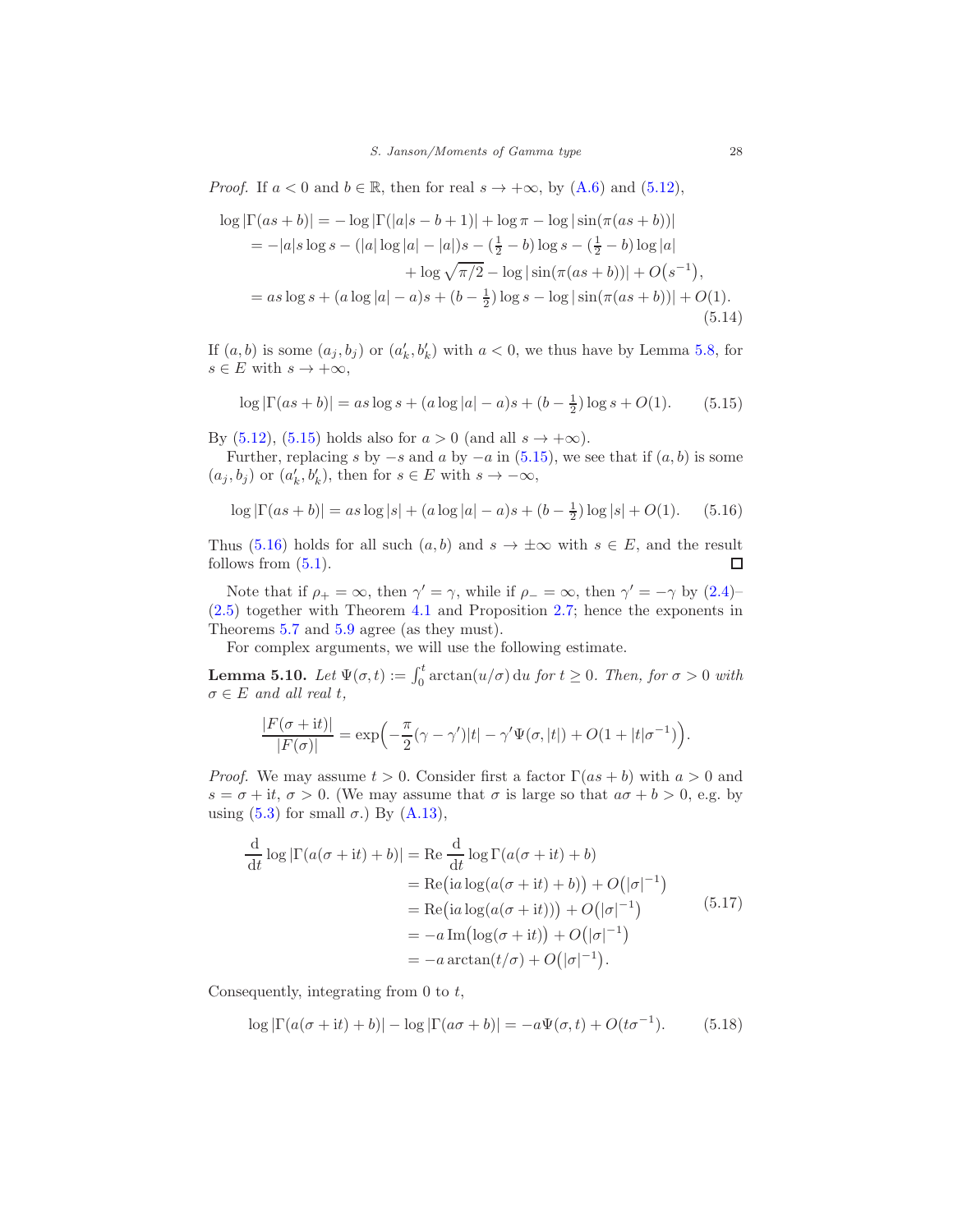If  $a < 0$ , we argue as in the proof of Theorem [5.9](#page-26-2) and have by  $(A.6)$ 

$$
\log |\Gamma(a(\sigma + it) + b)|
$$
  
=  $-\log |\Gamma(|a|(\sigma + it) + 1 - b)| - \log |\sin(\pi(a(\sigma + it) + b))| + \log \pi.$ 

If further  $(a, b) = (a_j, b_j)$  or  $(a'_k, b'_k)$  for some j or k, and  $\sigma \in E$ , then  $\log |\sin(\pi(a(\sigma + it) + b))| = \pi |a|t + O(1)$ , and it follows, using [\(5.18\)](#page-27-2) with |a| instead of a, that

$$
\log |\Gamma(a(\sigma + it) + b)| - \log |\Gamma(a\sigma + b)| = |a|\Psi(\sigma, t) - \pi|a|t + O(1 + t\sigma^{-1})
$$
  
= 
$$
-a\Psi(\sigma, t) + \pi at + O(1 + t\sigma^{-1}).
$$

The result follows by multiplying the factors in  $F$ , using Lemma [2.12.](#page-9-4)

# <span id="page-28-0"></span>6. Asymptotics of density function

We continue to assume that X and  $Y = \log X$  are random variables such that  $(1.1)$ – $(1.3)$  hold; as above we write  $\mathbb{E} X^s = e^{sY} = F(s)$ . We assume  $\gamma > 0$ , so that density functions of  $X$  and  $Y$  exist by Theorem [5.4,](#page-25-2) and consider asymptotics of the density function  $f_X(x)$  as  $x \to 0$  or  $x \to \infty$ , or equivalently of  $f_Y(y)$  as  $y \to -\infty$  or  $y \to \infty$ . By symmetry it suffices to consider one side, and we concentrate on  $x \to \infty$ , but for convenience in applications we write most results for both sides and for both  $X$  and  $Y$ .

We consider first  $x \to \infty$   $(y \to \infty)$  and begin with the case  $\rho_+ = \infty$ , when X has moments of all (positive) orders and  $f_X$  decreases rapidly (as we will see in detail soon). We use the saddle point method, see e.g. [Flajolet and Sedgewick](#page-50-13) [\[12,](#page-50-13) Chapter VIII], in a standard way.

<span id="page-28-1"></span>**Theorem 6.1.** Suppose that  $\rho_+ = \infty$  and  $\gamma > 0$ . Then

$$
f_X(x) \sim C_2 x^{c_1 - 1} e^{-c_2 x^{1/\gamma}}, \qquad x \to \infty,
$$
  
\n
$$
f_Y(y) \sim \frac{C_1}{\sqrt{2\pi\gamma}} e^{c_1(y - \varkappa) - \gamma e^{(y - \varkappa)/\gamma}}, \qquad y \to \infty,
$$

where

$$
c_1 := (\delta + 1/2)/\gamma,
$$
  
\n
$$
c_2 := \gamma e^{-\varkappa/\gamma},
$$
  
\n
$$
C_2 := \frac{C_1}{\sqrt{2\pi\gamma}} e^{-c_1\varkappa}.
$$

*Proof.* By Theorem [4.1](#page-20-0) and Proposition [2.7,](#page-9-6) we may assume that all  $a_j, a'_k, b_j, b'_k >$ 0. We will use [\(5.6\)](#page-25-3), which now is valid for all  $x > 0$  and  $\sigma > 0$ . By  $(A.13)$  and  $(A.14)$ , for  $a, b > 0$  and  $Re s > 0$ ,

$$
(\log \Gamma(as+b))' = a \log(as+b) + O(|s|^{-1}) = a \log(as) + O(|s|^{-1}),
$$

 $\Box$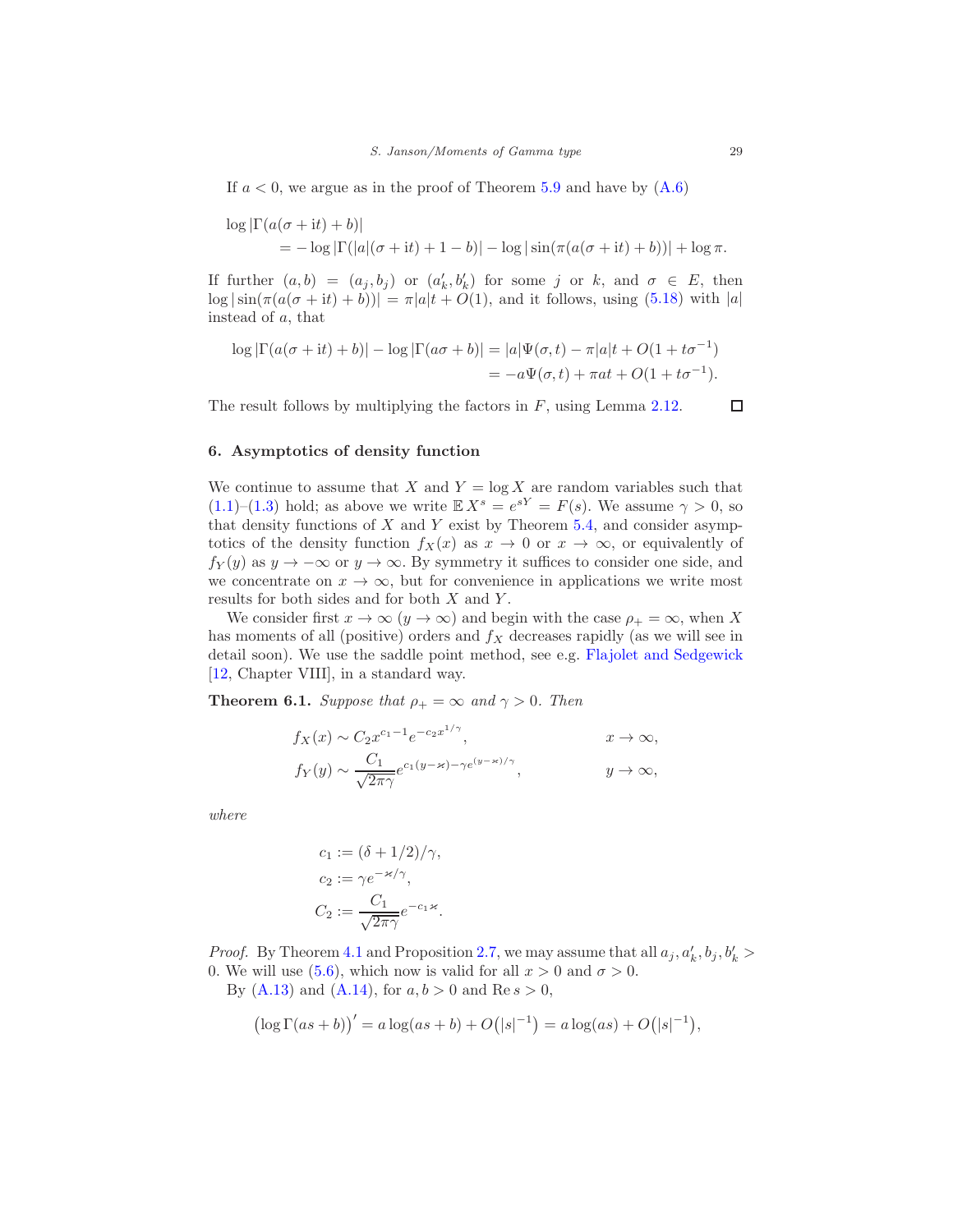S. Janson/Moments of Gamma type 30

$$
\left(\log \Gamma(as+b)\right)''=\frac{a}{s}+O\big(|s|^{-2}\big).
$$

Consequently, writing

$$
f(s) := \log F(s) = \log C + ds + \sum_{j=1}^{J} \log \Gamma(a_j s + b_j) - \sum_{k=1}^{K} \log \Gamma(a'_k s + b'_k),
$$

we have for  $\text{Re } s > 0$ ,

$$
f'(s) = d + \sum_{j=1}^{J} (a_j \log a_j + a_j \log s) - \sum_{k=1}^{K} (a'_k \log a'_k + a'_k \log s) + O(|s|^{-1})
$$
  
=  $\varkappa + \gamma \log s + O(|s|^{-1}),$   

$$
f''(s) = \frac{\gamma}{s} + O(|s|^{-2}).
$$

Fix  $x > 0$  and let  $G(s) := x^{-s-1}F(s)$  and  $g(s) := \log G(s) = -(s-1)\log x + f(s)$ . Then

$$
g'(s) = f'(s) - \log x = \gamma \log s + \varkappa - \log x + O(|s|^{-1}).
$$
 (6.1)

We choose (for x large)  $\sigma = e^{(\log x - \varkappa)/\gamma}$ , so  $\gamma \log \sigma = \log x - \varkappa$  and  $g'(\sigma) =$  $O(\sigma^{-1})$ ; thus  $\sigma$  is an approximate saddle point of  $G(s)$ . Note that  $\sigma \to \infty$  as  $x \to \infty$ , so  $\sigma^{-1} \to 0$ . Since  $g''(s) = f''(s)$ , we further have, as  $x \to \infty$ ,

$$
g''(\sigma) = \gamma \sigma^{-1} + O(\sigma^{-2}) \sim \gamma \sigma^{-1}.
$$
 (6.2)

Further, on the line Re  $s = \sigma$ ,

$$
g''(\sigma + it) = f''(\sigma + it) = \frac{\gamma}{\sigma + it} + O(\sigma^{-2}) = \frac{\gamma}{\sigma} + O((1 + |t|)\sigma^{-2}).
$$
 (6.3)

Consequently, Taylor's formula yields

$$
g(\sigma + it) = g(\sigma) + O(|t|\sigma^{-1}) - \frac{\gamma}{2\sigma}t^2 + O(|t|^2 + |t|^3)\sigma^{-2})
$$
 (6.4)

and, uniformly for  $|t| \leq \sigma^{0.6}$ ,

<span id="page-29-0"></span>
$$
G(\sigma + it) = G(\sigma)e^{-\gamma t^2/2\sigma + o(1)}.
$$
\n(6.5)

For larger  $|t|$ , we have a rapid decay, for example by Lemma [5.10](#page-27-3) which yields, for large  $\sigma$  and  $|t| \ge \sigma^{0.6}$ , recalling that now  $\gamma' = \gamma$ ,

<span id="page-29-1"></span>
$$
\frac{|G(\sigma + it)|}{|G(\sigma)|} = \frac{|F(\sigma + it)|}{|F(\sigma)|} = \exp\left(-\gamma\Psi(\sigma, |t|) + O(1 + |t|\sigma^{-1})\right)
$$
\n
$$
\leq \exp\left(-c \min(|t|, |t|^2/\sigma)\right).
$$
\n(6.6)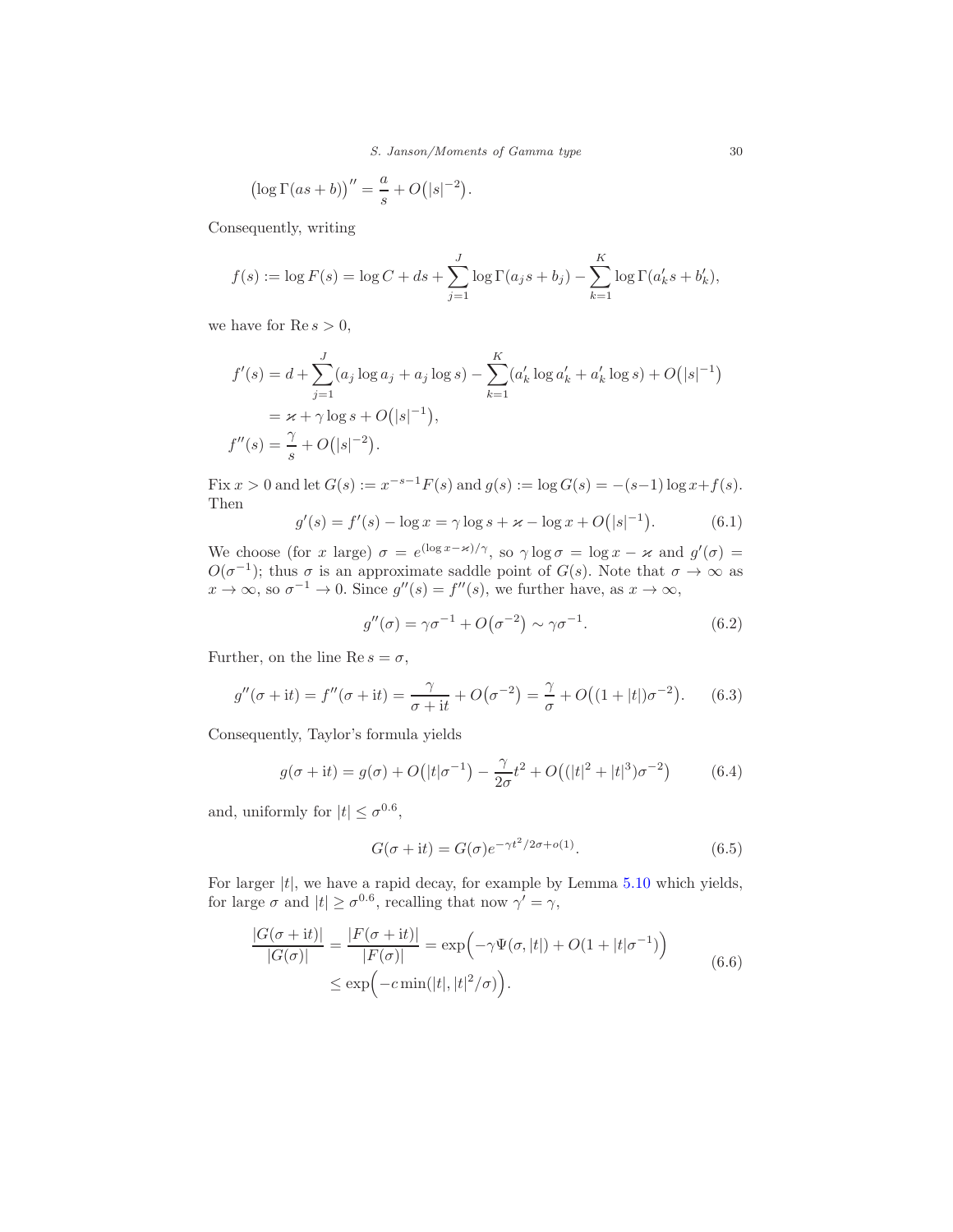for some  $c > 0$ . It follows from  $(6.5)$  and  $(6.6)$  that  $(5.6)$  yields, using Theorem 5.7 and the choice of  $\sigma = e^{(\log x - \varkappa)/\gamma} = e^{-\varkappa/\gamma} x^{1/\gamma}$ ,

$$
f_X(x) = \frac{1}{2\pi} \int_{-\infty}^{\infty} G(\sigma + it) dt \sim \frac{G(\sigma)}{2\pi} \int_{-\infty}^{\infty} e^{-\gamma t^2/2\sigma} dt = \frac{G(\sigma)\sqrt{\sigma}}{\sqrt{2\pi\gamma}}
$$
  
= 
$$
\frac{x^{-\sigma-1}F(\sigma)\sigma^{1/2}}{\sqrt{2\pi\gamma}} \sim \frac{C_1}{\sqrt{2\pi\gamma}} \sigma^{\delta+1/2} x^{-1} e^{\gamma \sigma \log \sigma + (\varkappa - \gamma)\sigma - \sigma \log x}
$$
  
= 
$$
\frac{C_1}{\sqrt{2\pi\gamma}} e^{(\delta+1/2)(\log x - \varkappa)/\gamma} x^{-1} e^{-\gamma \sigma} = C_2 x^{c_1-1} e^{-c_2 x^{1/\gamma}}.
$$

The result for  $f_Y$  follows similarly from [\(5.7\)](#page-25-4), or simpler by  $f_Y(y) = e^y f_X(e^y)$ .  $\Box$ 

<span id="page-30-3"></span>**Remark 6.2.** The derivative  $f'_X(x)$  and higher derivatives  $f^{(n)}_X(x)$  can be obtained by repeated differentiation of [\(5.6\)](#page-25-3) under the integral sign, which multiplies the integrand by a factor  $(-s-1)\cdots(-s-n)x^{-n}$ . The argument above, including the estimates  $(6.5)$  and  $(6.6)$ , applies to this integral as well and shows that, for any  $n \geq 0$ ,

$$
f_X^{(n)}(x) \sim \sigma^n x^{-n} G(\sigma) \sqrt{\sigma} / \sqrt{2\pi \gamma} \sim \sigma^n x^{-n} f_X(x) = (c_2/\gamma)^n x^{n(1/\gamma - 1)} f_X(x).
$$

In particular, every derivative of  $f_X$  tends to 0 rapidly (faster than any power of x) as  $x \to \infty$ .

<span id="page-30-0"></span>Remark 6.3. The saddle-point method yields also more precise asymptotics including higher-order terms by refining the estimates around  $s = \sigma$  in the proof above, see e.g. [Flajolet and Sedgewick](#page-50-13) [\[12](#page-50-13), Section VIII.3]; we leave the details to the reader. This yields an asymptotic expansion in powers of  $\sigma^{-1}$ , with  $\sigma$  as in the proof above, i.e., in powers of  $x^{-1/\gamma}$ . See Remark [1.10](#page-4-4) for an example of such an expansion (there obtained from a known result rather than by performing the calculations).

We continue with the case  $\rho_+ < \infty$ , when  $F(s)$  has a pole at  $\rho_+$  of order  $\nu_F(\rho_+) \geq 1$ . (Recall the notion  $\nu_F$  from [\(4.2\)](#page-19-3).) We denote the coefficients of the singular part of the Laurent expansion of F at a point  $s_0$  by  $c_{\ell}(s_0)$ :

<span id="page-30-1"></span>
$$
F(s) = \sum_{\ell=1}^{\nu_F(s_0)} c_{\ell}(s_0)(s - s_0)^{-\ell} + O(1) \quad \text{as } s \to s_0. \tag{6.7}
$$

In particular,  $c_1(s_0)$  is the residue Res<sub>s<sub>0</sub></sub> F.

We have the following standard result by Mellin inversion, see [\[11\]](#page-50-14).

<span id="page-30-2"></span>**Theorem 6.4.** Suppose that  $\rho_+ < \infty$  and  $\gamma > 0$ .

(i) As  $x \to \infty$ , for some  $n > 0$ .

$$
f_X(x) = x^{-\rho_+ - 1} \sum_{\ell=0}^{\nu_F(\rho_+)-1} \frac{(-1)^{\ell+1} c_{\ell+1}(\rho_+)}{\ell!} \log^{\ell} x + O\big(x^{-\rho_+ - 1 - \eta}\big)
$$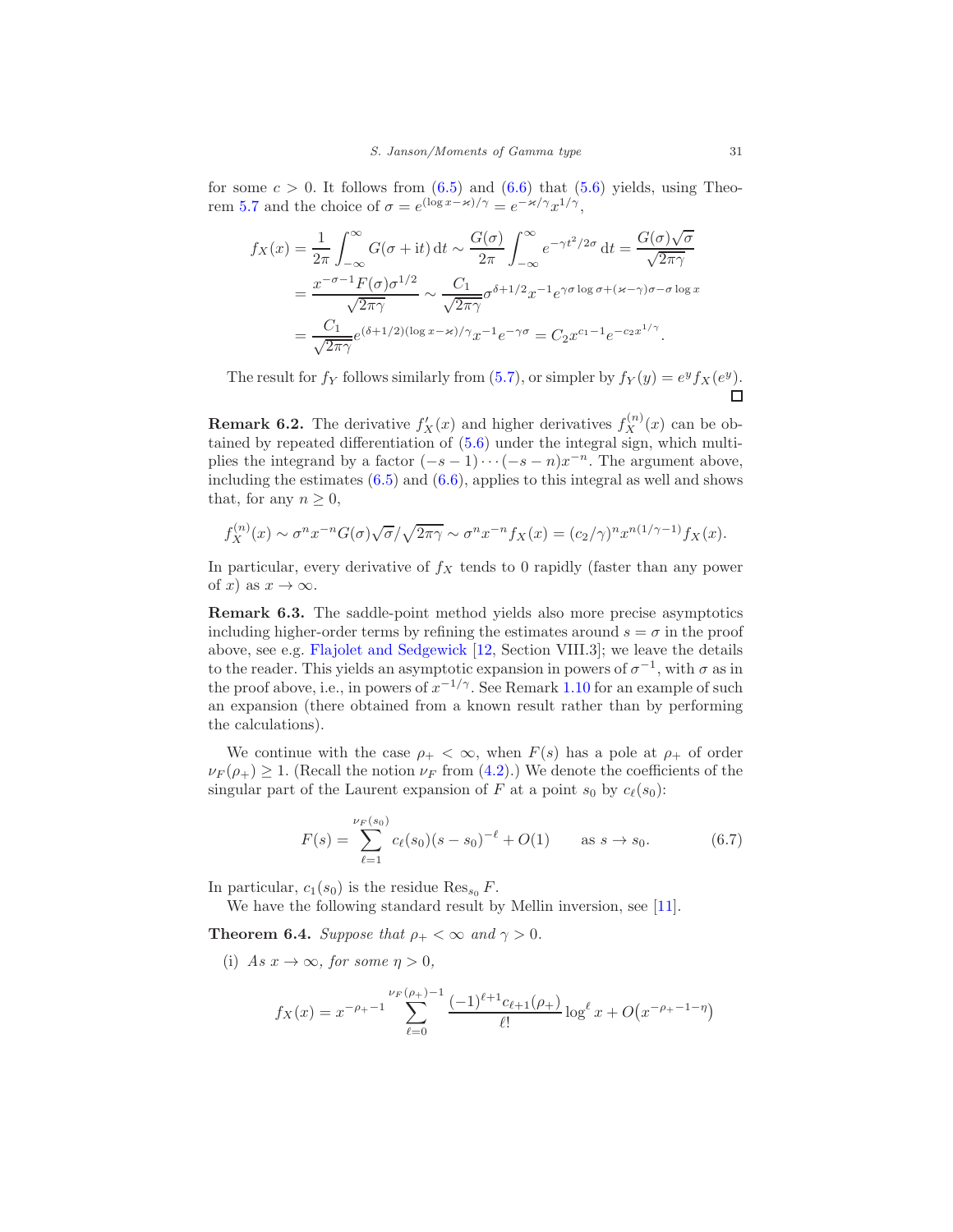In particular, with  $\nu := \nu_F(\rho_+) \geq 1$ ,

$$
f_X(x) \sim \frac{(-1)^{\nu} c_{\nu}(\rho_+)}{(\nu - 1)!} x^{-\rho_+ - 1} \log^{\nu - 1} x.
$$

If  $\rho_+$  is a simple pole of F, i.e.  $\nu = 1$ , this can be written

 $f_X(x) \sim -\operatorname{Res}_{\rho_+}(F) x^{-\rho_+ - 1}.$ 

(ii) More precisely, there is an asymptotic expansion, for any fixed  $\sigma > 0$ ,

$$
f_X(x) = \sum_{0 < \rho \le \sigma} \sum_{\ell=0}^{\nu_F(\rho)-1} \frac{(-1)^{\ell+1} c_{\ell+1}(\rho)}{\ell!} x^{-\rho-1} \log^{\ell} x + O(x^{-\sigma-1}),
$$

summing over all poles  $\rho$  of F in  $(0, \sigma]$ . (The inner sum vanishes unless  $\rho$  is a pole, so formally we may sum over all  $\rho$ .)

Corresponding asymptotics for  $f_Y(y) = e^y f_X(e^y)$  are obtained by replacing each  $x^{-r-1}$  by  $e^{-ry}$  and  $\log^{\ell} x$  by  $y^{\ell}$ .

Proof. As said above, this is a standard result, and we refer to [\[11\]](#page-50-14) for details, but for completeness and later use we give the simple proof.

It suffices to prove (ii), since (i) follows by taking  $\sigma = \rho_+ + \eta$ . We may assume that  $\sigma$  is not a pole of F (otherwise we increase  $\sigma$  a little). We start with [\(5.6\)](#page-25-3), where we integrate over a line with  $\text{Re } s \in (\rho_-, \rho_+)$ . We may, using Theorem [5.1,](#page-23-4) shift the line to Re  $s = \sigma > \rho_+$  too, but then we have to subtract the residues of the traversed poles. Thus

<span id="page-31-1"></span>
$$
f_X(x) = \frac{1}{2\pi i} \int_{\sigma - i\infty}^{\sigma + i\infty} x^{-s-1} F(s) \, ds - \sum_{0 < \rho \le \sigma} \text{Res}_{s = \rho} (x^{-s-1} F(s)),\tag{6.8}
$$

and the result follows by computing the residues, using  $(6.7)$  and  $x^{-s-1}$  =  $x^{-\rho-1} \sum_{\ell=0}^{\infty} (-\log x)^{\ell} (s-\rho)^{\ell}/\ell!$ , and noting that, by Theorem [5.1](#page-23-4) again,

$$
\left| \int_{\sigma - i\infty}^{\sigma + i\infty} x^{-s-1} F(s) \, ds \right| \leq x^{-\sigma - 1} \int_{\sigma - i\infty}^{\sigma + i\infty} |F(s)| \, ds = O\big(x^{-\sigma - 1}\big).
$$

In Theorem [6.4\(](#page-30-2)ii) we have an asymptotic expansion, valid for fixed  $\sigma$  as  $x \to \infty$ . It is natural to ask whether this asymptotic expansion actually yields a series representation for  $f_X(x)$ , i.e., whether we can let  $\sigma \to \infty$  for fixed x (with the error term tending to 0) so that  $f_X(x)$  is represented as a convergent series. This is possible sometimes, but not always. In fact, the following theorem shows that this is possible exactly when  $\gamma' < 0$ , at least provided that there is an infinite number of poles  $\rho > 0$  and that these are simple.

<span id="page-31-2"></span>**Theorem 6.5.** Suppose that  $\gamma > 0$ .

(i) If  $\gamma' < 0$ , then, for all  $x > 0$ ,

<span id="page-31-0"></span>
$$
f_X(x) = \sum_{\rho>0} \sum_{\ell=0}^{\nu_F(\rho)-1} \frac{(-1)^{\ell+1} c_{\ell+1}(\rho)}{\ell!} x^{-\rho-1} \log^{\ell} x,\tag{6.9}
$$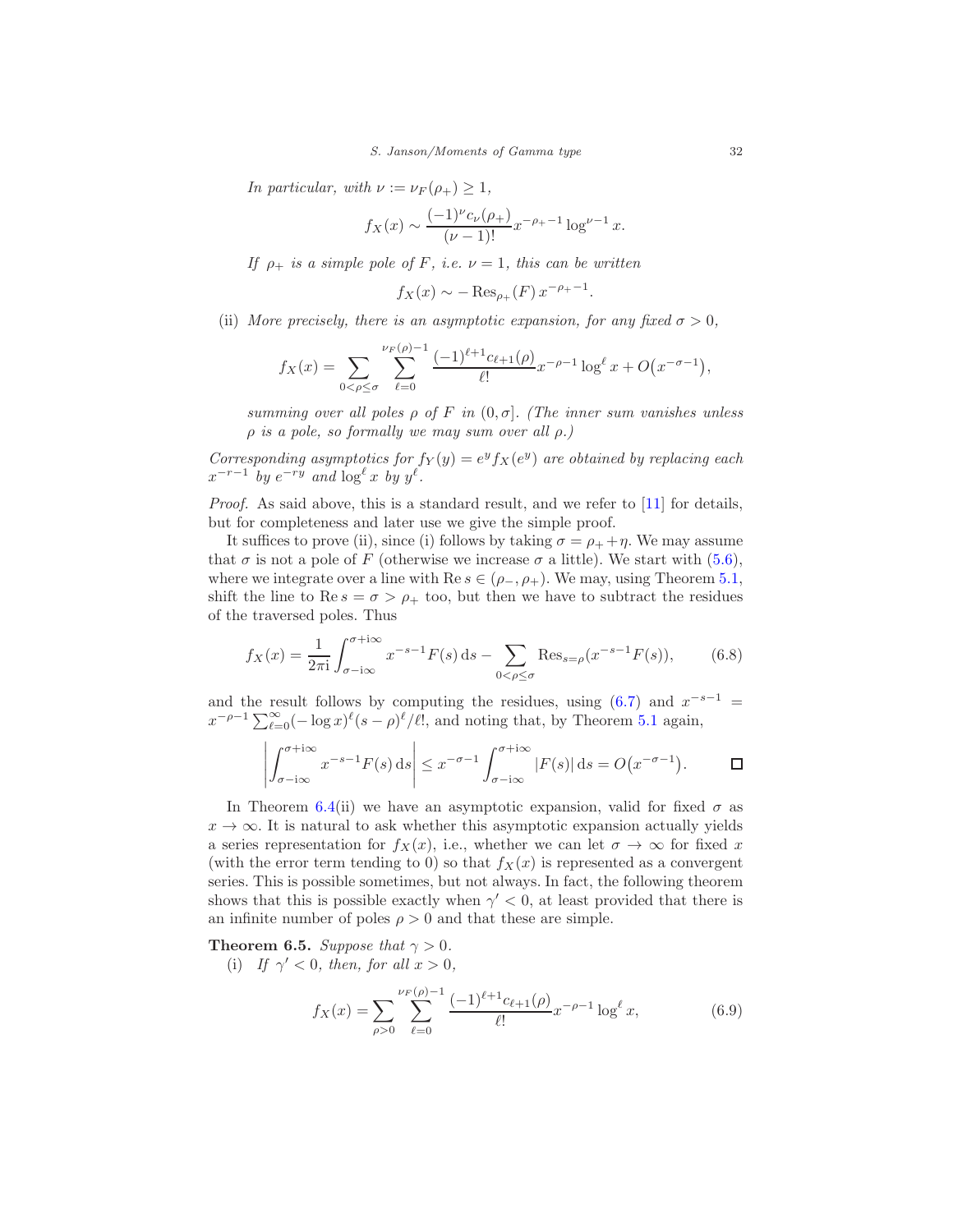summing over all poles  $\rho > 0$  of F. In particular, if F has only simple poles,

<span id="page-32-0"></span>
$$
f_X(x) = \sum_{\rho > 0} -\text{Res}_{\rho}(F)x^{-\rho - 1}.
$$
 (6.10)

(ii) If  $\gamma' > 0$  and there is an infinite number of poles  $\rho > 0$  of F, all simple, then the sum  $(6.10)$  diverges for all  $x > 0$ .

(iii) If  $\gamma' = 0$ , then [\(6.9\)](#page-31-0) holds for  $x > e^{\varkappa}$ ; hence [\(6.10\)](#page-32-0) holds for  $x > e^{\varkappa}$ provided all poles are simple. However, at least provided that there is an infinite number of poles  $\rho > 0$  of F and all such poles are simple, the sum [\(6.10\)](#page-32-0) diverges for  $0 < x < e^{\varkappa}$ .

Corresponding results for  $f_Y(y)$  are obtained by replacing  $x^{-\rho-1}$  by  $e^{-\rho y}$  and  $\log^{\ell} x$  by  $y^{\ell}$ . The cut-offs in [\(iii\)](#page-35-1) become  $y > \varkappa$  and  $y < \varkappa$ .

*Proof.* [\(i\)](#page-35-2) and [\(iii\)](#page-35-1) (convergence): We use again  $(6.8)$ , and have to show that the integral tends to 0 as  $\sigma \to \infty$  for every fixed  $x > 0$ . We use Lemma [5.10,](#page-27-3) and note that  $0 \leq \Psi(\sigma, t) \leq \frac{\pi}{2}t$  for  $t \geq 0$ , and thus, because  $\gamma' \leq 0$ , for  $\sigma > 0$ with  $\sigma \in E$ ,

$$
\frac{|F(\sigma + it)|}{|F(\sigma)|} \le \exp\left(-\frac{\pi}{2}(\gamma - \gamma')|t| - \gamma'\frac{\pi}{2}|t| + O(1 + |t|\sigma^{-1})\right)
$$

$$
= \exp\left(-\frac{\pi}{2}\gamma|t| + O(1 + |t|\sigma^{-1})\right).
$$

If  $\sigma \in E$  is large enough we thus have  $|F(\sigma + it)| = O(e^{-\gamma |t|} |F(\sigma)|)$  for all real t, and hence, because  $\gamma > 0$ ,

$$
\int_{\sigma - i\infty}^{\sigma + i\infty} \left| x^{-s-1} F(s) \right| \left| ds \right| = O\big( x^{-\sigma - 1} |F(\sigma)| \big) \int_{-\infty}^{\infty} e^{-\gamma |t|} \, \mathrm{d}t = O\big( x^{-\sigma - 1} |F(\sigma)| \big).
$$

If  $\gamma' < 0$ , then this is by Theorem [5.9](#page-26-2)  $o(1)$  as  $\sigma \to \infty$  for any fixed  $x > 0$ , which shows [\(i\).](#page-35-2)

If  $\gamma' = 0$ , then Theorem [5.9](#page-26-2) yields, for a fixed  $x > 0$ ,  $x^{-\sigma} F(\sigma) = O(\sigma^{\delta} e^{(\varkappa - \log x)\sigma})$ , which is  $o(1)$  for  $x > e^x$ , showing the positive part of (iii).

[\(ii\)](#page-35-3) and [\(iii\)](#page-35-1) (divergence): Let  $\rho > 0$  be a pole of F that is not too close to a zero or another pole, meaning that the distance to every zero or other pole is at least some small constant  $\xi > 0$ . (This is true for all poles if all  $a_j, a'_k$  are commensurable and  $\xi$  is small enough; in general it is true for a large fraction of the poles, and certainly an infinite number of them.) A simple modification of the proof of of Theorem [5.9](#page-26-2) then yields the same estimate as there for the residue at  $\rho$ :

$$
|\operatorname{Res}_{\rho}(F)| = \rho^{\delta} e^{\gamma' \rho \log \rho + (\varkappa - \gamma') \rho + O(1)}.
$$

and thus, for every fixed  $x$ ,

$$
|x^{-\rho-1}\operatorname{Res}_{\rho}(F)| = \rho^{\delta}e^{\gamma'\rho\log\rho + (\varkappa - \gamma' - \log x)\rho + O(1)}.
$$

Letting  $\rho \to \infty$ , we see that the terms of [\(6.10\)](#page-32-0) are unbounded if  $\gamma' > 0$  or  $\gamma' = 0$  and  $\varkappa > \log x$ ; hence the sum diverges. □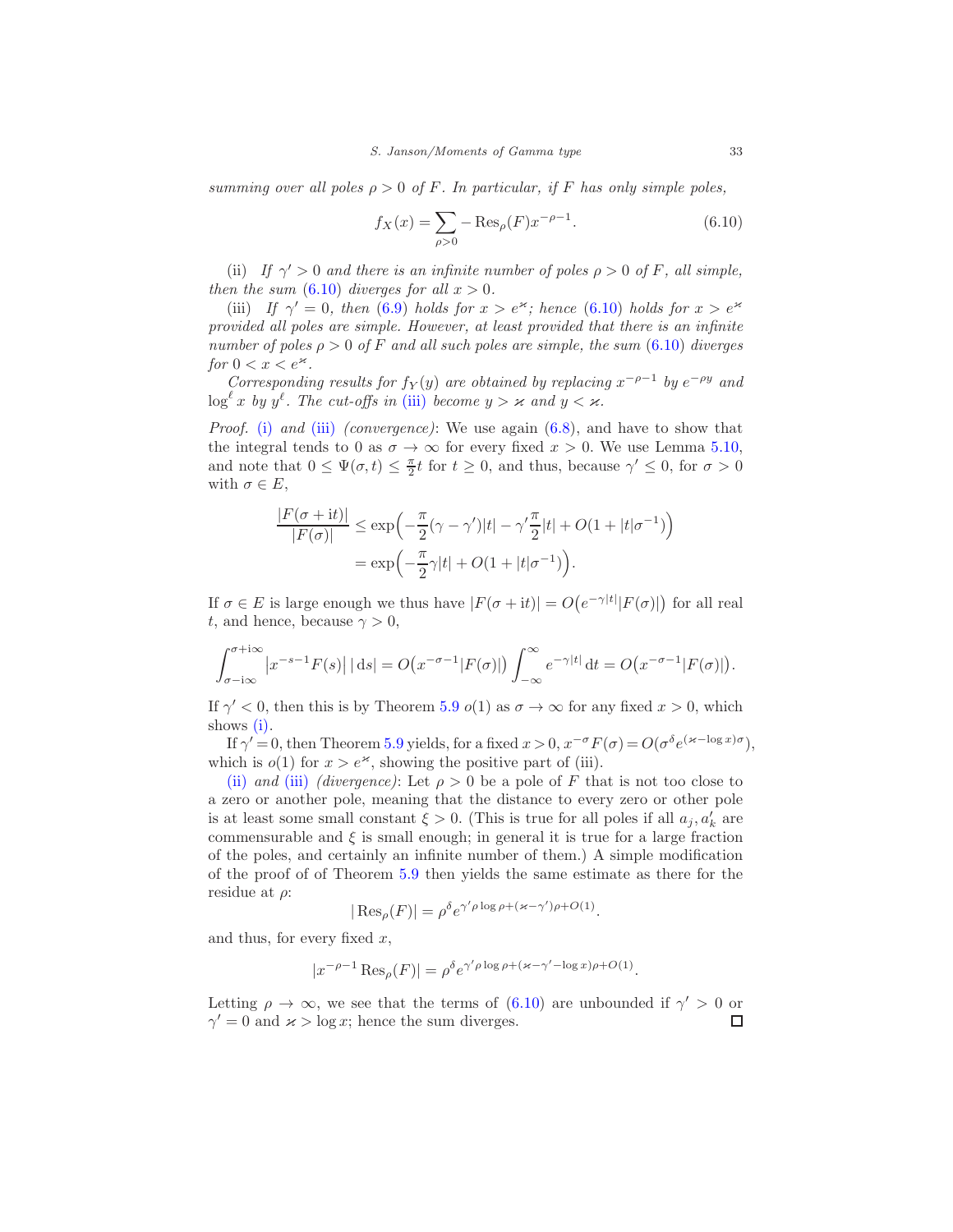<span id="page-33-2"></span>Remark 6.6. To show divergence in [\(ii\)](#page-35-3) and [\(iii\),](#page-35-1) we assumed for simplicity that  $F$  has only simple poles on the positive axis; we conjecture that, more generally, [\(6.9\)](#page-31-0) diverges also without this restriction.

To show divergence we also assumed that  $F$  has an infinite number of positive poles; this is, on the contrary, obviously necessary for divergence, since otherwise the sums  $(6.9)$  and  $(6.10)$  are finite. However, if F has only a finite number of positive poles, then the sum in  $(6.9)$  or  $(6.10)$  is not integrable, since it is  $\sim cx^{-\rho-1}\log^{\ell} x$  as  $x \to 0$ , where  $\rho > 0$  is the largest pole of F and  $c \neq 0$ ,  $\ell = \nu_F(\rho) - 1$ ; hence the sum cannot equal  $f_X(x)$  for all  $x > 0$ . Example [10.2](#page-46-2) yields an example where the sum does not equal  $f_X(x)$  for any  $x > 0$  (although the difference tends to 0 rapidly as  $x \to \infty$  by Theorem [6.4\)](#page-30-2).

In this connection, note that if  $\gamma > \gamma'$ , then there is an infinite number of poles in  $(0, \infty)$  by Proposition [4.6.](#page-23-5)

We now consider  $x \to 0$  and  $y \to -\infty$ . We obtain the following by the same methods as above (now moving the line of integration towards  $-\infty$ ), or more simply by applying the results above to  $X^{-1}$  and  $-Y$ ; this replaces  $F(s)$  by  $F(-s)$  and the Laurent coefficients  $c_{\ell}(s_0)$  by  $(-1)^{\ell}c_{\ell}(-s_0)$ .

<span id="page-33-0"></span>**Theorem 6.7.** Suppose that  $\rho = -\infty$  and  $\gamma > 0$ . Then

$$
f_X(x) \sim C_3 x^{-c_1 - 1} e^{-c_3 x^{-1/\gamma}}, \qquad x \to 0,
$$
  

$$
f_Y(y) \sim \frac{C_1}{\sqrt{2\pi\gamma}} e^{-c_1(y - \varkappa) - \gamma e^{-(y - \varkappa)/\gamma}}, \qquad y \to -\infty,
$$

where

$$
c_1 := (\delta + 1/2)/\gamma,
$$
  
\n
$$
c_3 := \gamma e^{\varkappa/\gamma},
$$
  
\n
$$
C_3 := \frac{C_1}{\sqrt{2\pi\gamma}} e^{c_1 \varkappa}.
$$

<span id="page-33-1"></span>**Theorem 6.8.** Suppose that  $\rho_{-} > -\infty$  and  $\gamma > 0$ .

(i) As  $x \searrow 0$ , for some  $\eta > 0$ ,

$$
f_X(x) = x^{|\rho_-|-1} \sum_{\ell=0}^{\nu_F(\rho_-)-1} \frac{c_{\ell+1}(\rho_-)}{\ell!} \log^{\ell}(1/x) + O(x^{|\rho_-|-1+\eta})
$$

In particular, with  $\nu := \nu_F(\rho_-) > 1$ ,

$$
f_X(x) \sim \frac{c_{\nu}(\rho_-)}{(\nu - 1)!} x^{|\rho_-| - 1} \log^{\nu - 1}(1/x).
$$

If  $\rho_$  is a simple pole of F, i.e.  $\nu = 1$ , this can be written

$$
f_X(x) \sim \operatorname{Res}_{\rho_{-}}(F) x^{|\rho_{-}|-1}
$$

.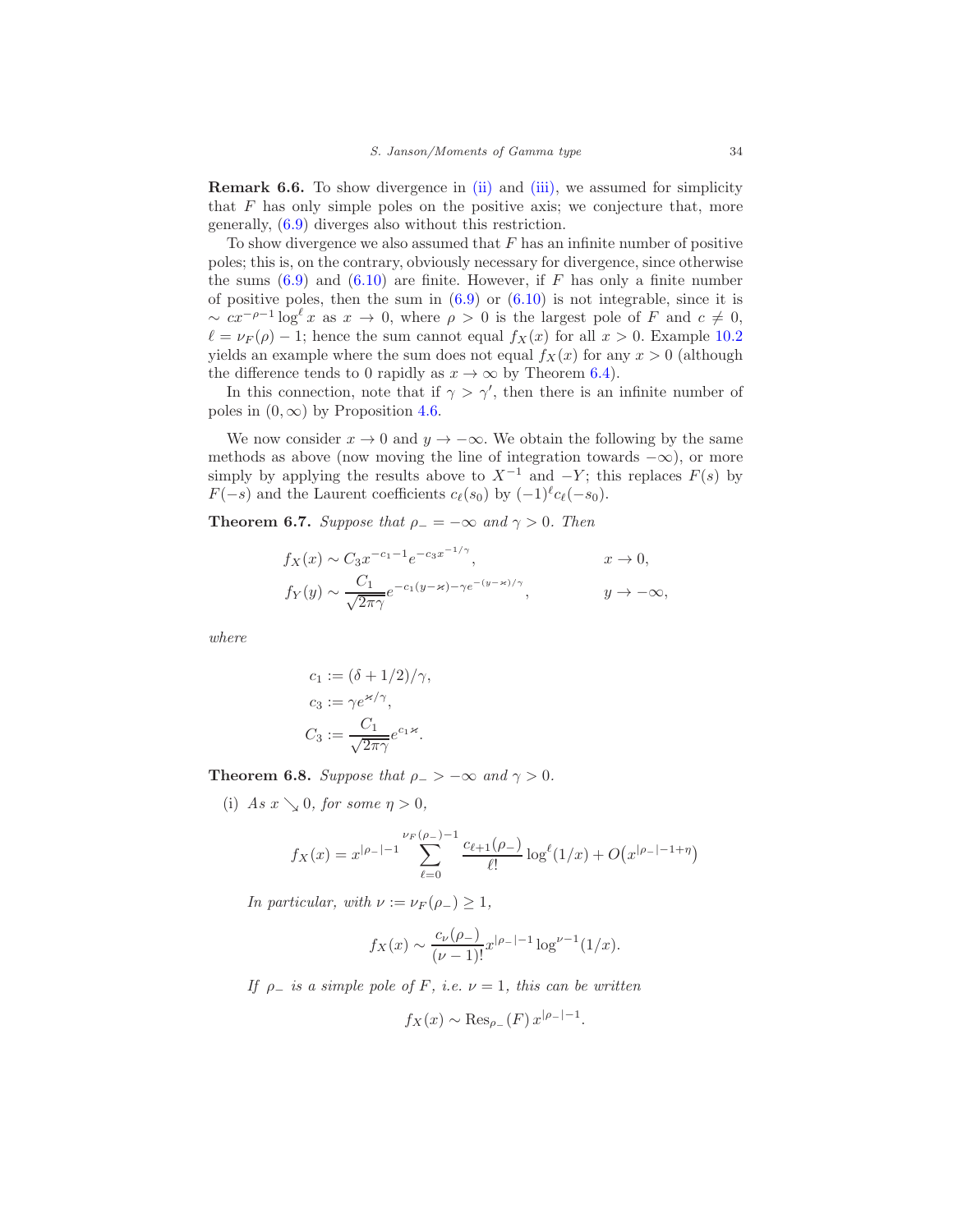(ii) More precisely, there is an asymptotic expansion, for any fixed  $\sigma > 0$ ,

$$
f_X(x) = \sum_{0 > \rho \ge -\sigma} \sum_{\ell=0}^{\nu_F(\rho)-1} \frac{c_{\ell+1}(\rho)}{\ell!} x^{|\rho|-1} \log^{\ell}(1/x) + O(x^{\sigma-1}),
$$

summing over all poles  $\rho$  of F in  $[-\sigma, 0)$ .

Corresponding asymptotics for  $f_Y(y) = e^y f_X(e^y)$  are obtained by replacing each  $x^{r-1}$  by  $e^{ry}$  and  $\log^{\ell}(1/x)$  by  $(-y)^{\ell}$ .

<span id="page-34-2"></span>Theorem 6.9. Suppose that  $\gamma > 0$ .

(i) If  $\gamma' > 0$ , then, for all  $x > 0$ ,

<span id="page-34-0"></span>
$$
f_X(x) = \sum_{\rho < 0} \sum_{\ell=0}^{\nu_F(\rho)-1} \frac{c_{\ell+1}(\rho)}{\ell!} x^{|\rho|-1} \log^{\ell}(1/x),\tag{6.11}
$$

summing over all poles  $\rho < 0$  of F. In particular, if F has only simple poles,

<span id="page-34-1"></span>
$$
f_X(x) = \sum_{\rho < 0} \text{Res}_{\rho}(F) x^{|\rho| - 1}.\tag{6.12}
$$

(ii) If  $\gamma' < 0$  and there is an infinite number of poles  $\rho < 0$  of F, all simple, then the sum  $(6.10)$  diverges for all  $x > 0$ .

(iii) If  $\gamma' = 0$ , then [\(6.11\)](#page-34-0) holds for  $0 < x < e^{\varkappa}$ ; hence [\(6.12\)](#page-34-1) holds for  $0 < x < e^{\varkappa}$  provided all poles are simple. However, at least provided that there is an infinite number of poles  $\rho < 0$  of F and all such poles are simple, the sum [\(6.12\)](#page-34-1) diverges for  $x > e^{\varkappa}$ .

Corresponding results for  $f_Y(y)$  are obtained by replacing  $x^{|\rho|-1}$  by  $e^{|\rho|y}$  and  $\log^{\ell}(1/x)$  by  $(-y)^{\ell}$ . The cut-offs in [\(iii\)](#page-35-1) become  $y < \varkappa$  and  $y > \varkappa$ .

Theorems [6.5](#page-31-2) and [6.9](#page-34-2) say that (at least if  $\gamma > 0$ ),  $f_X(x)$  has a series expansion in positive (but not necessarily integer) powers of x if  $\gamma' > 0$ , and a series expansion in negative (but not necessarily integer) powers of x if  $\gamma' < 0$ , in both cases allowing for terms with logarithmic factors too; if  $\gamma' = 0$  one expansion holds for  $0 < x < e^{\varkappa}$  and the other for  $x > e^{\varkappa}$ .

**Remark 6.10.** Suppose that all  $a_j, a'_k$  are commensurable; then  $F(s)$  may as in Section [4](#page-18-0) (see the proof of Lemma [4.2\)](#page-20-4) be rewritten with all  $a_j, a'_k = \pm r$ , for some real  $r > 0$ . The poles of F in  $(-\infty, 0)$  then form one or several arithmetic series  $\{s_i - n/r\}$  with gap  $1/r$ , possibly apart from a finite number of other poles. If further all poles are simple, then the residue at such a pole  $s_l - n/r$  is of the form  $(C/r)(-D)^n(n!)^{-1} \prod_{j\neq l} \Gamma(n+c_j) / \prod_k(\Gamma(n+c'_k))$ , and the contribution to [\(6.12\)](#page-34-1) from this series of poles is a (generalized) hypergeometric series with argument  $-Dx^{1/r}$ , times a constant and a power of x. Consequently, if further  $\gamma, \gamma' > 0$ , then the density function may be expressed using one or several hypergeometric functions. Typical examples are given in Theorems [1.8](#page-3-0) and [1.13.](#page-5-1)

As a corollary, we get results on continuity and differentiability at 0.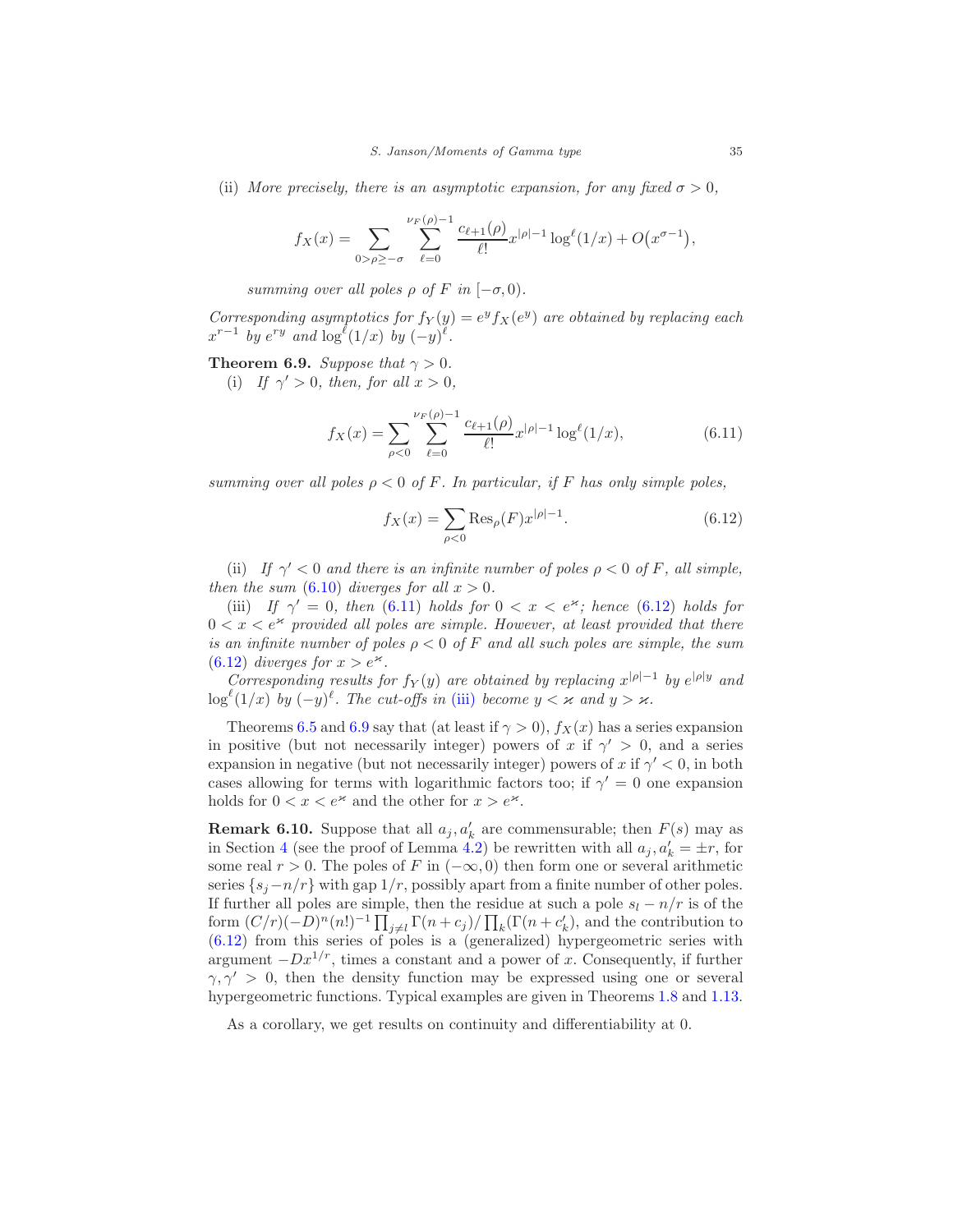# <span id="page-35-2"></span><span id="page-35-0"></span>**Theorem 6.11.** Suppose that  $\gamma > 0$ .

<span id="page-35-3"></span>(i) The density  $f_X$  is continuous at 0, and thus everywhere on  $\mathbb{R}$ , if and only if  $\rho_- < -1$ .

<span id="page-35-1"></span>(ii) The density  $f_X$  has a finite jump at 0 if and only if  $\rho_- = -1$  and this is a simple pole of F. In this case  $f_X(0+) = \text{Res}_{\rho_-}(F)$ .

(iii) The density  $f_X$  is infinitely differentiable on  $\mathbb R$  if and only if  $\rho_- = -\infty$ .

*Proof.* Note that  $f_X$  is infinitely differentiable on  $(0, \infty)$  by Theorem [5.4,](#page-25-2) as well as, trivially, on  $(-\infty, 0)$  where it vanishes.

Parts (i) and (ii) follow immediately from Theorems  $6.7$  and  $6.8$ .

If  $f_X$  is infinitely differentiable at 0, then every derivative  $f_X^{(n)}(0) = 0$  because  $f_X$  vanishes on  $(-\infty, 0)$ . Hence a Taylor expansion shows that  $f_X(x) = O(x^N)$  as  $x \to 0$  for every integer N. If  $\rho$ <sub>-</sub> were finite, this would contradict Theorem [6.8;](#page-33-1) hence  $\rho_- = -\infty$ .

Conversely, if  $\rho = -\infty$ , then Theorem [6.7](#page-33-0) shows that  $f_X(x)$  tends to 0 rapidly as  $x \searrow 0$ . Moreover, by Remark [6.2](#page-30-3) and the usual change of variables  $x \mapsto 1/x$ , the same holds for each derivative  $f_X^{(n)}(x)$ . It follows, by induction, that each derivative  $f_X^{(n)}(x)$  exists also at  $x = 0$  with  $f_X^{(n)}(0) = 0$ . Hence  $f_X$  is infinitely differentiable.

**Remark 6.12.** More generally,  $f_X$  has n continuous derivatives (at 0) if and only if  $\rho_- < -n-1$ ; we omit the details.

**Remark 6.13.** We have in this section assumed  $\gamma > 0$  in order to have good estimates of  $F(s)$  as  $|\text{Im } s| \to \infty$  in the proofs. It seems likely that the results can be extended to the case  $\gamma = 0$  too, under suitable conditions, but we have not pursued this beyond noting that the results above hold also for the examples in Section [3](#page-10-0) with  $\gamma = 0$ , with one interesting exception for Example [3.16.](#page-16-1)

For example, the uniform distribution in Example [3.3](#page-10-4) has  $\rho_+ = \infty$ ,  $\rho_- = -1$ ,  $\gamma = \gamma' = 0$ ,  $\varkappa = 0$  and a single, simple pole at  $-1$ ; the series in [\(6.10\)](#page-32-0) is thus 0 and the series in [\(6.12\)](#page-34-1) is 1, so [\(6.10\)](#page-32-0) holds for  $x > e^x = 1$  and (6.12) holds for  $x < e^{\varkappa} = 1$ . The asymptotic result in Theorem [6.1](#page-28-1) is not directly applicable, since the exponent  $1/\gamma = \infty$ , but it can be interpreted as  $f_X(x) = 0$  for large x, which is correct.

The same holds, mutatis mutandis, for the Pareto distribution in Exam-ple [3.13,](#page-15-5) where now there is a single pole at  $\alpha > 0$  and the density vanishes on  $(0, 1)$ .

Similarly, for the Beta distribution  $B(\alpha, \beta)$  in Example [3.4,](#page-11-4) the series in [\(6.12\)](#page-34-1) is

$$
\sum_{n=0}^{\infty} \frac{(-1)^n}{n!} \frac{\Gamma(\alpha+\beta)}{\Gamma(\alpha)\Gamma(\beta-n)} x^{n+\alpha-1} = \frac{\Gamma(\alpha+\beta)}{\Gamma(\alpha)\Gamma(\beta)} x^{\alpha-1} \sum_{n=0}^{\infty} {\beta-1 \choose n} (-x)^n,
$$

which for  $x < 1 = e^{\varkappa}$  converges to the density  $f(x) = (\Gamma(\alpha + \beta)/\Gamma(\alpha)\Gamma(\beta))$ .  $x^{\alpha-1}(1-x)^{\beta-1}$ ; for  $x > 1$  this series diverges unless  $\beta$  is an integer (when the series is finite but does not yield  $f(x) = 0$  for  $x > 1$ , while [\(6.10\)](#page-32-0) holds trivially.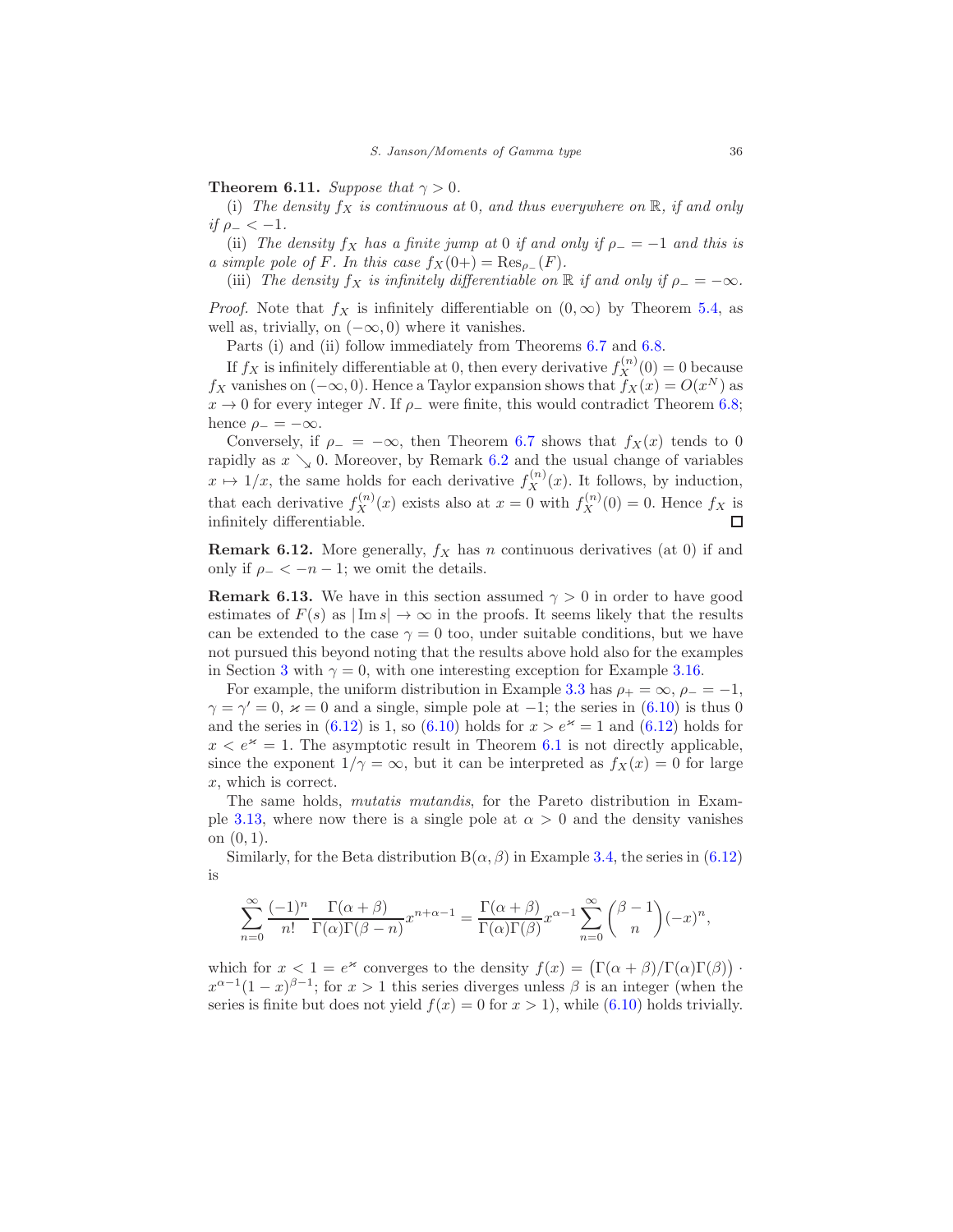The  $\Gamma(n)$  distribution in Example [3.18](#page-17-1) is an example with a multiple pole. There is a single pole at 1, with  $c_n(1) = (-1)^n$  and  $c_\ell(1) = 0, \ell \neq n$ . Hence the sum in [\(6.9\)](#page-31-0) is, rewritten for  $f_Y$  as stated in Theorem [6.5,](#page-31-2)  $(1/(n-1)!)y^{n-1}e^{-y}$ , which is the correct density for  $y > \varkappa = 0$ .

The Fejer distribution in Example [3.16](#page-16-1) has  $\gamma = 0$  and  $\rho_+ = 1$ ; further, 1 is a simple pole of  $F(s) = \mathbb{E}|X|^s$ , with residue  $-2/\pi$ . Hence, Theorem [6.4,](#page-30-2) if it applied, would give  $f_{|X|}(x) \sim \frac{2}{\pi} x^{-2}$  as  $x \to \infty$ , which is false since  $f_{|X|}(x) =$  $\frac{2}{\pi}x^{-2}(1-\cos x)$ , see [\(3.31\)](#page-16-0); it gives the correct average behaviour but misses the oscillations. The reason for this interesting failure of Theorem [6.4](#page-30-2) and its proof is the slow decay of  $F(\sigma + it)$  as  $t \to \infty$ , especially when  $\sigma$  is close to  $\rho_+ = 1$ or larger, see Theorem [5.1.](#page-23-4) On the other side, note that as  $x \searrow 0$ , Theorem [6.8](#page-33-1) correctly yields  $f_{|X|}(x) \sim \frac{1}{\pi}$ . In fact, the proof of Theorem [6.4](#page-30-2) and Theorem [6.8](#page-33-1) works for  $x \to 0$  but not for  $x \to \infty$  due to the fact that Theorem [5.1](#page-23-4) yields better estimates for  $\sigma < 0$  than for  $\sigma > 0$  because  $\gamma' > 0$ . It would be interesting to find a Mellin transform argument yielding the correct oscillatory asymptotics as  $x \to \infty$ .

We give some examples of applying the theorems above to the distributions in Section [3.](#page-10-0) This is mainly as an illustration of the theorems; we cannot expect to obtain any new results for these classical distributions. Other applications of the theorems are given in Theorems [1.8,](#page-3-0) [1.9,](#page-3-2) [1.13,](#page-5-1) [1.14,](#page-5-2) [9.1,](#page-44-0) [9.3,](#page-44-1) [9.6,](#page-45-0) [9.7.](#page-46-3)

Example 6.14. For the exponential distribution in Example [3.2,](#page-10-6) Theorem [6.1](#page-28-1) yields  $f(x) \sim e^{-x}$  as  $x \to \infty$  (this is actually an identity for all  $x > 0$ ) and  $\sum_{n=0}^{\infty}(-1)^{n}x^{n}/n!$ ,  $x > 0$ , again a trival result. Theorem [6.9](#page-34-2) yields, since the poles are at  $-n-1$ , with  $n = 0, 1, \ldots, f(x) =$ 

**Example 6.15.** Similarly, for the Gumbel distribution in Example [3.19,](#page-18-1)  $f(y) =$  $e^{-y-e^{-y}}$  and the asymptotic formula in Theorem [6.7](#page-33-0) is actually an equality for all real y.

**Example 6.16.** Consider the stable distribution in Example [3.10](#page-13-5) with  $0 < \alpha <$ 1. Since  $\gamma > 0 > \gamma'$ , we can apply Theorem [6.5](#page-31-2)[\(i\).](#page-35-2) By [\(3.16\)](#page-13-0),  $F(s) := \mathbb{E} S_{\alpha}^s$  has simple poles at  $s = n\alpha$ ,  $n = 1, 2, \dots$ , and, using  $(A.6)$ ,

<span id="page-36-0"></span>
$$
\operatorname{Res}_{n\alpha}(F) = \frac{-\alpha \operatorname{Res}_{1-n}(\Gamma)}{\Gamma(1 - n\alpha)} = \frac{(-1)^n \alpha}{(n-1)!\,\Gamma(1 - n\alpha)}
$$

$$
= (-1)^n \frac{\alpha \Gamma(n\alpha) \sin(\pi n\alpha)}{(n-1)!\,\pi} = (-1)^n \frac{\Gamma(n\alpha + 1) \sin(\pi n\alpha)}{\pi n!}.
$$
(6.13)

(This includes the case when  $n\alpha$  is an integer, in which case  $n\alpha$  is not a pole because of cancellation; [\(6.13\)](#page-36-0) then correctly yields  $\text{Res}_{n\alpha}(F) = 0$ .) We thus obtain by [\(6.10\)](#page-32-0)

<span id="page-36-1"></span>
$$
f_{S_{\alpha}}(x) = \sum_{n=1}^{\infty} (-1)^{n+1} \frac{\Gamma(n\alpha+1)\sin(\pi n\alpha)}{\pi n!} x^{-n\alpha-1}.
$$
 (6.14)

This is the well-known formula for the stable density, see [Feller](#page-49-3) [\[9,](#page-49-3) XVII.(6.8)] (with  $\gamma = -\alpha$  for the positive case studied here).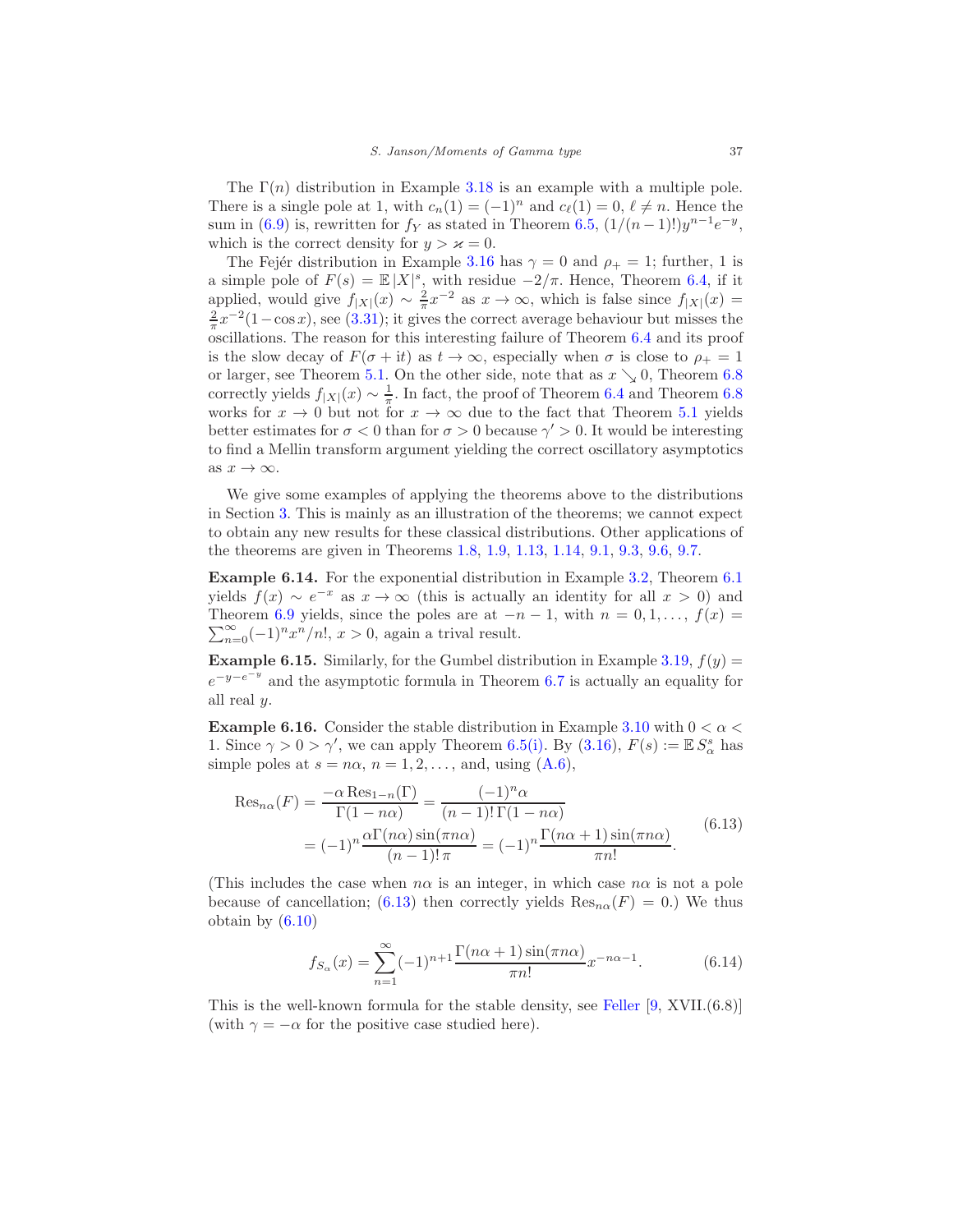In particular, as  $x \to \infty$ , [\(6.14\)](#page-36-1) or Theorem [6.4](#page-30-2) (with  $\rho_+ = \alpha$ ) yields

$$
f_{S_{\alpha}}(x) \sim -\operatorname{Res}_{\alpha}(F)x^{-\alpha-1} = \frac{\alpha}{\Gamma(1-\alpha)}x^{-\alpha-1}, \qquad x \to \infty.
$$

As  $x \to 0$ , Theorem [6.7](#page-33-0) yields rapid convergence to 0:

<span id="page-37-1"></span>
$$
f_{S_{\alpha}}(x) \sim C_3 x^{-(2-\alpha)/(2-2\alpha)} e^{-c_3 x^{-\alpha/(1-\alpha)}}, \qquad x \searrow 0,
$$
 (6.15)

with  $c_3 = (1 - \alpha)\alpha^{\alpha/(1 - \alpha)}$  and  $C_3 = (2\pi(1 - \alpha))^{-1/2}\alpha^{1/(2 - 2\alpha)}$ . Example 6.17. Consider the Mittag-Leffler distribution in Example [3.11](#page-13-4) with

<span id="page-37-2"></span> $0 < \alpha < 1$ . Since  $\gamma, \gamma' > 0$ , we can apply Theorem [6.9](#page-34-2)[\(i\).](#page-35-2) By [\(3.17\)](#page-13-3),  $F(s) :=$  $\mathbb{E} M_{\alpha}^{s}$  has simple poles at  $s = -n, n = 1, 2, \ldots$ , and, using [\(A.6\)](#page-48-8), cf. [\(6.13\)](#page-36-0),

Res<sub>-n</sub>(F) = 
$$
\frac{\text{Res}_{1-n}(\Gamma)}{\Gamma(1-n\alpha)} = \frac{(-1)^{n-1}}{(n-1)!\,\Gamma(1-n\alpha)} = (-1)^{n-1} \frac{\Gamma(n\alpha)\sin(\pi n\alpha)}{(n-1)!\,\pi}.
$$

(Again, this includes the case when  $n\alpha$  is an integer, in which case  $-n$  is not a pole but the formula correctly yields 0.) We thus obtain by [\(6.12\)](#page-34-1)

$$
f_{M_{\alpha}}(x) = \sum_{n=1}^{\infty} (-1)^{n-1} \frac{\Gamma(n\alpha) \sin(\pi n\alpha)}{(n-1)! \pi} x^{n-1}
$$
  
= 
$$
\sum_{m=0}^{\infty} (-1)^m \frac{\Gamma(m\alpha + \alpha) \sin(\pi \alpha (m+1))}{m! \pi} x^m.
$$
 (6.16)

(This is also easily obtained from the stable density [\(6.14\)](#page-36-1) since  $M_{\alpha} = S_{\alpha}^{-\alpha}$  and thus  $f_{M_{\alpha}}(x) = \alpha^{-1} x^{-1/\alpha-1} f_{S_{\alpha}}(x^{-1/\alpha})$ .) In particular, in accordance with Theorem [6.11,](#page-35-0)

$$
f_{M_{\alpha}}(0+) = \frac{\Gamma(\alpha)\sin(\pi\alpha)}{\pi} = \frac{1}{\Gamma(1-\alpha)}.
$$

As  $x \to \infty$ , Theorem [6.1](#page-28-1) yields

$$
f_{M_{\alpha}}(x) \sim C_2 x^{(2\alpha-1)/(2-2\alpha)} e^{-c_2 x^{1/(1-\alpha)}}, \qquad x \to \infty,
$$

with  $c_2 = (1 - \alpha)\alpha^{\alpha/(1 - \alpha)}$  and  $C_2 = (2\pi(1 - \alpha))^{-1/2}\alpha^{(2\alpha - 1)/(2 - 2\alpha)}$ . (This also follows from  $(6.15)$ .

<span id="page-37-0"></span>**Example 6.18.** The Lévy area in Example [3.20](#page-18-3) has the moment generating function [\(3.37\)](#page-18-4) with simple poles at  $(n + \frac{1}{2})\pi$ ,  $n \in \mathbb{Z}$ . Theorem [6.5](#page-31-2) yields, for  $y > \varkappa = 0$ ,

$$
f(y) = \sum_{n=0}^{\infty} (-1)^n e^{-(n+\frac{1}{2})\pi y} = \frac{e^{-\pi y/2}}{1 + e^{-\pi y}} = \frac{1}{2\cosh(\pi y/2)}
$$

while Theorem [6.9](#page-34-2) yields, for  $y < 0$ ,

$$
f(y) = \sum_{n=1}^{\infty} (-1)^{n-1} e^{(n-\frac{1}{2})\pi y} = \frac{e^{\pi y/2}}{1 + e^{\pi y}} = \frac{1}{2 \cosh(\pi y/2)}.
$$

The two sums thus sum to the same analytic expression; hence A has the density  $1/2 \cosh(\pi y/2)$  for  $-\infty < y < \infty$ . (For a more elegant proof of this, see e.g. [Protter](#page-50-12) [\[28,](#page-50-12) p. 91].)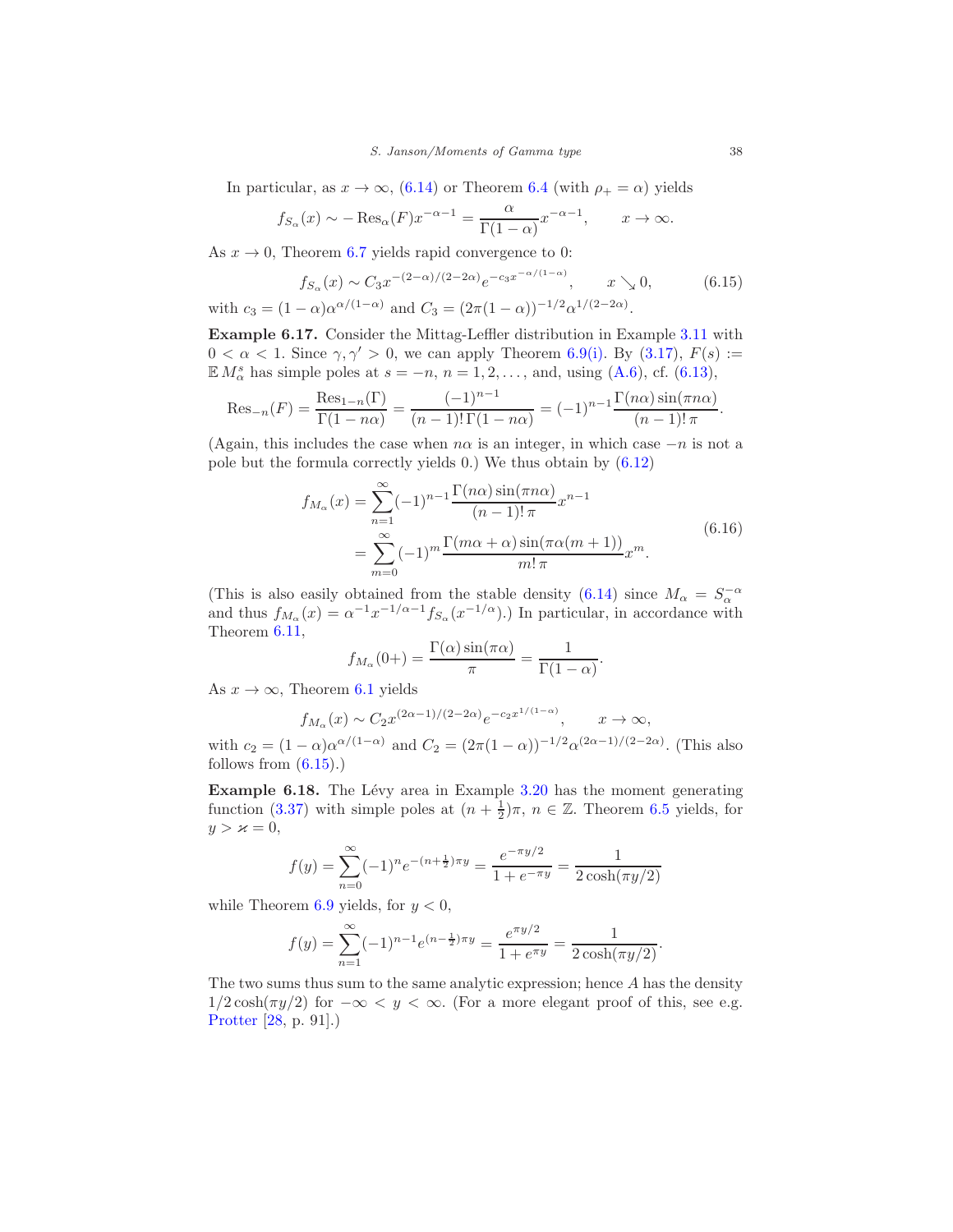# <span id="page-38-0"></span>7. Brownian supremum process area

We consider the integral  $\mathcal{A} = \mathcal{A}(1)$  of the Brownian supremum process defined in [\(1.5\)](#page-2-2).

**Remark 7.1.** Let  $L(t)$  denote the local time of  $B(t)$  at 0. It is well-known that the processes  $S(t)$  and  $L(t)$ , have the same distribution [\[30](#page-51-0), Chapter VI.2]:

$$
\left\{S(t)\right\}_{t\geq 0} \stackrel{\text{d}}{=} \left\{L(t)\right\}_{t\geq 0}.
$$

Consequently,  $\mathcal{A}(T) \stackrel{\text{d}}{=} \int_0^T L(t) dt$ , so we obtain the same results for this integral.

Let  $\psi$  denote the Laplace transform of  $\mathcal{A}$ :

$$
\psi(s) := \mathbb{E} \, e^{-s\mathcal{A}}.\tag{7.1}
$$

Janson and Petersson [\[19](#page-50-0)] proved the following formula for the Laplace transform of a variation of  $\psi$ , or in other words, a *double* Laplace transform of  $\mathcal{A}$ : For all  $\alpha, \lambda > 0$ ,

<span id="page-38-1"></span>
$$
\int_0^\infty \psi(\alpha t^{3/2}) e^{-\lambda t} dt = \int_0^\infty \left(1 + \frac{3\alpha t}{\sqrt{8\lambda}}\right)^{-2/3} e^{-\lambda t} dt. \tag{7.2}
$$

Janson and Petersson [\[19\]](#page-50-0) used [\(7.2\)](#page-38-1) to compute the integer moments  $\mathbb{E} \mathcal{A}^n$ ,  $n \in \mathbb{N}$ ; Theorem [1.6](#page-2-0) extends their formula to all real and complex moments.

*Proof of Theorem [1.6.](#page-2-0)* Consider for convenience  $X := \frac{\sqrt{8}}{3} \mathcal{A}$ . Taking  $\alpha = \sqrt{8}/3$ in [\(7.2\)](#page-38-1), we find, for  $\lambda > 0$ ,

<span id="page-38-2"></span>
$$
\int_0^\infty \mathbb{E} \, e^{-t^{3/2} X} e^{-\lambda t} \, \mathrm{d}t = \int_0^\infty \left( 1 + \frac{t}{\sqrt{\lambda}} \right)^{-2/3} e^{-\lambda t} \, \mathrm{d}t. \tag{7.3}
$$

Denote the common value of the integrals in [\(7.3\)](#page-38-2) by  $G(\lambda)$ .

Let  $-1 < s < 0$ , and integrate  $\lambda^s G(\lambda)$ . From the left hand side in [\(7.3\)](#page-38-2) we obtain, using Fubini's theorem a couple of times, the standard Gamma integral  $(A.7)$ , and the change of variables  $t^{3/2} = u$ ,

$$
\int_0^\infty G(\lambda)\lambda^s \,d\lambda = \int_0^\infty \int_0^\infty \mathbb{E} \, e^{-t^{3/2}X} e^{-\lambda t} \lambda^s \,dt \,d\lambda
$$

$$
= \Gamma(s+1) \mathbb{E} \int_0^\infty e^{-t^{3/2}X} t^{-s-1} \,dt
$$

$$
= \Gamma(s+1) \mathbb{E} \frac{2}{3} \int_0^\infty e^{-uX} u^{-2s/3-1} \,du
$$

$$
= \frac{2}{3} \Gamma(s+1) \Gamma(-2s/3) \mathbb{E} X^{2s/3}.
$$
 (7.4)

<span id="page-38-3"></span>Similarly, from the right hand side of [\(7.3\)](#page-38-2), using the changes of variables  $t = \lambda^{1/2}x$  and  $\lambda = u^{2/3}$ , and the standard Gamma and Beta integrals [\(A.7\)](#page-48-9) and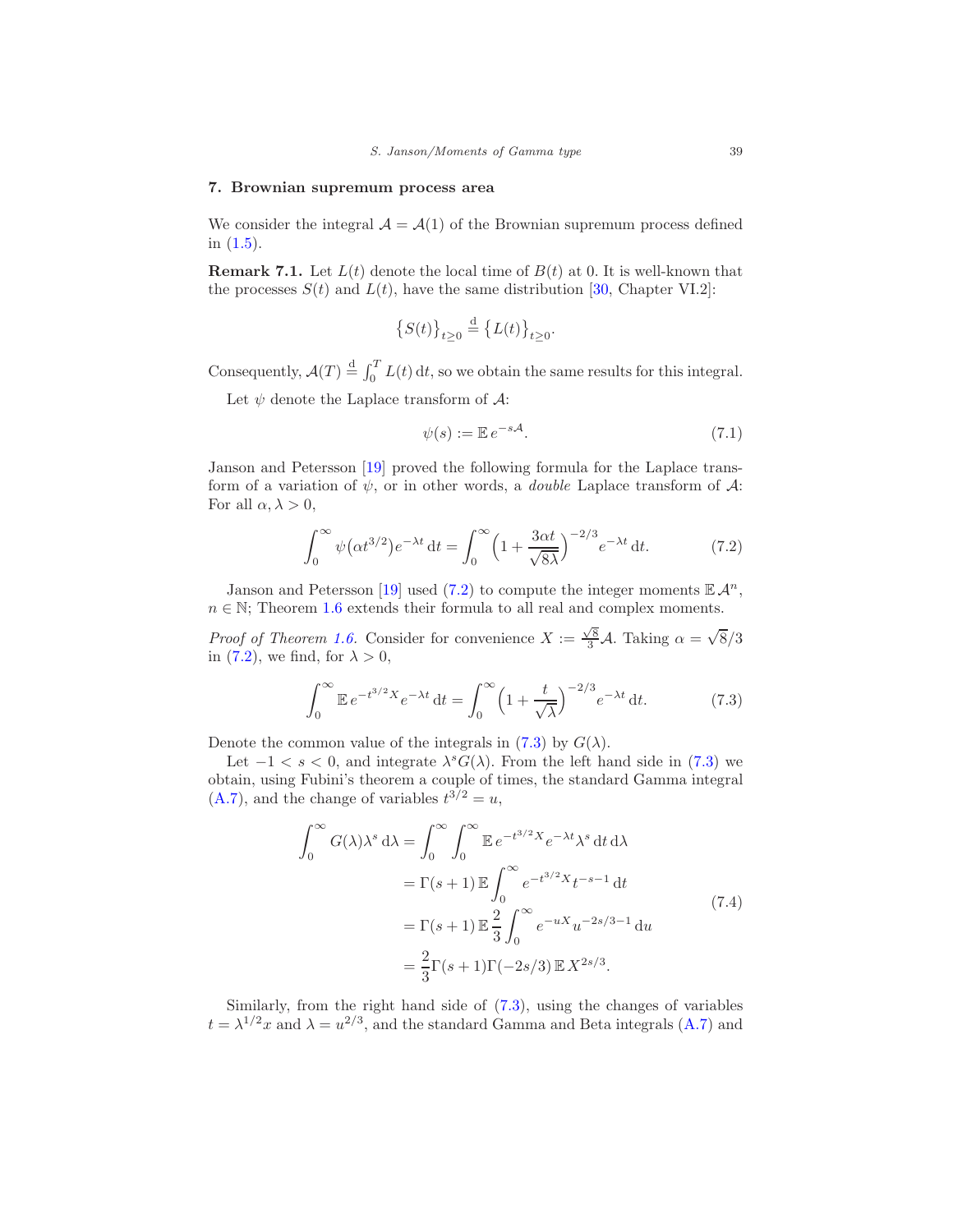$(A.9)$ , still assuming  $-1 < s < 0$ ,

<span id="page-39-0"></span>
$$
\int_0^\infty G(\lambda)\lambda^s \,d\lambda = \int_0^\infty \int_0^\infty \left(1 + \frac{t}{\sqrt{\lambda}}\right)^{-2/3} e^{-\lambda t} \lambda^s \,dt \,d\lambda
$$
  
\n
$$
= \int_0^\infty \int_0^\infty (1+x)^{-2/3} e^{-\lambda^3/2} x \lambda^{s+1/2} \,dx \,d\lambda
$$
  
\n
$$
= \frac{2}{3} \int_0^\infty \int_0^\infty (1+x)^{-2/3} e^{-ux} u^{2s/3} \,dx \,du \qquad (7.5)
$$
  
\n
$$
= \frac{2}{3} \Gamma(2s/3+1) \int_0^\infty (1+x)^{-2/3} x^{-2s/3-1} \,dx
$$
  
\n
$$
= \frac{2}{3} \Gamma(2s/3+1) \frac{\Gamma(-2s/3) \Gamma(2s/3+2/3)}{\Gamma(2/3)}.
$$

Setting the right hand sides of  $(7.4)$  and  $(7.5)$  equal, we find after some cancellations,

$$
\mathbb{E} X^{2s/3} = \frac{\Gamma(2s/3+1)\Gamma(2s/3+2/3)}{\Gamma(2/3)\Gamma(s+1)},
$$

for  $-1 < s < 0$ , and thus, replacing s by  $3s/2$ ,

<span id="page-39-1"></span>
$$
\mathbb{E}X^s = \frac{\Gamma(s+1)\Gamma(s+2/3)}{\Gamma(2/3)\Gamma(3s/2+1)},
$$
\n(7.6)

for  $-2/3 < s < 0$ .

We use Theorem [2.1](#page-6-0) to extend the domain of validity of  $(7.6)$ . Denote, as usual, the right hand side of [\(7.6\)](#page-39-1) by  $F(s)$ , and note that  $s = -2/3$  is not a pole of  $F(s)$ ; it is a removable singularity since the poles in the numerator and denominator at  $-2/3$  cancel. The first pole of  $G(s)$  on the negative real axis is  $s = -1$ . This can also be seen by the functional equation  $\Gamma(z + 1) = z\Gamma(z)$ , which enables us to rewrite [\(7.6\)](#page-39-1) as

<span id="page-39-2"></span>
$$
\left(\frac{\sqrt{8}}{3}\right)^s \mathbb{E} \mathcal{A}^s = \mathbb{E} X^s = \frac{\Gamma(s+1)\Gamma(s+5/3)}{\Gamma(5/3)\Gamma(3s/2+2)},\tag{7.7}
$$

where the right hand side clearly has a pole at  $-1$  but not in  $(-1, \infty)$ . Hence  $\rho_- = -1$  and  $\rho_+ = \infty$ , so [\(7.6\)](#page-39-1) and [\(7.7\)](#page-39-2) hold for Re s > -1 by Theorem [2.1,](#page-6-0) while  $\mathbb{E} \mathcal{A}^s = \infty$  for  $s \leq -1$ .

Next, the triplication and duplication formulas [\(A.4\)](#page-48-10) and [\(A.3\)](#page-48-0) yield

$$
\Gamma(s+1)\Gamma(s+4/3)\Gamma(s+5/3) = 2\pi 3^{-3s-3+1/2}\Gamma(3s+3)
$$
  
=  $\pi^{1/2}2^{3s+3}3^{-3s-5/2}\Gamma(3s/2+3/2)\Gamma(3s/2+2),$ 

and thus

$$
\frac{\Gamma(s+1)\Gamma(s+5/3)}{\Gamma(3s/2+2)} = \pi^{1/2} 2^3 3^{-5/2} \frac{\Gamma(3s/2+3/2)}{\Gamma(s+4/3)} \left(\frac{2^3}{3^3}\right)^s.
$$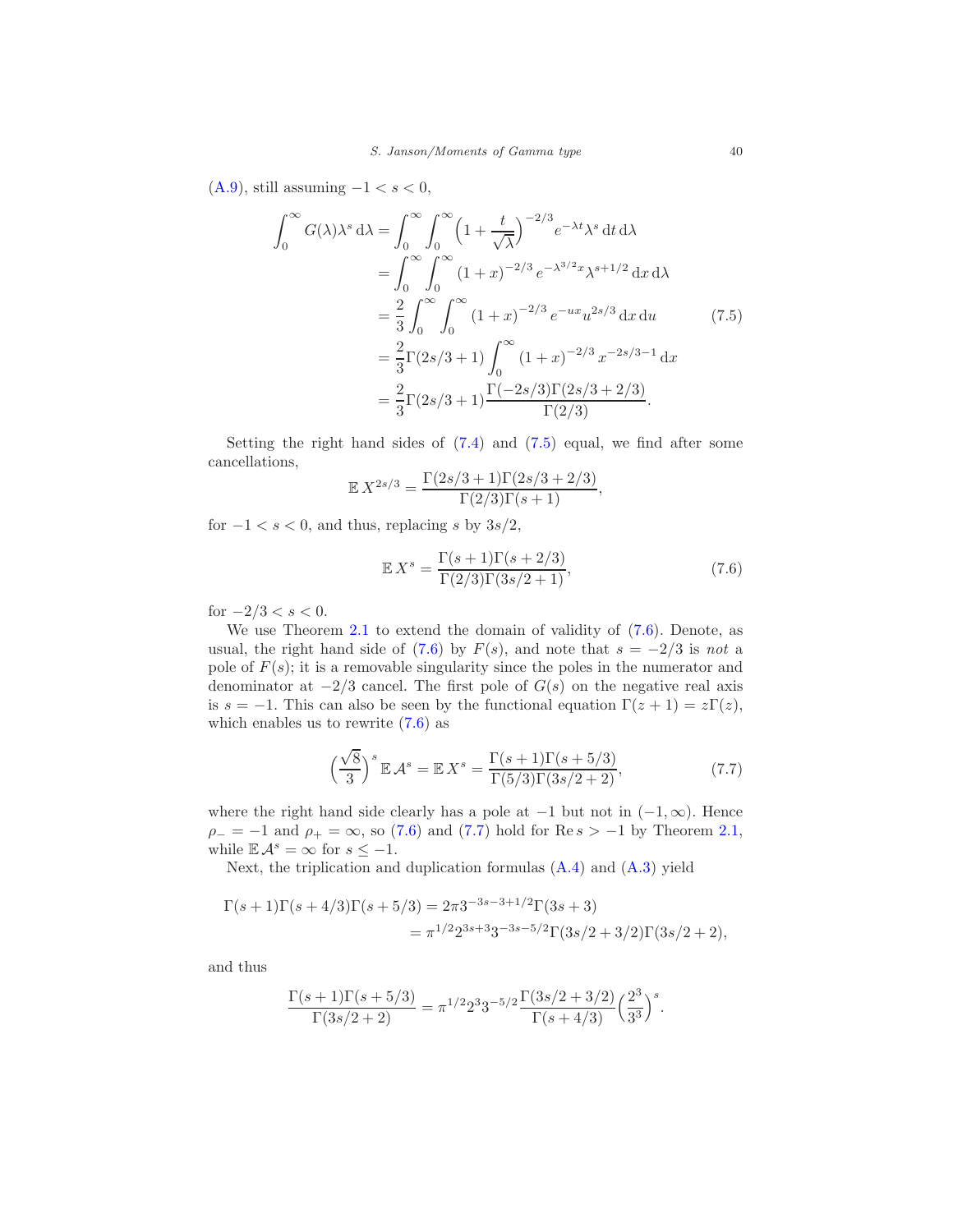The third formula for  $\mathbb{E} \mathcal{A}^s$  follows by substituting this into [\(7.7\)](#page-39-2), and using  $Γ(1/3)Γ(2/3) = π/sin(π/3) = 2π/√3$  from [\(A.6\)](#page-48-8). (The constant factor can always be found by setting  $s = 0$ , see Remark [1.2.](#page-1-2))

Similarly, the final formula follows by applying the duplication formula [\(A.3\)](#page-48-0) to  $\Gamma(s+4/3)$  and the triplication formula  $(A.4)$  to  $\Gamma(3s/2+3/2)$ . (Alternatively, we may use [\(7.6\)](#page-39-1), applying the duplication formula to  $\Gamma(s+1)$  and  $\Gamma(s+2/3)$ and the triplication formula to  $\Gamma(3s/2+1)$ .)  $\Box$ 

We have  $\rho_+ = \infty$  and  $\rho_- = -1$  for A. Further, the parameters in  $(2.4)$ [\(2.8\)](#page-9-5) are, from any of the expressions in Theorem [1.6:](#page-2-0)  $\gamma = \gamma' = 1/2, \delta = 1/6$ ,  $\kappa = -\frac{1}{2} \log 3$ ,  $C_1 = \pi^{-1/2} \Gamma(1/3) = 2\sqrt{\pi/3} \Gamma(2/3)$ . Theorem 5.7 thus yields

<span id="page-40-0"></span>
$$
\mathbb{E} \mathcal{A}^s \sim \frac{\Gamma(1/3)}{\pi^{1/2}} s^{1/6} e^{\frac{1}{2}s \log s - (\frac{1}{2} \log 3 + \frac{1}{2})s} = \frac{\Gamma(1/3)}{\pi^{1/2}} s^{1/6} \left(\frac{s}{3e}\right)^{s/2} \tag{7.8}
$$

as  $s \to \infty$ , found for integer s in [\[19\]](#page-50-0).

*Proof of Theorem [1.8.](#page-3-0)* The existence of the density function  $f_{\mathcal{A}}(x)$  follows from Theorem [5.4.](#page-25-2) The explicit formulas are obtained from Theorem [6.9](#page-34-2) as follows. We use the last expression in Theorem [1.6](#page-2-0) for  $F(s) := \mathbb{E} \mathcal{A}^s$ , where there is no cancellation of poles. The poles are thus given by, for  $n \in \mathbb{Z}_{\geq 0}$ ,  $s/2 + 1/2 = -n$ and  $s/2 + 5/6 = -n$ , i.e.  $s = -2n - 1$  and  $s = -2n - 5/3$ ; all poles are simple. The same formula yields the residues, using [\(A.11\)](#page-49-10) and [\(A.6\)](#page-48-8),

$$
\operatorname{Res}_{-2n-1}(F) = \frac{\Gamma(1/3)}{2^{1/3}\pi} \cdot 2 \frac{(-1)^n}{n!} \frac{\Gamma(1/3 - n)}{\Gamma(1/6 - n)} \cdot \left(\frac{2}{3}\right)^{-n-1/2}
$$
  
\n
$$
= (-1)^n \frac{2^{1/6} 3^{1/2} \Gamma(1/3)}{\pi} \cdot \frac{\Gamma(n+5/6)}{n! \Gamma(n+2/3)} \cdot \frac{\sin(\pi/6 - n\pi)}{\sin(\pi/3 - n\pi)} \cdot \left(\frac{3}{2}\right)^n
$$
  
\n
$$
= (-1)^n \frac{2^{1/6} \Gamma(1/3)}{\pi} \cdot \frac{\Gamma(n+5/6)}{n! \Gamma(n+2/3)} \cdot \left(\frac{3}{2}\right)^n,
$$
  
\n
$$
\operatorname{Res}_{-2n-5/3}(F) = \frac{\Gamma(1/3)}{2^{1/3}\pi} \cdot 2 \frac{(-1)^n}{n!} \frac{\Gamma(-1/3 - n)}{\Gamma(-1/6 - n)} \cdot \left(\frac{2}{3}\right)^{-n-5/6}
$$
  
\n
$$
= (-1)^n \frac{3^{1/3} \Gamma(1/3)}{2^{1/6}\pi} \cdot \frac{\Gamma(n+7/6)}{n! \Gamma(n+4/3)} \cdot \left(\frac{3}{2}\right)^n.
$$

Consequently, by Theorem [6.9,](#page-34-2) in particular [\(6.12\)](#page-34-1),

$$
f_{\mathcal{A}}(x) = \frac{2^{1/6} \Gamma(1/3)}{\pi} \sum_{n=0}^{\infty} (-1)^n \frac{\Gamma(n+5/6)}{n! \Gamma(n+2/3)} \left(\frac{3}{2}\right)^n x^{2n} + \frac{3^{1/3} \Gamma(1/3)}{2^{1/6} \pi} \sum_{n=0}^{\infty} (-1)^n \frac{\Gamma(n+7/6)}{n! \Gamma(n+4/3)} \left(\frac{3}{2}\right)^n x^{2n+2/3}.
$$

By the definition of  $_1F_1$ , and simplifying the constants using  $(A.3)$  and  $(A.6)$ , this can be written as

$$
f_{\mathcal{A}}(x) = \frac{2^{1/2}}{\pi^{1/2}} {}_1F_1\left(\frac{5}{6}; \frac{2}{3}; -\frac{3}{2}x^2\right) + \frac{2^{-1/6}3^{1/3}}{\Gamma(5/6)} x^{2/3} {}_1F_1\left(\frac{7}{6}; \frac{4}{3}; -\frac{3}{2}x^2\right).
$$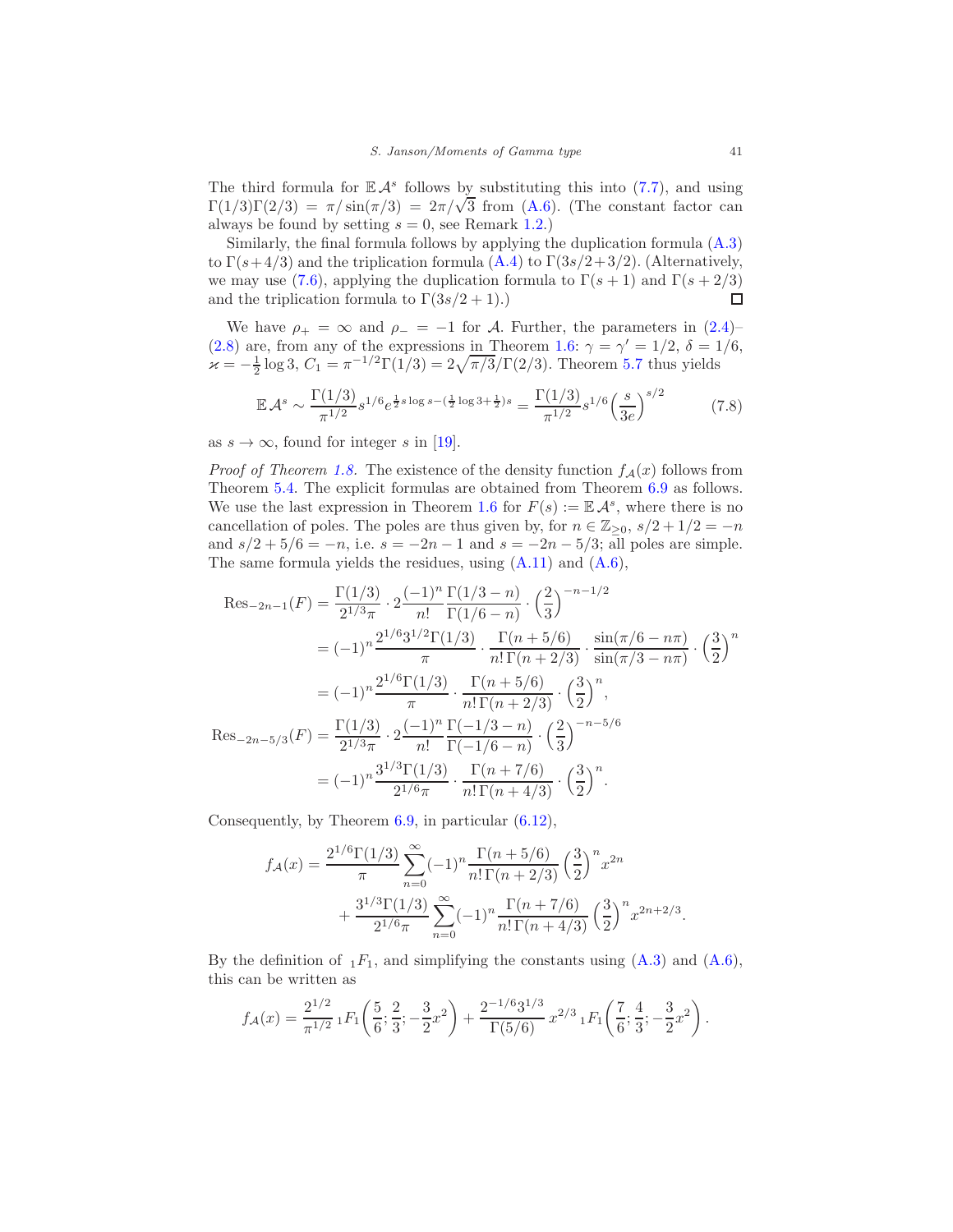By Kummer's transformation  $[1, (13.1.27)]$ , this equals

$$
e^{-\frac{3}{2}x^2}\left(\frac{2^{1/2}}{\pi^{1/2}}\, {}_1F_1\left(-\frac{1}{6};\frac{2}{3};\frac{3}{2}x^2\right)+\frac{2^{-1/6}3^{1/3}}{\Gamma(5/6)}\, x^{2/3}\, {}_1F_1\left(\frac{1}{6};\frac{4}{3};\frac{3}{2}x^2\right)\right),\,
$$

which can be rewritten as the two last formulas in the theorem by the definition of U  $[1, (13.1.3)]$  $[1, (13.1.3)]$ , see also  $[1, (13.1.29)]$ , again using  $(A.3)$  and  $(A.6)$  to simplify constants.  $\Box$ 

Proof of Theorem [1.9.](#page-3-2) Immediate by Theorem [6.1.](#page-28-1)

**Remark 7.2.** The hypergeometric function  $_1F_1(a;b;x)$  and  $U(a;b;x)$  satisfies Kummer's equation  $xF'' + (b-x)F' - aF = 0$  [\[1,](#page-49-0) (13.1.1)], and it follows easily that  $f_{\mathcal{A}}$  satisfies the differential equation

$$
xf''_{\mathcal{A}}(x) + (3x^2 + \frac{1}{3})f'_{\mathcal{A}}(x) + 5xf_{\mathcal{A}}(x) = 0, \qquad x > 0.
$$
 (7.9)

We guess that it also is possible to derive this equation directly from [\(7.2\)](#page-38-1) by manipulations of Laplace transforms, but we have not pursued this.

# <span id="page-41-0"></span>8. A hashing variable

As said in Section [1,](#page-0-4) when studying the maximum displacement in hashing with linear probing, [Petersson](#page-50-5) [\[24,](#page-50-5) Theorem 5.1] found as a limit a random variable  $\mathcal M$  with the distribution

<span id="page-41-1"></span>
$$
\mathbb{P}(\mathcal{M} > x) = \psi(x^{3/2}) = \mathbb{E} \, e^{-x^{3/2} \mathcal{A}}, \qquad x > 0,\tag{8.1}
$$

where  $A$  is the Brownian supremum area studied in Section [7.](#page-38-0) Lemma [1.11](#page-4-3) shows that this type of relation preserves moments of Gamma type; hence  $\mathcal M$ has moments of Gamma type, but we have postponed the proof until now.

*Proof of Lemma [1.11.](#page-4-3)* For  $x \geq 0$ ,

$$
\mathbb{P}(T^{1/\alpha}/Z^{1/\alpha} > x) = \mathbb{P}(T > x^{\alpha}Z) = \mathbb{E}(\mathbb{P}(T > x^{\alpha}Z \mid Z)) = \mathbb{E}e^{-x^{\alpha}Z}
$$

which shows that  $(1.10)$  and  $(1.11)$  are equivalent.

If [\(1.10\)](#page-4-0) or [\(1.11\)](#page-4-1) holds, and thus both hold, then, for  $s > -\alpha$ , using [\(3.2\)](#page-10-7),

$$
\mathbb{E} V^s = \mathbb{E} T^{s/\alpha} \mathbb{E} Z^{-s/\alpha} = \Gamma(s/\alpha + 1) \mathbb{E} Z^{-s/\alpha}.
$$

*Proof of Theorem [1.12.](#page-5-0)* By [\(8.1\)](#page-41-1) and Lemma [1.11,](#page-4-3) with  $\alpha = 3/2$ ,

$$
\mathbb{E}\mathcal{M}^s = \Gamma(2s/3+1)\,\mathbb{E}\,\mathcal{A}^{-2s/3},
$$

and the result follows from Theorem [1.6;](#page-2-0) for the last formula we also use [\(A.3\)](#page-48-0).□

 $\Box$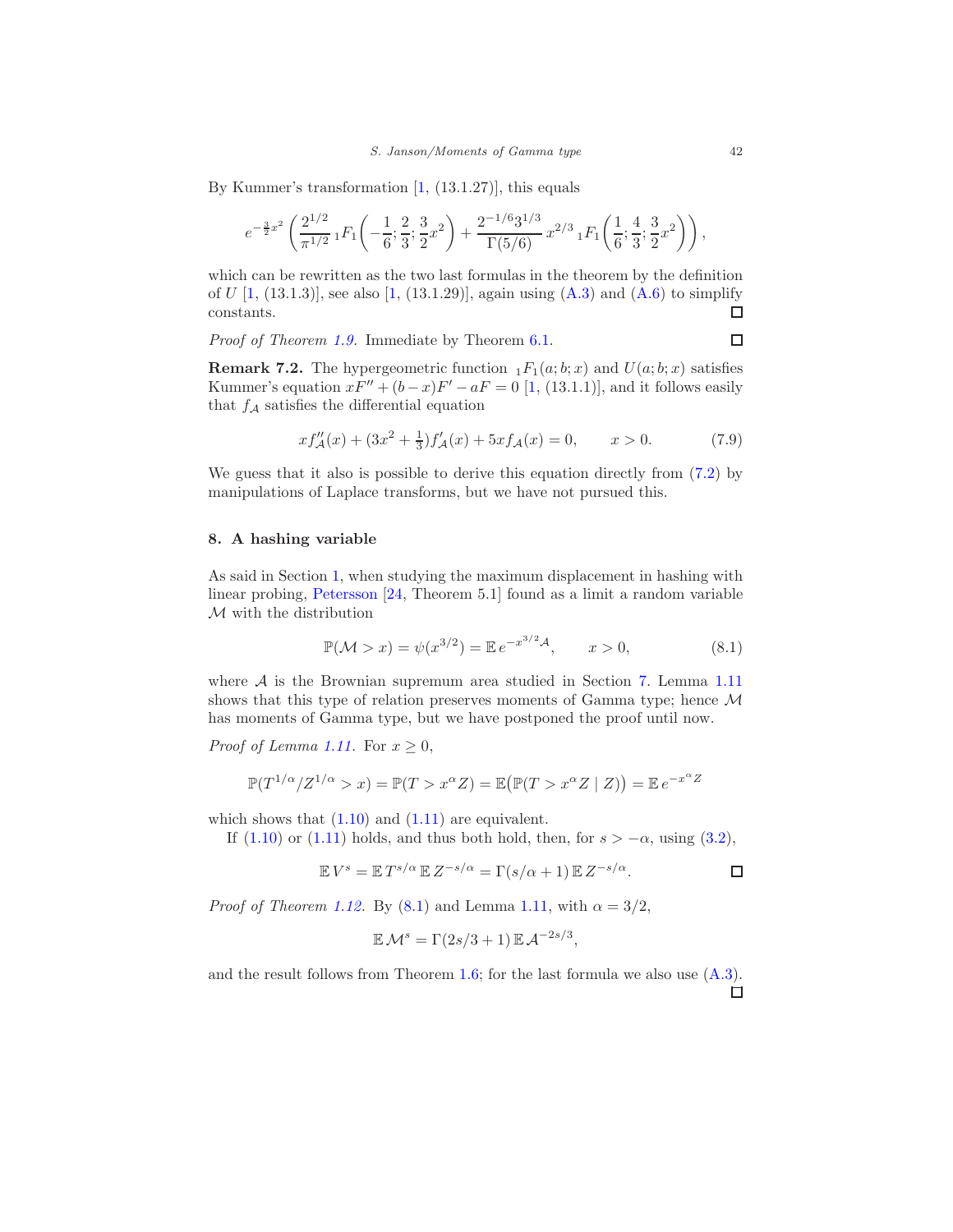Note also that Lemma [1.11](#page-4-3) yields the representation

$$
\mathcal{M} \stackrel{\text{d}}{=} T^{2/3} \mathcal{A}^{-2/3},\tag{8.2}
$$

where  $T^{2/3}$  has a Weibull distribution with parameter 3/2, cf. Example [3.9,](#page-12-4) and is independent of A.

For  $M$ , the parameters in  $(2.4)$ – $(2.8)$  are, from any of the expressions in Theorem [1.12:](#page-5-0)  $\gamma = 1$ ,  $\gamma' = 1/3$ ,  $\delta = 2/3$ ,  $\varkappa = \frac{1}{3} \log 2$ ,  $C_1 = 2^{7/6} 3^{-2/3} \Gamma(1/3) =$  $2^{13/6}3^{-7/6}\pi/\Gamma(2/3)$ . Furthermore, the function  $F(s) := \mathbb{E} \mathcal{M}^s$  (extended to all of the complex plane) has residue  $-3/\sqrt{2\pi}$  at  $\rho_+ = 3/2$ , and  $\sqrt{2/\pi}$  at  $\rho_- = -3/2$ . (See the proofs below for the other residues.)

Proof of Theorem [1.13.](#page-5-1) As in the proof of Theorem [1.8,](#page-3-0) the existence of the density function  $f_{\mathcal{M}}(x)$  follows from Theorem [5.4](#page-25-2) and the explicit formulas are obtained from Theorem [6.9.](#page-34-2) We use the third expression in Theorem [1.6](#page-2-0) for  $F(s) := \mathbb{E} \mathcal{M}^s$ . The poles  $\rho < 0$  all come from the factor  $\Gamma(1 + 2s/3)$  and are thus given by, for  $n \in \mathbb{Z}_{\geq 0}$ ,  $1 + 2\rho/3 = -n$ , i.e.  $\rho = -3n/2 - 3/2$ . All poles are simple and we find using [\(A.11\)](#page-49-10) the residues

Res<sub>-
$$
\frac{3}{2}
$$
n- $\frac{3}{2}$</sub> (F) =  $\frac{\Gamma(1/3)}{2^{1/3}\pi} \cdot \frac{\Gamma(1+n/2)\Gamma(4/3+n/2)}{\Gamma(7/6+n/2)} \cdot \left(\frac{3}{2}\right)^{-1/2-n/2} \cdot \frac{3}{2} \frac{(-1)^n}{n!}$ .

Consequently, by Theorem [6.9,](#page-34-2) in particular [\(6.12\)](#page-34-1),

$$
f_{\mathcal{M}}(x) = \frac{3^{1/2} \Gamma(1/3)}{2^{5/6} \pi} \sum_{n=0}^{\infty} (-1)^n \frac{\Gamma(1+n/2) \Gamma(4/3+n/2)}{\Gamma(7/6+n/2) n!} \left(\frac{2}{3}\right)^{n/2} x^{3n/2+1/2}.
$$

Splitting the sum into two parts, for  $n = 2k$  and  $n = 2k + 1$ , and using  $(2k)!$  $\pi^{-1/2} 2^{2k} \Gamma(k+1/2) k!$  and  $(2k+1)! = \pi^{-1/2} 2^{2k+1} k! \Gamma(k+3/2)$ , both instances of  $(A.3)$ , we obtain, as usual using  $(A.3)$  and  $(A.6)$ ,

$$
f_{\mathcal{M}}(x) = \frac{3^{1/2} \Gamma(1/3)}{2^{5/6} \pi^{1/2}} \sum_{k=0}^{\infty} \frac{\Gamma(4/3+k)}{\Gamma(7/6+k) \Gamma(1/2+k)} \left(\frac{1}{6}\right)^k x^{3k+1/2}
$$

$$
- \frac{\Gamma(1/3)}{2^{4/3} \pi^{1/2}} \sum_{k=0}^{\infty} \frac{\Gamma(11/6+k)}{\Gamma(5/3+k) k!} \left(\frac{1}{6}\right)^k x^{3k+2}
$$

$$
= \frac{3^{1/2} \Gamma(1/3)}{2^{5/6} \pi^{1/2}} \frac{\Gamma(4/3)}{\Gamma(7/6) \Gamma(1/2)} x^{1/2} {}_2F_2\left(\frac{4}{3}, 1; \frac{7}{6}, \frac{1}{2}; \frac{x^3}{6}\right)
$$

$$
- \frac{\Gamma(1/3)}{2^{4/3} \pi^{1/2}} \frac{\Gamma(11/6)}{\Gamma(5/3)} x^2 {}_1F_1\left(\frac{11}{6}; \frac{5}{3}; \frac{x^3}{6}\right)
$$

$$
= \frac{2^{1/2}}{\pi^{1/2}} x^{1/2} {}_2F_2\left(\frac{4}{3}, 1; \frac{7}{6}, \frac{1}{2}; \frac{x^3}{6}\right) - \frac{5}{8} x^2 {}_1F_1\left(\frac{11}{6}; \frac{5}{3}; \frac{x^3}{6}\right).
$$

*Proof of Theorem [1.14.](#page-5-2)* As remarked above, the residue at  $\rho_+ = 3/2$  is  $-3/\sqrt{2\pi}$ , and the next pole is at  $5/2$ , which yields  $(1.14)$  by Theorem [6.4.](#page-30-2)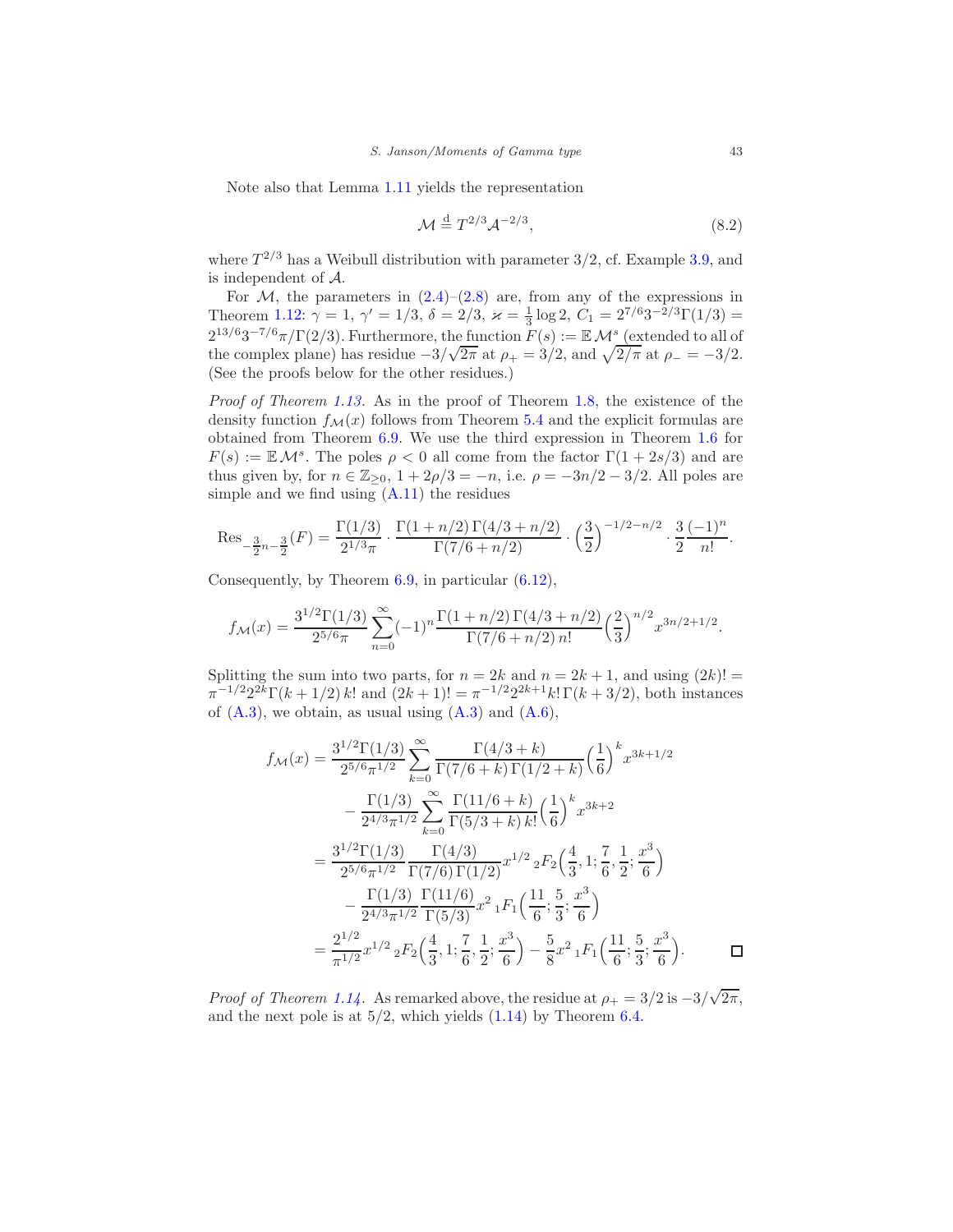More precisely, by the last expression in Theorem [1.12,](#page-5-0) there are, on the positive real axis, poles when  $1/2 - s/3 = -n$  or  $5/6 - s/3 = -n$  for integer  $n > 0$ , i.e.,  $s = 3n + 3/2$  and  $s = 3n + 5/2$ . The residues are, using [\(A.11\)](#page-49-10) and  $(A.6),$  $(A.6),$ 

$$
\operatorname{Res}_{3n+3/2}(F) = -3 \frac{(-1)^n}{n!} \frac{\Gamma(1/3)}{2^{1/3} \pi^{3/2}} \cdot \frac{\Gamma(1+n)\Gamma(3/2+n)\Gamma(1/3-n)}{\Gamma(1/6-n)} \cdot 6^{n+1/2}
$$

$$
= (-1)^{n+1} \frac{2^{1/6} 3 \Gamma(1/3)}{\pi^{3/2}} \cdot \frac{\Gamma(3/2+n)\Gamma(5/6+n)}{\Gamma(2/3+n)} \cdot 6^n,
$$

$$
\operatorname{Res}_{3n+5/2}(F) = -3 \frac{(-1)^n}{n!} \frac{\Gamma(1/3)}{2^{1/3} \pi^{3/2}} \cdot \frac{\Gamma(4/3+n)\Gamma(11/6+n)\Gamma(-1/3-n)}{\Gamma(-1/6-n)} \cdot 6^{n+5/6}
$$

$$
= (-1)^{n+1} \frac{2^{1/2} 3^{4/3} \Gamma(1/3)}{\pi^{3/2}} \cdot \frac{\Gamma(11/6+n)\Gamma(7/6+n)}{n!} \cdot 6^n.
$$

By Theorem [6.4,](#page-30-2) there is an asymptotic expansion  $-\sum_{\rho>0} \text{Res}_{\rho}(F)x^{-\rho-1}$ , which by the definition of the (generalized) hypergeometric series can be written as in  $(1.15)$ , yet again using  $(A.11)$  and  $(A.6)$ . □

# <span id="page-43-0"></span>9. Triangular and diagonal Pólya urns

A generalized Pólya urn contains balls of several different colours. At each time  $n \geq 1$ , one of the balls is drawn at random, and a set of new balls, depending on the colour of the drawn ball, is added to the urn. We consider for simplicity only the case of two colours, say black and white; the replacement rule may then be described by a matrix  $\begin{pmatrix} a & b \\ c & d \end{pmatrix}$ , meaning that if the drawn ball is black [white], it is replaced together with a black and b white balls  $[c$  black and  $d$  white balls. It is here natural to let  $a, b, c, d$  be non-negative integers, but in fact, the model can be defined (and the results below hold) for arbitrary real  $a, b, c, d \geq 0$ , see [\[15;](#page-50-15) [16\]](#page-50-6). (Further, under certain conditions some of the entries can be negative too, but that case is not interesting here.) Different values of the parameters yield a variety of different limit laws for the numbers  $B_n$  and  $W_n$  of black and white balls in the urn after  $n$  steps, see e.g.  $[10; 15; 16]$  $[10; 15; 16]$  $[10; 15; 16]$  $[10; 15; 16]$  and the references given there. We are here interested in the special case of a triangular urn, meaning that the replacement matrix is triangular, say  $b = 0$ . We start with  $B_0 = b_0 \ge 0$ black and  $W_0 = w_0 \ge 0$  white balls, and assume  $w_0 > 0$  (otherwise, there will never be any white balls).

# 9.1. Balanced triangular urns

Assume that the urn is triangular and balanced, meaning that the total number of added balls does not depend on the drawn ball, i.e.,  $a = c + d$ ; we further assume that  $a, c, d > 0$ ; thus  $a > d > 0$  and  $c = a - d$ . In this case, it is shown by Puyhaubert [\[29\]](#page-50-16), [Flajolet, Dumas and Puyhaubert](#page-49-1) [\[10,](#page-49-1) Section 7] and (with a different proof) [Janson](#page-50-6) [\[16](#page-50-6), Theorems 1.3(v) and 1.7] that  $W_n/n^{d/a} \stackrel{d}{\longrightarrow} W$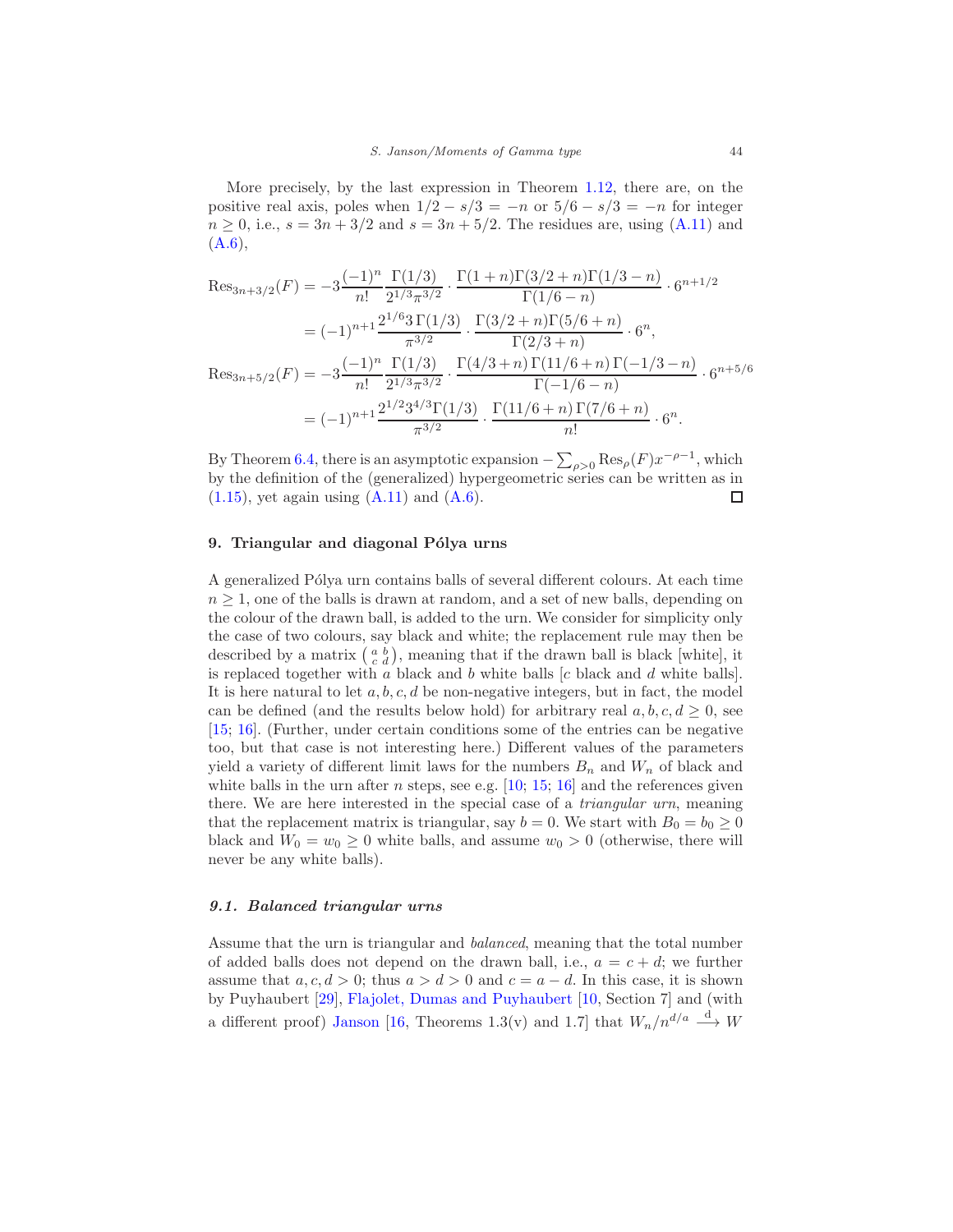for a random variable  $W$  with moments of Gamma type given by

<span id="page-44-2"></span>
$$
\mathbb{E} W^s = d^s \frac{\Gamma((b_0 + w_0)/a)}{\Gamma(w_0/d)} \cdot \frac{\Gamma(s + w_0/d)}{\Gamma(ds/a + (b_0 + w_0)/a)}, \qquad \text{Re}\, s > -\frac{w_0}{d}.\tag{9.1}
$$

In the special case  $(b_0, w_0) = (c, d)$ , and thus  $b_0 + w_0 = a$ , this simplifies to  $d^{s}\Gamma(s+1)/\Gamma(ds/a+1)$ , so  $W/d$  has a Mittag-Leffler distribution with parameter  $d/a \in (0,1)$ , see  $(3.17)$ .

All poles of  $F(s) := \mathbb{E} W^s$  are on the negative real axis, so  $\rho_+ = \infty$ . In general, [\(9.1\)](#page-44-2) shows that there is a pole at  $-w_0/d$ , but if  $b_0 = 0$ , then this singularity is removable and the first pole on the negative real axis is  $-w_0/d - 1$ . We thus have  $\rho_- = -w_0/d$  when  $b_0 > 0$ , but  $\rho_- = -w_0/d - 1$  when  $b_0 = 0$ . In fact, if  $b_0 = 0$ , so we start with only  $w_0$  white balls, the first drawn ball is necessarily white, and thus urn after the first draw contains c black and  $w_0 + d$  white balls. Thus the limit random variable W is the same for the initial conditions  $(0, w_0)$ and  $(c, w_0 + d)$ , and we may without loss of generality assume that  $b_0 > 0$ .

By [\(9.1\)](#page-44-2), we have  $\gamma = \gamma' = 1 - d/a = c/a$ ,  $\delta = w_0/d - (b_0 + w_0)/a$ ,  $\varkappa =$  $-\frac{d}{a}\log\frac{d}{a} + \log d = (c\log d + d\log a)/a$ , and  $C_1 = (a/d)^{(b_0+w_0)/a-1/2}\Gamma((b_0 +$  $w_0)/a)/\Gamma(w_0/d)$ .

The function  $F(s)$  in [\(9.1\)](#page-44-2) has simple poles at  $s = -w_0/d - n$ ,  $n = 0, 1, \ldots$ , (except that some of these may in fact be removable singularities) and Theorems [5.4](#page-25-2) and [6.9](#page-34-2) yield by a straightforward calculation of the residues, using [\(A.11\)](#page-49-10) and  $(A.6)$ , the following:

<span id="page-44-0"></span>**Theorem 9.1.** The limit variable W for a balanced triangular urn  $\begin{pmatrix} a & 0 \\ c & d \end{pmatrix}$  with  $a = c + d$  and  $a, c, d, w_0 > 0$  has a density function  $f_W$  on  $(0, \infty)$  given by, for  $x > 0$ ,

$$
f_W(x) = \frac{\Gamma((b_0 + w_0)/a)}{\Gamma(w_0/d)} \sum_{n=0}^{\infty} \frac{(-1)^n}{n!} \cdot \frac{d^{-n-w_0/d}}{\Gamma(-dn/a + b_0/a)} x^{n+w_0/d - 1}
$$
  
= 
$$
\frac{\Gamma((b_0 + w_0)/a)}{\pi d \Gamma(w_0/d)} \sum_{n=0}^{\infty} \frac{(-1)^n}{n!} \Gamma(\frac{dn + a - b_0}{a}) \sin \frac{\pi(b_0 - dn)}{a} (\frac{x}{d})^{n+w_0/d - 1}.
$$

In fact, [\[10](#page-49-1)] even gives a local limit theorem to this density function.

Remark 9.2. It follows from Theorem [9.1](#page-44-0) by comparison with Example [6.17,](#page-37-2) or more simply directly from [\(9.1\)](#page-44-2) and [\(3.17\)](#page-13-3), that in the special case  $b_0 = 0$ ,  $W/d$ has a Mittag-Leffler $(d/a)$  distribution conjugated with  $x^{w_0/d}$ , see Remark [2.11;](#page-9-0) similarly, in the special case  $b_0 = c = a - d$ ,  $W/d$  has a Mittag-Leffler $(d/a)$ distribution conjugated with  $x^{(w_0-d)/d}$ .

Theorem [9.1](#page-44-0) shows immediately that as  $x \searrow 0$ , the density  $f_W(x)$  satisfies  $f_W(x) \sim C' x^{w_0/d-1}$  where  $C' = \Gamma((b_0 + w_0)/a)(\Gamma(w_0/d)\Gamma(b_0/a))^{-1}d^{-w_0/d} > 0,$ provided  $b_0 > 0$ . For large x, Theorem [6.1](#page-28-1) yields:

<span id="page-44-1"></span>Theorem 9.3. As  $x \to \infty$ ,

$$
f_W(x) \sim C_2 x^{c_1 - 1} e^{-c_2 x^{a/c}},
$$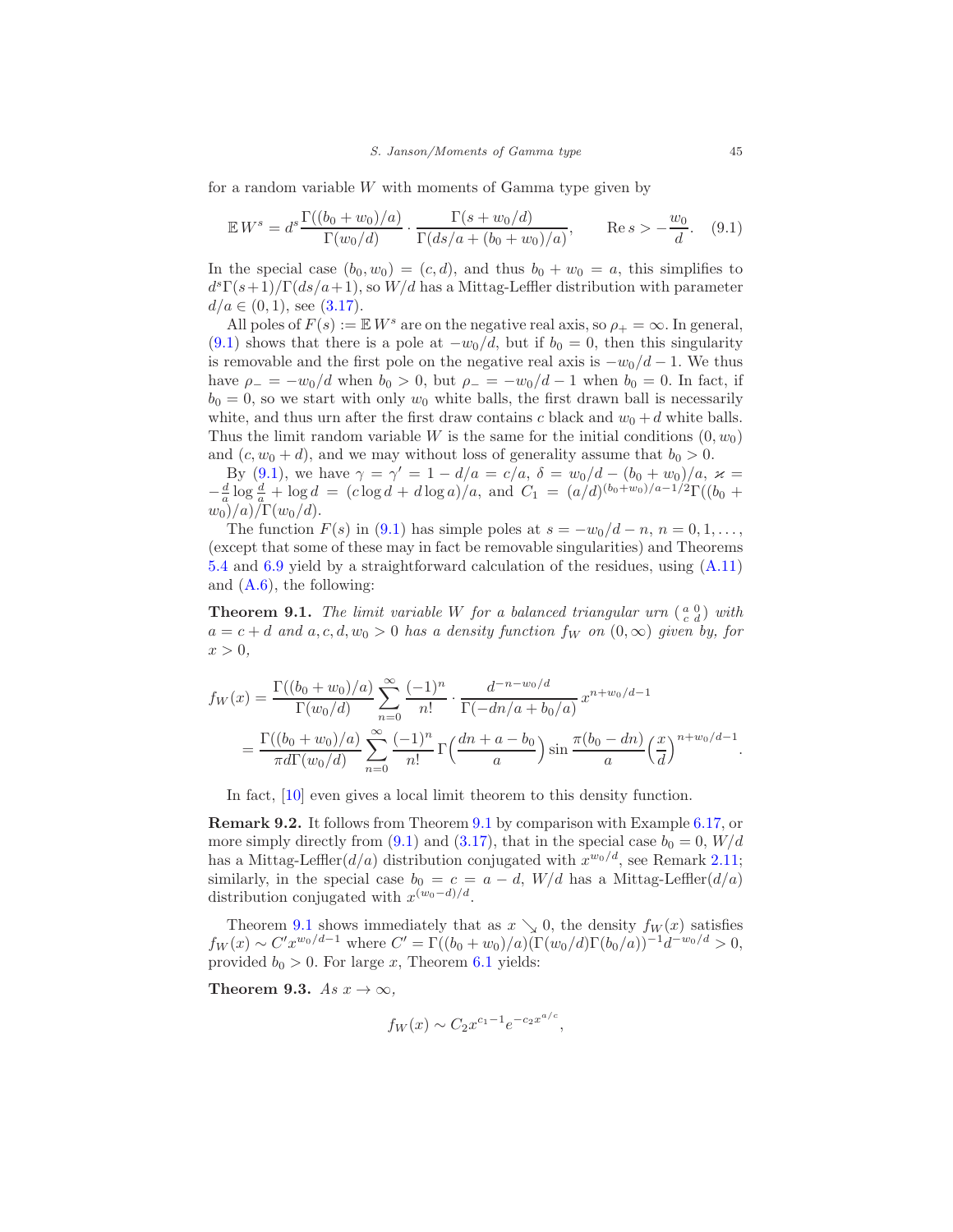with  $c_1 = (\delta + 1/2)a/c$ ,  $c_2 = ca^{-a/c}d^{-1}$ ,  $C_2 = C_1(2\pi c/a)^{-1/2}(da^{d/c})^{-(\delta + 1/2)}$ , where  $\delta$  and  $C_1$  are given above.

**Remark 9.4.** For non-balanced triangular urns  $(a \neq c + d)$ , limit results are given in [\[16](#page-50-6)], but the results are more complicated and we do not believe that the limits have moments of Gamma type. (See for example [\[16](#page-50-6), Theorem 1.6], which gives a complicated integral formula for the moments in the case  $a > d > 0$ ,  $c > 0$ . In the balanced case, it simplifies to  $(9.1)$ , but as far as we know, there is no similar simplification in general.

Remark 9.5. The case of triangular urns with three or more colours is not yet fully explored. Limit laws with moments of Gamma type occur in some cases, but presumably not in all. Some such results are given by Puyhaubert [\[29\]](#page-50-16), see also Flajolet, Dumas and Puyhaubert [\[10\]](#page-49-1).

# 9.2. Diagonal urns

In the diagonal case  $b = c = 0$  (with  $a, d, b_0, x_0 > 0$  to avoid trivialities), there are simple limit results, see [\[16,](#page-50-6) Theorem 1.4]. We distinguish between three cases.

(i) If  $a = d$ , the classical Pólya urn [\[7;](#page-49-11) [27](#page-50-17)],  $W_n/n \to W$  where  $W/d \sim B(w_0/a,$  $b_0/a$ ). Hence, by Example [3.4,](#page-11-4) W has moments of Gamma type

$$
\mathbb{E} W^s = a^s \frac{\Gamma((b_0 + w_0)/a)}{\Gamma(w_0/a)} \cdot \frac{\Gamma(s + w_0/a)}{\Gamma(s + (b_0 + w_0)/a)}, \qquad s > -\frac{w_0}{a}.
$$
 (9.2)

Hence, recalling that  $a = d$ , [\(9.1\)](#page-44-2) holds in this case too. We have  $\rho_+ = \infty$ ,  $\rho_{-} = -w_0/a, \gamma = \gamma' = 0, \delta = -b_0/a, \varkappa = \log a, C_1 = \Gamma((b_0 + w_0)/a)/\Gamma(w_0/a).$ (ii) If  $a > d$ ,  $W_n/n^{d/a} \stackrel{d}{\longrightarrow} W := dU^{-d/a}V$  where  $U \sim \Gamma(b_0/a)$  and  $V \sim$  $\Gamma(w_0/d)$  are independent. Thus, by  $(3.1)$ ,

<span id="page-45-1"></span>
$$
\mathbb{E} W^s = d^s \frac{\Gamma(b_0/a - ds/a) \Gamma(w_0/d + s)}{\Gamma(b_0/a) \Gamma(w_0/d)}, \qquad -\frac{w_0}{d} < \text{Re } s < \frac{b_0}{d}.\tag{9.3}
$$

We have  $\rho_+ = b_0/d$ ,  $\rho_- = -w_0/d$ ,  $\gamma = 1+d/a$ ,  $\gamma' = 1-d/a$ ,  $\delta = b_0/a + w_0/d - 1$ ,  $\varkappa = -\frac{d}{a} \log \frac{d}{a} + \log d$ ,  $C_1 = 2\pi (\Gamma(b_0/a)\Gamma(w_0/d))^{-1} (d/a)^{b_0/a-1/2}$ . Theorems [5.4](#page-25-2) and [6.9](#page-34-2) apply again and yield the following:

<span id="page-45-0"></span>**Theorem 9.6.** The limit variable W for a diagonal urn  $\begin{pmatrix} a & 0 \\ 0 & d \end{pmatrix}$  with  $a > d > 0$ and  $b_0, w_0 > 0$  has a density function  $f_W$  on  $(0, \infty)$  given by, for  $x > 0$ ,

$$
f_W(x) = \frac{1}{d\Gamma(b_0/a)\Gamma(w_0/d)} \sum_{n=0}^{\infty} \frac{(-1)^n}{n!} \Gamma\left(\frac{dn + b_0 + w_0}{a}\right) \left(\frac{x}{d}\right)^{n+w_0/d - 1}.
$$

Again, the asymptotic  $f_W(x) \sim C' x^{w_0/d-1}$  as  $x \searrow 0$ , for some  $C' > 0$ , is immediate. For large x, we this time use Theorem [6.4,](#page-30-2) since  $\rho_+ < \infty$ . The poles of [\(9.3\)](#page-45-1) on the positive real axis are  $(an + b_0)/d$ ,  $n = 0, 1, \ldots$ , and the residues are easily calculated. This yields a divergent asymptotic expansion, interpreted as in Remark [1.10.](#page-4-4)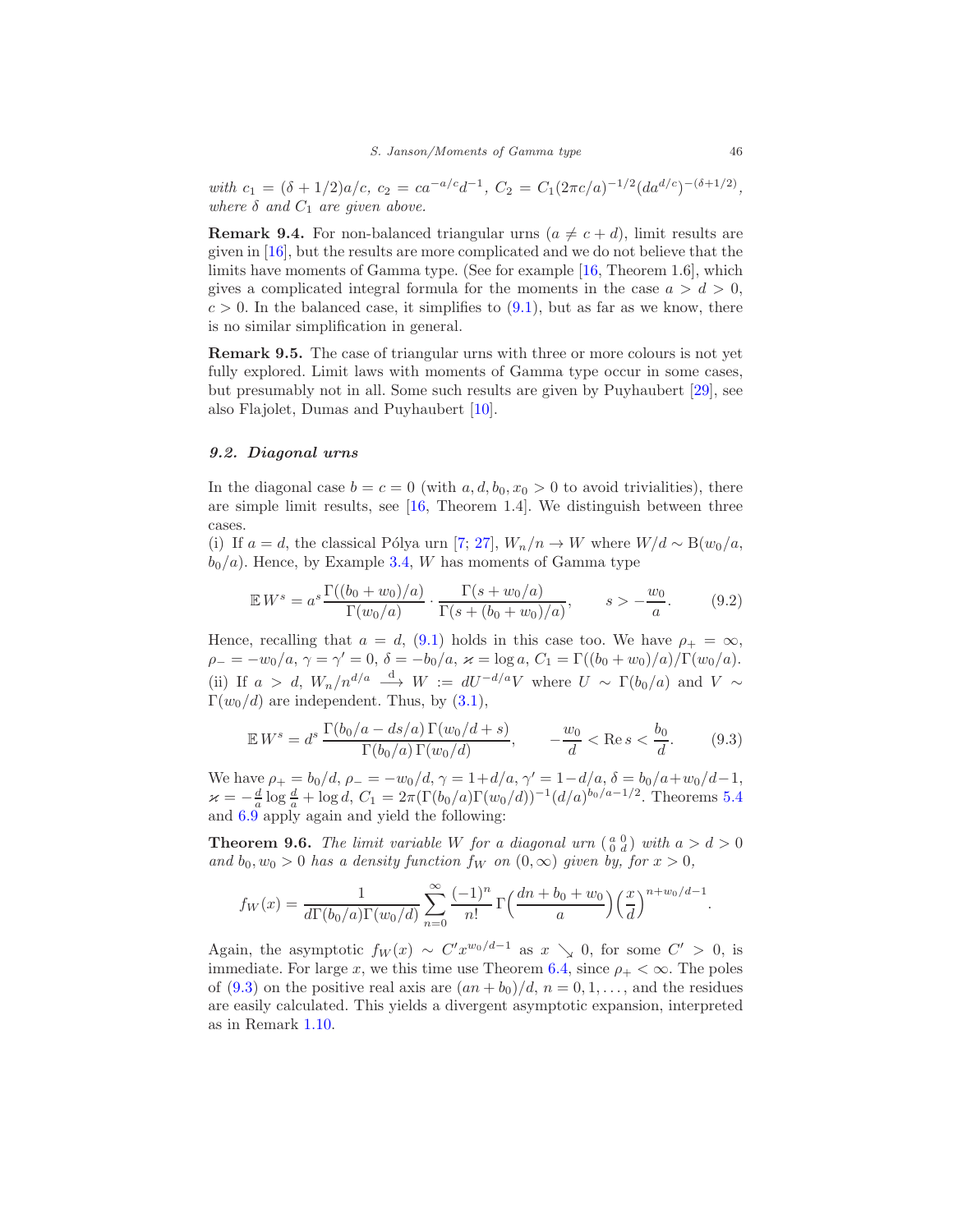<span id="page-46-3"></span>**Theorem 9.7.** As  $x \to \infty$ , the density  $f_W(x)$  has an asymptotic expansion

$$
f_W(x) \sim \frac{a}{d^2 \Gamma(b_0/a) \Gamma(w_0/d)} \sum_{n=0}^{\infty} \frac{(-1)^n}{n!} \Gamma\left(\frac{an+b_0+w_0}{d}\right) \left(\frac{x}{d}\right)^{-an/d-b_0/d-1}
$$

(iii) If  $a < d$ , we may interchange the two colours and obtain  $n^{-a/d}(nd W_n) \stackrel{d}{\longrightarrow} W := dU V^{-a/d}$ , with U and V as above, and  $aW/d$  has the distribution in (ii) with the exchanges  $a \leftrightarrow d$  and  $b_0 \leftrightarrow w_0$ .

#### <span id="page-46-0"></span>10. Further examples

We give a couple of further examples, or rather counter examples.

<span id="page-46-1"></span>Example 10.1. Let X have a distribution that is a mixture of a point mass at 1 and a uniform distribution on [0, 1], with equal weights; thus  $X = 1 - V + VU$ where  $V \sim \text{Be}(1/2)$  and  $U \sim U(0, 1)$  are independent. Then, for Re  $s > -1$ ,

$$
\mathbb{E}X^s = \frac{1}{2} \cdot 1^s + \frac{1}{2} \cdot \mathbb{E}U^s = \frac{1}{2} + \frac{1}{2}\frac{1}{s+1} = \frac{s+2}{2(s+1)} = \frac{\Gamma(s+3)\Gamma(s+1)}{2\Gamma(s+2)^2}.
$$
\n(10.1)

Equivalently,

$$
\mathbb{E} X^s = \frac{s/2 + 1}{s + 1} = \frac{\Gamma(s/2 + 2)\Gamma(s + 1)}{\Gamma(s/2 + 1)\Gamma(s + 2)}.
$$
 (10.2)

Hence X has moments of Gamma type. We have  $\rho_+ = \infty$ ,  $\rho_- = -1$ ,  $\gamma =$  $\gamma' = \delta = \varkappa = 0$  and  $C_1 = 1/2$ . Note that  $\mathbb{E} X^{it} \to 1/2 \neq 0$  as  $t \to \pm \infty$ ; cf. Remark [5.6.](#page-25-5)

<span id="page-46-2"></span>Example 10.2. Consider  $X := T/U$ , where  $T \sim \text{Exp}(1)$  and  $U \sim U(0, 1)$  are independent. Then, see Remark [1.5](#page-1-1) and Examples [3.2](#page-10-6) and [3.3,](#page-10-4) X has moments of Gamma type

$$
\mathbb{E}X^s = \frac{\Gamma(s+1)}{1-s} = \frac{\Gamma(s+1)\Gamma(1-s)}{\Gamma(2-s)}, \qquad -1 < \text{Re } s < 1. \tag{10.3}
$$

Consequently,  $\rho_+ = 1$  and  $\rho_- = -1$ . There is an infinite number of poles on the negative real axis, viz.  $-1, -2, \ldots$ , but the only pole on the positive real axis is 1. We have  $\gamma = \gamma' = 1, \delta = -1/2, \varkappa = 0, C_1 = \sqrt{2\pi}$ .

It is easy to find the density of  $X = T/U$ : for  $x > 0$ ,

$$
\mathbb{P}(T/U > x) = \mathbb{P}(T > Ux) = \int_0^1 \mathbb{P}(T > ux) \, \mathrm{d}u = \int_0^1 e^{-ux} \, \mathrm{d}u = \frac{1 - e^{-x}}{x}
$$

and thus  $X$  has the density function

<span id="page-46-4"></span>
$$
f(x) = -\frac{d}{dx} \frac{1 - e^{-x}}{x} = \frac{1 - (1 + x)e^{-x}}{x^2}, \qquad x > 0.
$$
 (10.4)

.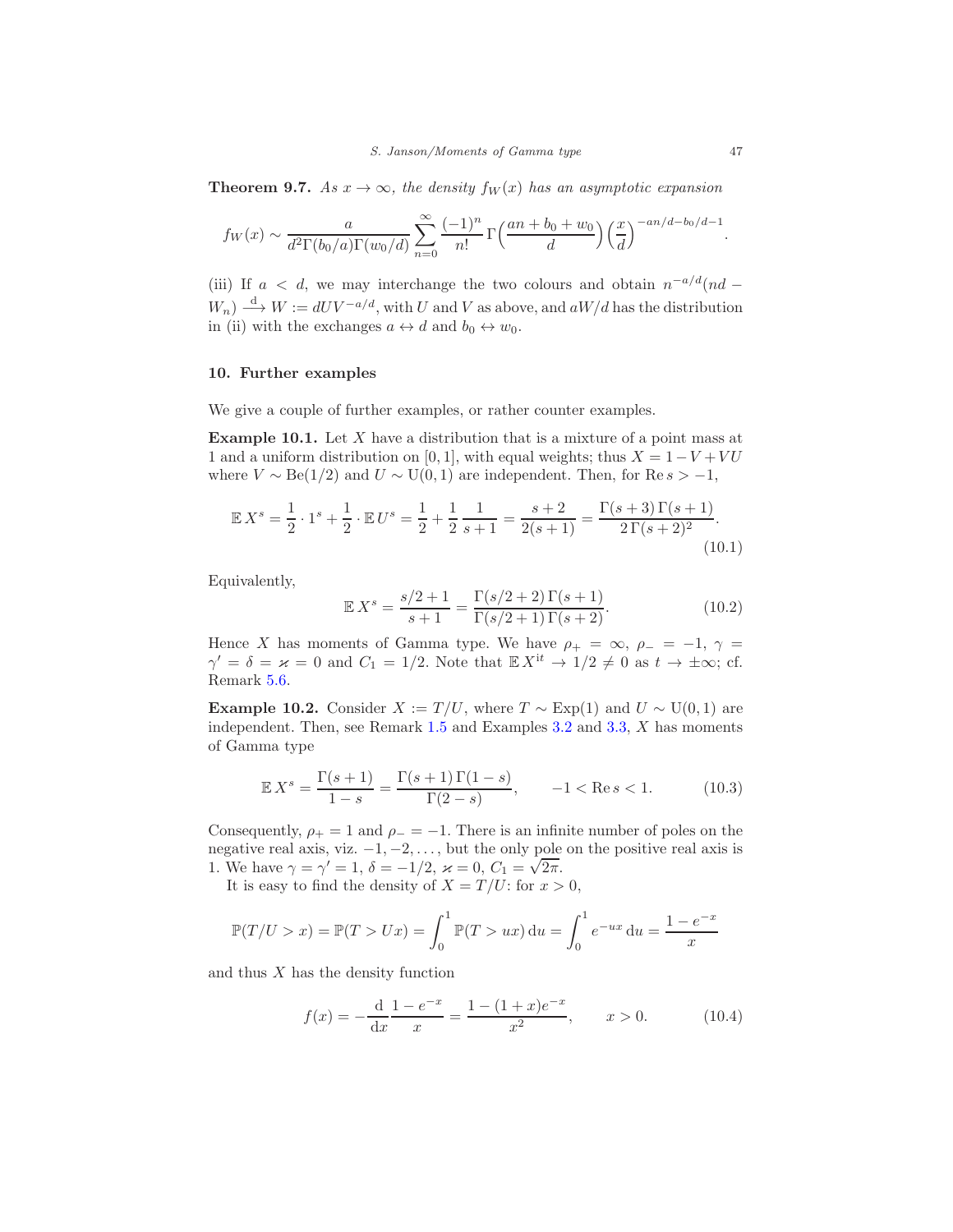Since  $\gamma$ ,  $\gamma' > 0$ , Theorem [6.9](#page-34-2) applies. The residue at  $-n-1$  is  $(-1)^n/(n!(n+2)$ and  $(6.12)$  yields

$$
f(x) = \sum_{n=0}^{\infty} \frac{(-1)^n}{(n+2)n!} x^n
$$

which, of course, also follows directly from  $(10.4)$ .

However, in Theorem  $6.5$ , although the sum in  $(6.10)$  consists of a single term  $x^{-2}$  and thus converges, the sum  $x^{-2} \neq f(x)$  for all  $x > 0$ , as asserted in Remark [6.6.](#page-33-2) (But the error is exponentially small, and the estimates in Theorem [6.4](#page-30-2) apply.)

# <span id="page-47-0"></span>11. Further remarks

**Remark 11.1.** Suppose that  $X$  is a positive random variable with finite moments (of all positive orders):  $\mathbb{E} X^n < \infty$  for  $n \geq 0$ . If X has moments of Gamma type, then  $\rho_+ = \infty$  and [\(1.1\)](#page-0-1) gives, in particular, a formula for all integer moments  $\mathbb{E} X^n$  in terms of Gamma functions. However, the converse does not hold; even if [\(1.1\)](#page-0-1) holds for every integer  $s \geq 0$ , it does not necessarily hold for other s. An example is provided by Stieltjes' original example of indeterminacy in the moment problem [\[32](#page-51-1), §55]: Let, for  $\lambda \in [-1,1]$ ,  $X_{\lambda}$  have the density function  $a(1 + \lambda \sin(x^{1/4})) \exp(-x^{1/4})$  with the normalizing constant  $a = 1/24$ . Then, using  $\sin(y) = (e^{iy} - e^{-iy})/2i$  and  $(A.7)$ ,

$$
\mathbb{E} X_{\lambda}^{n} = a \int_{0}^{\infty} x^{n} (1 + \lambda \sin(x^{1/4})) e^{-x^{1/4}} dx
$$
  
=  $4a \int_{0}^{\infty} y^{4n+3} (1 + \lambda \sin(y)) e^{-y} dy = \frac{1}{6} \Gamma(4n + 4),$ 

for any integer  $n \geq 0$  and any  $\lambda \in [-1, 1]$ ; thus the variables  $X_{\lambda}$  have the same integer moments. For  $\lambda = 0$ , the same calculation applies to non-integer *n* as well, and shows that  $\mathbb{E} X_0^s = \frac{1}{6} \Gamma(4s+4), -1 < s < \infty$ , so  $X_0$  has moments of Gamma type. However, this formula cannot hold for any other  $\lambda$  (and s in an interval), by the uniqueness Corollary [2.3.](#page-7-1)

Note that  $X_0 \stackrel{d}{=} Z^4$ , where Z has the Gamma distribution  $\Gamma(4)$ , cf. Exam-ple [3.1.](#page-10-2) A similar example is provided by  $N^6$  (or  $|N|^{\alpha}$  for any real number  $\alpha > 4$ ) with  $N \sim N(0, 1)$ , see [\[2\]](#page-49-12); indeed  $|N|^{\alpha} \stackrel{\rm d}{=} 2^{\alpha/2} Z^{\alpha/2}$  with  $Z \sim \Gamma(1/2)$ , see Examples [3.5](#page-11-2) and [3.6,](#page-11-6) and  $cZ^{\beta}$  with  $c > 0$  and  $Z \sim \Gamma(\gamma)$  is not determined by its (integer) moments for any  $\gamma > 0$  and  $\beta > 2$ , see e.g. [\[14,](#page-50-18) Section 4.10], so it too provides a counter example. See also [\[31\]](#page-51-2).

Remark 11.2. Many of the examples in Section [3](#page-10-0) are infinitely divisible, for example the Gamma distribution  $\Gamma(\alpha)$ ,  $W_{\alpha}$  [\[5,](#page-49-13) p. 26],  $P_{\alpha}$  and thus  $P_{\alpha}$  [\[5](#page-49-13), p. 26],  $L_{\alpha}$  [\[25\]](#page-50-10). We do not know whether there are any interesting connections between moments of Gamma type and infinite divisibility.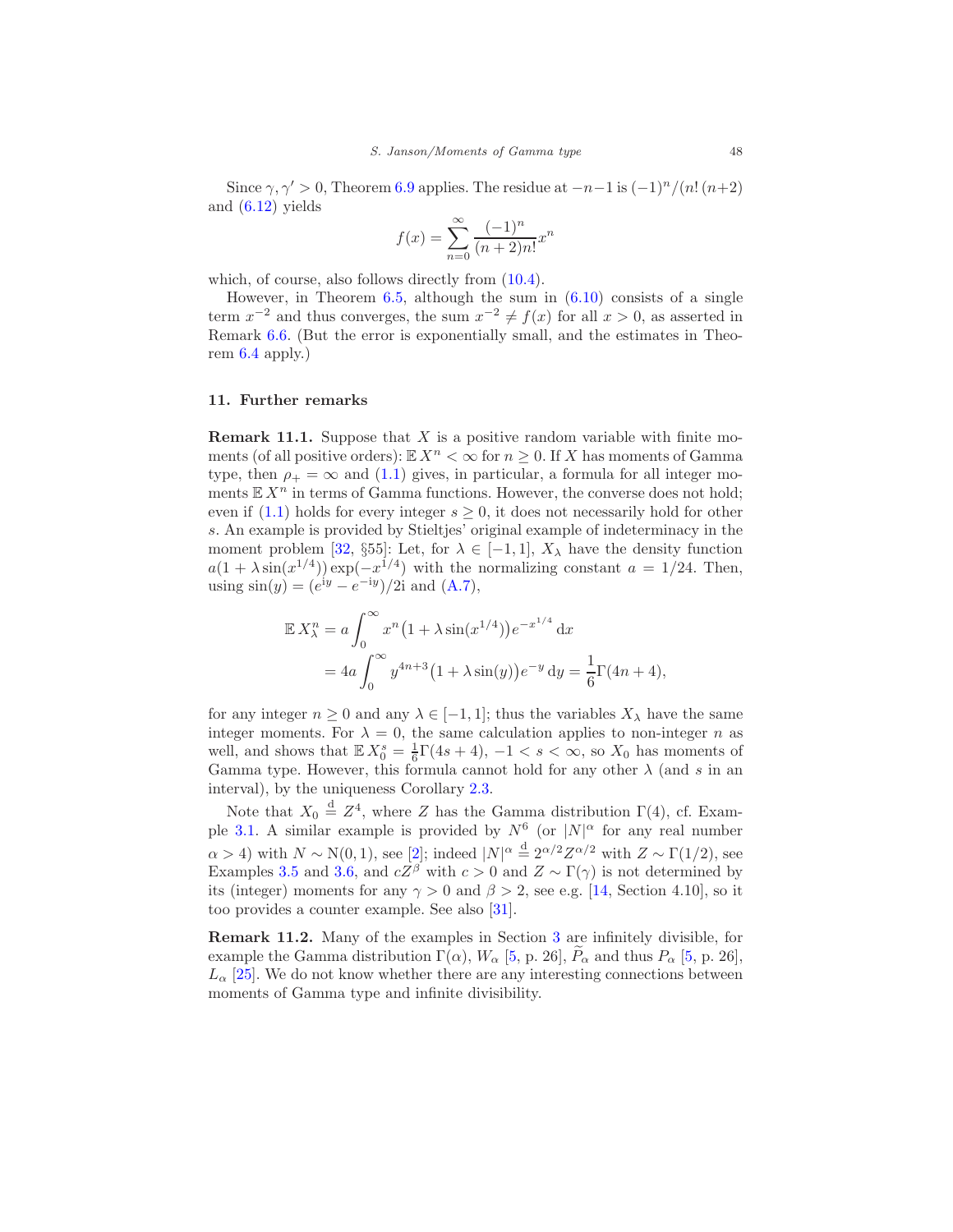Remark 11.3. It is possible to consider, more generally, moments of the form  $(1.1)$  where  $a_j, b_j, a'_k, b'_k$  may be complex (and appearing in conjugate pairs to make the function real for real s). We have not pursued this extension and do not know whether there are any interesting results or examples for this class. A trivial example is the following.

Let X have a two-point distribution with  $\mathbb{P}(X = x_1) = \mathbb{P}(X = x_2) = 1/2$ , where  $0 < x_1 < x_2 < \infty$ . Then  $Y := \log X$  too has a two-point distribution with  $\mathbb{P}(Y = y_1) = \mathbb{P}(Y = y_2) = 1/2$  where  $y_j = \log x_j$ ,  $j = 1, 2$ . Let  $d := \mathbb{E}[Y]$  $(y_1 + y_2)/2$  and  $\beta := (y_2 - y_1)/2\pi$ ; thus  $y_1, y_2 = d \pm \pi \beta$ . Then, using [\(A.6\)](#page-48-8),

$$
\mathbb{E} X^s = \mathbb{E} e^{sY} = e^{sd} \cosh(\pi \beta s) = e^{sd} \sin\left(\frac{\pi}{2} + \pi \beta s\right) = \frac{\pi e^{sd}}{\Gamma(\frac{1}{2} + i\beta s) \Gamma(\frac{1}{2} - i\beta s)}.
$$

# <span id="page-48-2"></span>Appendix A: Some standard formulas

For the readers' (and our own) convenience we here collect some well-known for-mulas for the Gamma function, see e.g. [\[1](#page-49-0), Chapter 6]. Recall that  $\Gamma$  is a meromorphic function in the complex plane, with simple poles at the non-negative integers  $0, -1, -2, \ldots$  and no zeros, so  $1/\Gamma$  is an entire function.

<span id="page-48-4"></span><span id="page-48-3"></span><span id="page-48-0"></span>
$$
\Gamma(s) = \int_0^\infty t^{s-1} e^{-t} dt, \qquad \text{Re } s > 0;
$$
\n(A.1)

$$
\Gamma(z+1) = z\Gamma(z); \tag{A.2}
$$

$$
\Gamma(2z) = \pi^{-1/2} 2^{2z-1} \Gamma(z) \Gamma(z + \frac{1}{2});
$$
\n(A.3)

<span id="page-48-10"></span><span id="page-48-1"></span>
$$
\Gamma(3z) = (2\pi)^{-1} 3^{3z - 1/2} \Gamma(z) \Gamma(z + \frac{1}{3}) \Gamma(z + \frac{2}{3});
$$
 (A.4)

<span id="page-48-9"></span><span id="page-48-8"></span><span id="page-48-7"></span><span id="page-48-5"></span>
$$
\Gamma(mz) = (2\pi)^{-(m-1)/2} m^{mz-1/2} \prod_{j=0}^{m-1} \Gamma(z + \frac{j}{m})
$$
 (A.5)

$$
\Gamma(z)\Gamma(1-z) = \frac{\pi}{\sin(\pi z)};
$$
\n(A.6)

$$
\int_0^\infty t^{s-1} e^{-at} dt = a^{-s} \Gamma(s), \qquad \text{Re } s > 0, \text{ Re } a > 0;
$$
 (A.7)

$$
\int_0^1 t^{s-1} (1-t)^{u-1} dt = \frac{\Gamma(s)\Gamma(u)}{\Gamma(s+u)}, \qquad \text{Re } s, \text{ Re } u > 0; \tag{A.8}
$$

$$
\int_0^\infty t^{s-1}(1+t)^{-v} dt = \frac{\Gamma(s)\Gamma(v-s)}{\Gamma(v)}, \qquad \text{Re}\,v > \text{Re}\,s > 0; \tag{A.9}
$$

Equation [\(A.7\)](#page-48-9) yields by Fubini–Tonelli a relation between the Laplace transform and negative moments for any positive random variable  $X$ :

<span id="page-48-6"></span>
$$
\int_0^\infty t^{s-1} \, \mathbb{E} \, e^{-tX} \, \mathrm{d}t = \mathbb{E} \int_0^\infty t^{s-1} e^{-tX} \, \mathrm{d}t = \Gamma(s) \, \mathbb{E} \, X^{-s}, \qquad s > 0. \tag{A.10}
$$

The residue  $\text{Res}_{-n}(\Gamma) = (-1)^n/n!$  (an easy consequence of  $(A.2)$ ). Thus,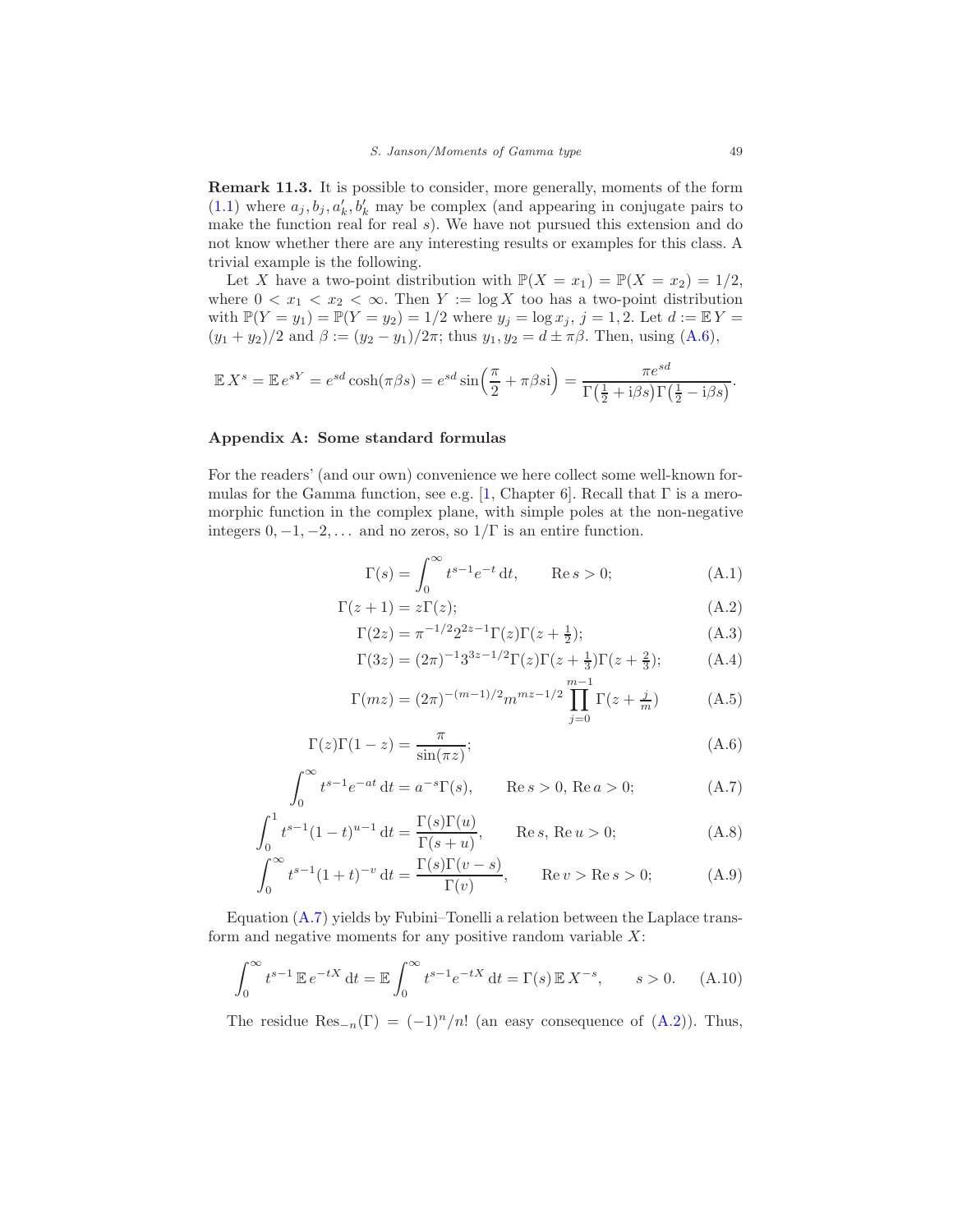more generally, for any complex  $a \neq 0$  and b,

<span id="page-49-10"></span>
$$
\text{Res}_{z=-(n+b)/a}(\Gamma(az+b)) = a^{-1} \frac{(-1)^n}{n!}.
$$
 (A.11)

Stirling's formula says that for all complex z in a sector  $|\arg z| < \pi - \varepsilon$ avoiding the negative real axis

<span id="page-49-8"></span>
$$
\log \Gamma(z) = (z - \frac{1}{2}) \log z - z + \log \sqrt{2\pi} + O(|z|^{-1}), \tag{A.12}
$$

where the logarithm log z is the principal value with imaginary part in  $(-\pi, \pi)$ . (Here,  $\varepsilon > 0$  is arbitrary, but the implicit constant in the O term depends on  $\varepsilon$ .) By differentiating [\(A.12\)](#page-49-8) twice we find, for  $|\arg z| < \pi - \varepsilon$  (e.g., for Re  $z > 0$ ),

<span id="page-49-9"></span><span id="page-49-7"></span>
$$
\frac{\mathrm{d}}{\mathrm{d}z} \left( \log \Gamma(z) \right) = \log z + O\left( |z|^{-1} \right),\tag{A.13}
$$

$$
\frac{d^2}{dz^2} (\log \Gamma(z)) = \frac{1}{z} + O(|z|^{-2}).
$$
\n(A.14)

(Note that also the error term may be differentiated since the functions are analytic in a larger sector and we may use Cauchy's estimate for the derivative.)

# References

- <span id="page-49-0"></span>[1] M. ABRAMOWITZ & I. A. STEGUN, eds., *Handbook of Mathematical Func*tions. Dover, New York, 1972.
- <span id="page-49-12"></span>[2] C. Berg, The cube of a normal distribution is indeterminate. Ann. Probab. 16 (1988), no. 2, 910–913. [MR0929086](http://www.ams.org/mathscinet-getitem?mr=0929086)
- <span id="page-49-6"></span>[3] N. H. BINGHAM, C. M. GOLDIE & J. L. TEUGELS, Regular Variation. Cambridge Univ. Press, Cambridge, 1987. [MR0898871](http://www.ams.org/mathscinet-getitem?mr=0898871)
- <span id="page-49-5"></span>[4] R. BLUMENFELD  $&$  B. B. MANDELBROT, Lévy dusts, Mittag-Leffler statistics, mass fractal lacunarity, and perceived dimension. Phys. Rev. E (3) 56 (1997), no. 1, part A, 112–118. [MR1459089](http://www.ams.org/mathscinet-getitem?mr=1459089)
- <span id="page-49-13"></span>[5] L. BONDESSON, *Generalized gamma convolutions and related classes of* distributions and densities. Lecture Notes in Statistics 76, Springer-Verlag, New York, 1992. [MR1224674](http://www.ams.org/mathscinet-getitem?mr=1224674)
- <span id="page-49-2"></span>[6] G. DOETSCH, Handbuch der Laplace-transformation I, Birkhäuser, Basel, 1950. [MR0344808](http://www.ams.org/mathscinet-getitem?mr=0344808)
- <span id="page-49-11"></span> $[7]$  F. EGGENBERGER & G. PÓLYA, Uber die Statistik verketteter Vorgänge. Zeitschrift Angew. Math. Mech. 3 (1923), 279–289.
- <span id="page-49-4"></span>[8] W. Feller, Fluctuation theory of recurrent events. Trans. Amer. Math. Soc. 67 (1949), 98–119. [MR0032114](http://www.ams.org/mathscinet-getitem?mr=0032114)
- <span id="page-49-3"></span>[9] W. Feller, An Introduction to Probability Theory and its Applications, Volume II, 2nd ed., Wiley, New York, 1971. [MR0270403](http://www.ams.org/mathscinet-getitem?mr=0270403)
- <span id="page-49-1"></span>[10] P. Flajolet, P. Dumas & V. Puyhaubert, Some exactly solvable models of urn process theory. Proc. Fourth Colloquium on Mathematics and Computer Science Algorithms, Trees, Combinatorics and Probabilities, Discrete Math. Theor. Comput. Sci. Proc. AG, 2006, 59–118. [MR2509623](http://www.ams.org/mathscinet-getitem?mr=2509623)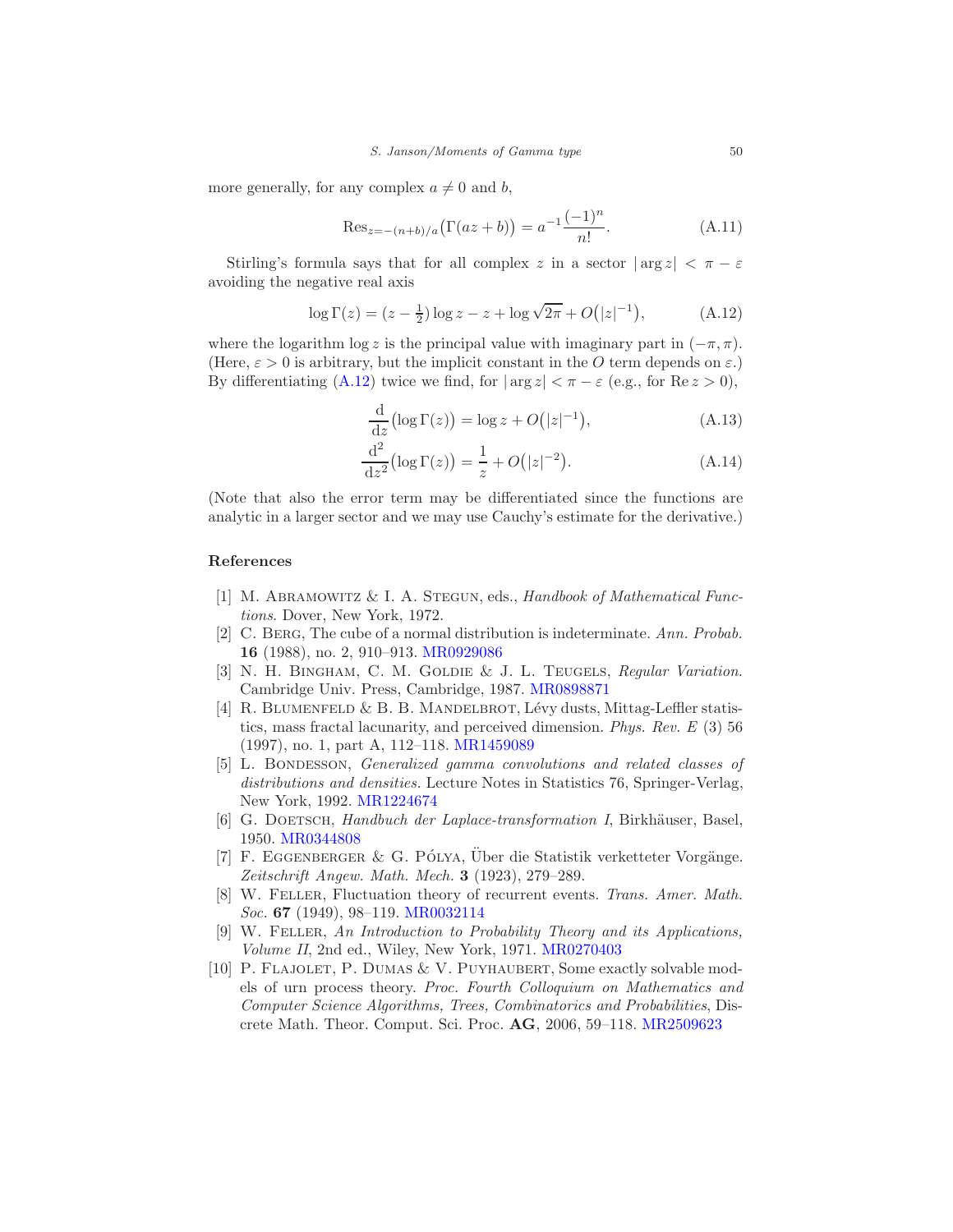- <span id="page-50-14"></span>[11] P. FLAJOLET, X. GOURDON & P. DUMAS, Mellin transforms and asymptotics: harmonic sums. Theor. Computer Science 144 (1995), 3–58. [MR1337752](http://www.ams.org/mathscinet-getitem?mr=1337752)
- <span id="page-50-13"></span>[12] P. FLAJOLET AND R. SEDGEWICK, Analytic Combinatorics, Cambridge Univ. Press, Cambridge, UK, 2009. [MR2483235](http://www.ams.org/mathscinet-getitem?mr=2483235)
- <span id="page-50-3"></span>[13] R. L. GRAHAM, D. E. KNUTH & O. PATASHNIK, Concrete Mathematics. 2nd ed., Addison–Wesley, Reading, Mass., 1994. [MR1397498](http://www.ams.org/mathscinet-getitem?mr=1397498)
- <span id="page-50-18"></span>[14] A. GUT, *Probability: A Graduate Course*. Springer, New York, 2005. [MR2125120](http://www.ams.org/mathscinet-getitem?mr=2125120)
- <span id="page-50-15"></span>[15] S. Janson, Functional limit theorems for multitype branching processes and generalized Pólya urns. Stochastic Process. Appl.  $110$  (2004), no. 2, 177–245. [MR2040966](http://www.ams.org/mathscinet-getitem?mr=2040966)
- <span id="page-50-6"></span>[16] S. Janson, Limit theorems for triangular urn schemes. Probab. Theory Rel. Fields 134 (2005), 417–452. [MR2226887](http://www.ams.org/mathscinet-getitem?mr=2226887)
- <span id="page-50-1"></span>[17] S. Janson, Brownian excursion area, Wright's constants in graph enumeration, and other Brownian areas. Probability Surveys 4 (2007), 80–145. [MR2318402](http://www.ams.org/mathscinet-getitem?mr=2318402)
- <span id="page-50-4"></span>[18] S. JANSON & G. LOUCHARD, Tail estimates for the Brownian excursion area and other Brownian areas. Electronic J. Probab. 12 (2007), no. 58, 1600–1632. [MR2365879](http://www.ams.org/mathscinet-getitem?mr=2365879)
- <span id="page-50-0"></span>[19] S. Janson & N. Petersson, The integral of the supremum process of Brownian motion. J. Appl. Probab. 46 (2009), no. 2, 593–600. [MR2535835](http://www.ams.org/mathscinet-getitem?mr=2535835)
- <span id="page-50-2"></span>[20] N. N. LEBEDEV, Special Functions and their Applications. (Translated from Russian.) Dover, New York, 1972. [MR0350075](http://www.ams.org/mathscinet-getitem?mr=0350075)
- <span id="page-50-11"></span>[21] M. R. LEADBETTER, G. LINDGREN & H. ROOTZÉN, Extremes and Related Properties of Random Sequences and Processes. Springer-Verlag, New York, 1983. [MR0691492](http://www.ams.org/mathscinet-getitem?mr=0691492)
- <span id="page-50-7"></span>[22] J. MARCINKIEWICZ, Sur les fonctions indépendants III. Fund. Math. 31 (1938), 86–102.
- <span id="page-50-8"></span>[23] G. MITTAG-LEFFLER, Sur la représentation analytique d'une branche uniforme d'une fonction monogène (cinquième note). Acta Math. 29 (1905), no. 1, 101–181. [MR1555012](http://www.ams.org/mathscinet-getitem?mr=1555012)
- <span id="page-50-5"></span>[24] N. Petersson, The maximum displacement for linear probing hashing I. Tech. report 2008:8, Uppsala. In The Maximum Displacement for Linear Probing Hashing, Ph. D. thesis, Uppsala, 2009.
- <span id="page-50-10"></span>[25] R. N. PILLAI, On Mittag-Leffler functions and related distributions. Ann. Inst. Statist. Math. 42 (1990), no. 1, 157–161. [MR1054728](http://www.ams.org/mathscinet-getitem?mr=1054728)
- <span id="page-50-9"></span>[26] H. POLLARD, The completely monotonic character of the Mittag-Leffler function  $E_a(-x)$ . Bull. Amer. Math. Soc. 54 (1948), 1115–1116. [MR0027375](http://www.ams.org/mathscinet-getitem?mr=0027375)
- <span id="page-50-17"></span>[27] G. PÓLYA, Sur quelques points de la théorie des probabilités. Ann. Inst. Poincaré 1 (1931), 117-161.
- <span id="page-50-12"></span>[28] P. PROTTER, Stochastic Integration and Differential Equations. 2nd ed., Springer, Berlin, 2004. [MR2020294](http://www.ams.org/mathscinet-getitem?mr=2020294)
- <span id="page-50-16"></span>[29] V. PUYHAUBERT, Modèles d'urnes et phénomènes de seuils en combinatoire analytique. Ph. D. thesis, Ecole Polytechnique, Palaiseau,  $2005$ .